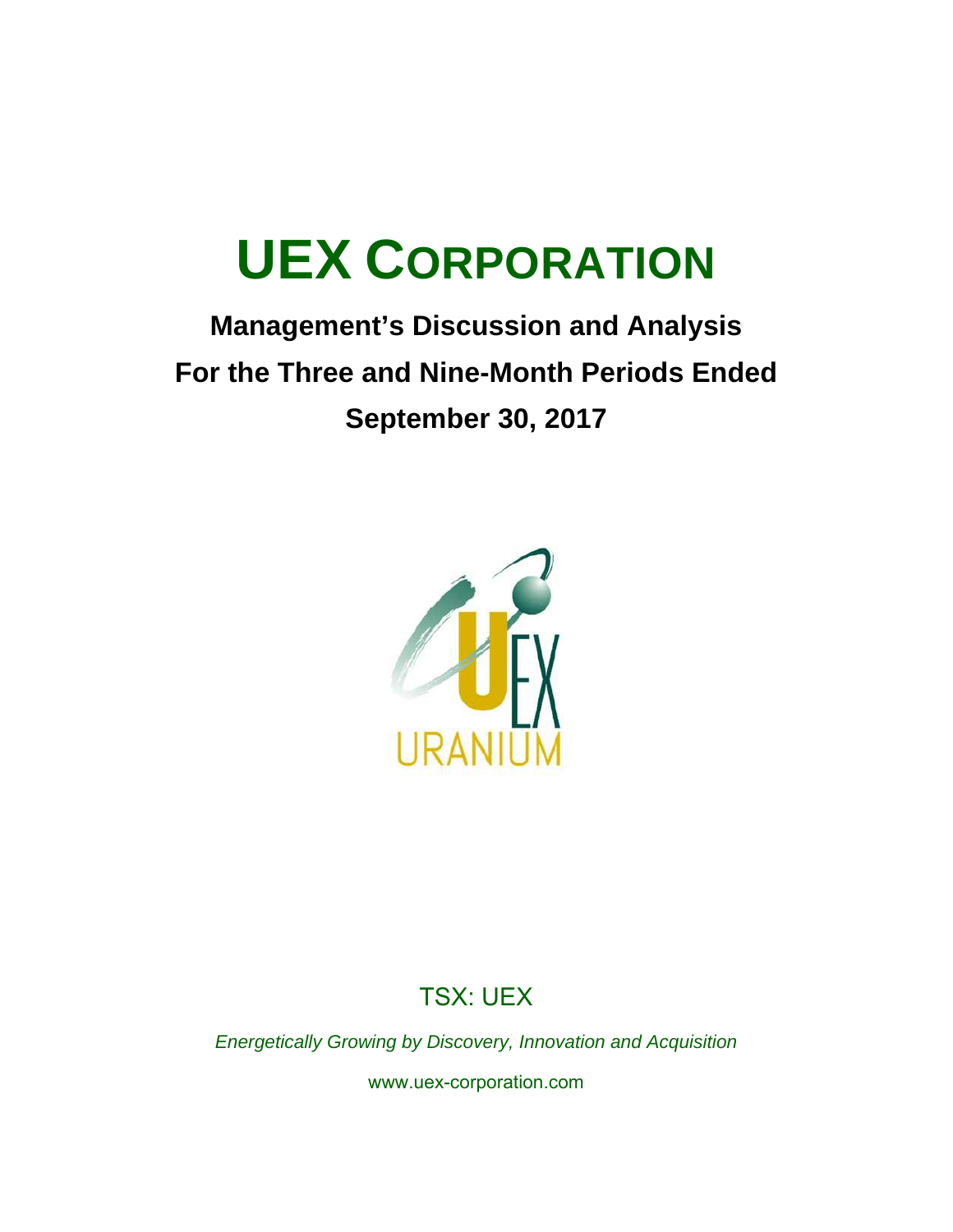

While the third quarter has been quiet across much of the resource sector, UEX has been focused on growing our new Ōrora Zone discovery at the Christie Lake Project.

Our modest summer program more than doubled the length of the Ōrora Zone from 65 m to 150 m. Mineralization remains open along strike to both the southwest and the northeast. Our most southwestern hole, CB-122, encountered excellent uranium mineralization averaging  $3.17\%$  U<sub>3</sub>O<sub>8</sub> over 2.1 m and has shown that the best mineralization may diverge from the Yalowega Trend that was drill-tested during historical exploration programs.

We are on track to issue our first NI 43-101 compliant resource estimate on the Paul Bay, Ken Pen, and Ōrora Deposits by year end. With approximately \$8 million in total exploration work completed in 2016 and 2017 and with the cash in hand to make the next property payment due before year end, the Company will be increasing its interest in the Christie Lake Project to 45%. We remain eligible to earn the 70% interest outlined in our Option Agreement.

Even with our success in growing resources at Christie Lake, we strongly believe that there is more work to be done to demonstrate the full potential of this premier property. Several holes with mineralization and alteration features just like those observed in the historical hole that led us to the Ōrora Zone discovery have yet to be followed up along the Yalowega Trend.

We also remain excited about the prospect for basement-hosted uranium deposits on the property. Our success at Ōrora has meant that we have not yet had the opportunity to explore this basement potential that initially attracted us to acquire Christie Lake.

Our team is hard at work preparing for the 2018 winter drill program, taking the information derived from Ōrora, Paul Bay and Ken Pen and applying this to our exploration models. Our plans for the winter program are being developed and I look forward to sharing them with you in the coming weeks.

In addition to our continued focus at Christie Lake, UEX is reviewing our other assets with the objective of enhancing shareholder value. We are currently seeking potential partners to help us test some of our grassroots to mid-stage targets. In the last quarter, we signed an Option Agreement with ALX Uranium that will enable them to earn into our Black Lake Project.

UEX continues to identify promising drill targets at our 100%-owned Hidden Bay Project by compilation of previous exploration data and in-field inspection of existing drill core.

UEX is also investigating options to unlock the value of our West Bear Cobalt-Nickel Prospect, discovered by the Company in 2004 to take advantage of the rapidly growing demand for electric cars that has been spurring substantial interest in North American cobalt opportunities.

*Roger Lemaitre President & CEO*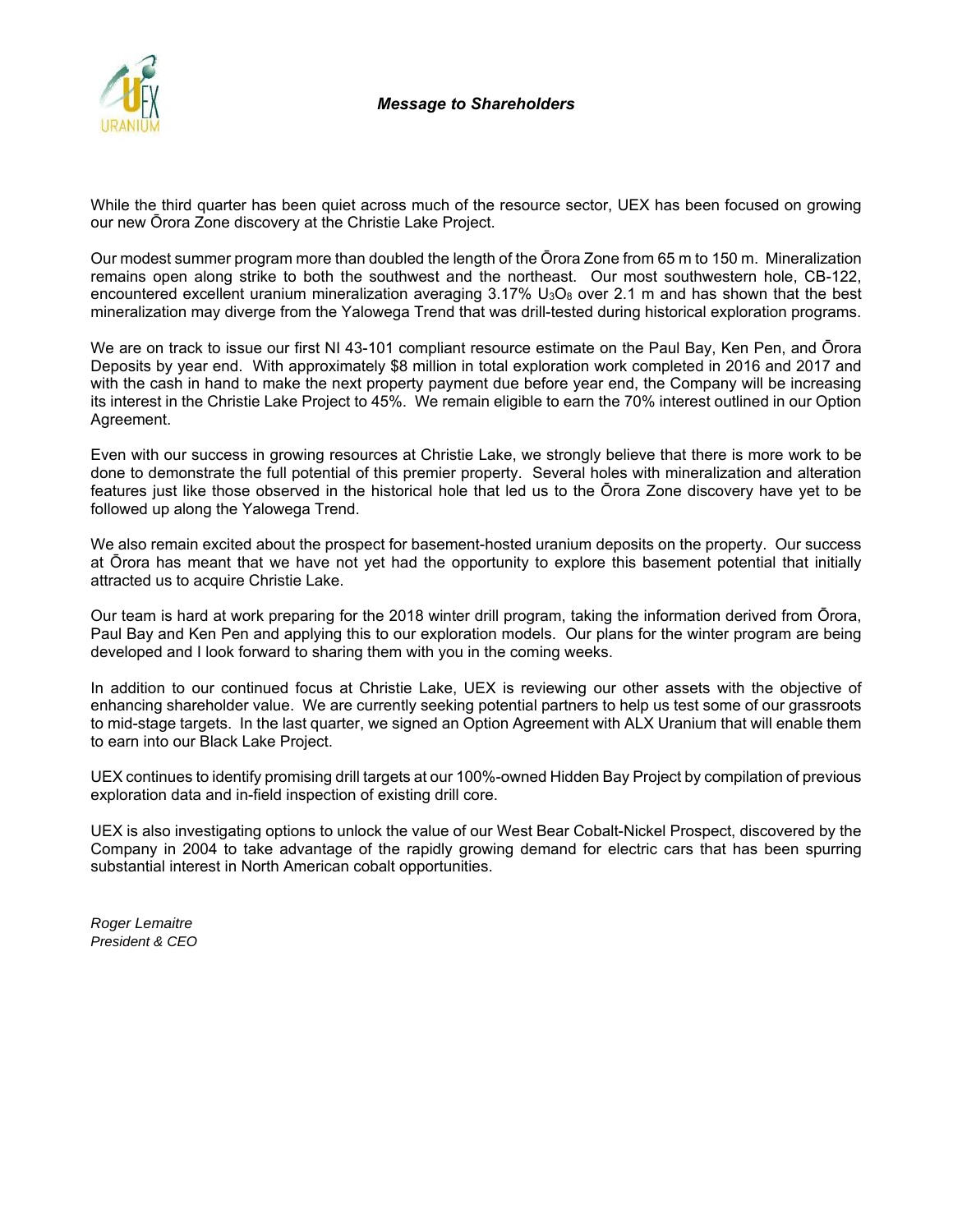Management's Discussion and Analysis For the three and six-month periods ended September 30, 2017 and 2016 (Expressed in Canadian dollars, unless otherwise noted)



*This Management's Discussion and Analysis ("MD&A") of UEX Corporation ("UEX" or the "Company") for the three and nine-month periods ended September 30, 2017 is intended to provide a detailed analysis of the Company's business and compares its financial results with those of previous periods. This MD&A is dated November 13, 2017 and should be read in conjunction with the Company's unaudited condensed interim financial statements and related notes for the three and nine-month periods ended September 30, 2017. The unaudited condensed interim financial statements are prepared in accordance with International Accounting Standard ("IAS") 34 Interim Financial Reporting, as issued by the International Accounting Standards Board ("IASB") and do not include all of the information required for full financial statements. This MD&A should also be read in conjunction with the audited annual financial statements for the years ended December 31, 2016 and 2015, prepared in accordance with International Financial Reporting Standards ("IFRS"), and the 2016 annual MD&A. Unless specified otherwise, all dollar amounts are in Canadian dollars.* 

*Other disclosure documents of the Company, including its Annual Information Form, filed with the applicable securities regulatory authorities in Canada are available at www.sedar.com.* 

|    | <b>Table of Contents</b>                                          |    |
|----|-------------------------------------------------------------------|----|
| 1. | <b>Introduction</b>                                               | 2  |
| 2. | <b>Exploration and Evaluation Update</b>                          | 5  |
| 3. | <b>Financial Update</b>                                           | 28 |
| 4. | <b>Risks and Uncertainties</b>                                    | 44 |
| 5. | <b>Disclosure Controls and Procedures</b>                         | 49 |
| 6. | <b>Internal Controls over Financial Reporting</b>                 | 50 |
| 7. | <b>Cautionary Statement Regarding Forward-Looking Information</b> | 51 |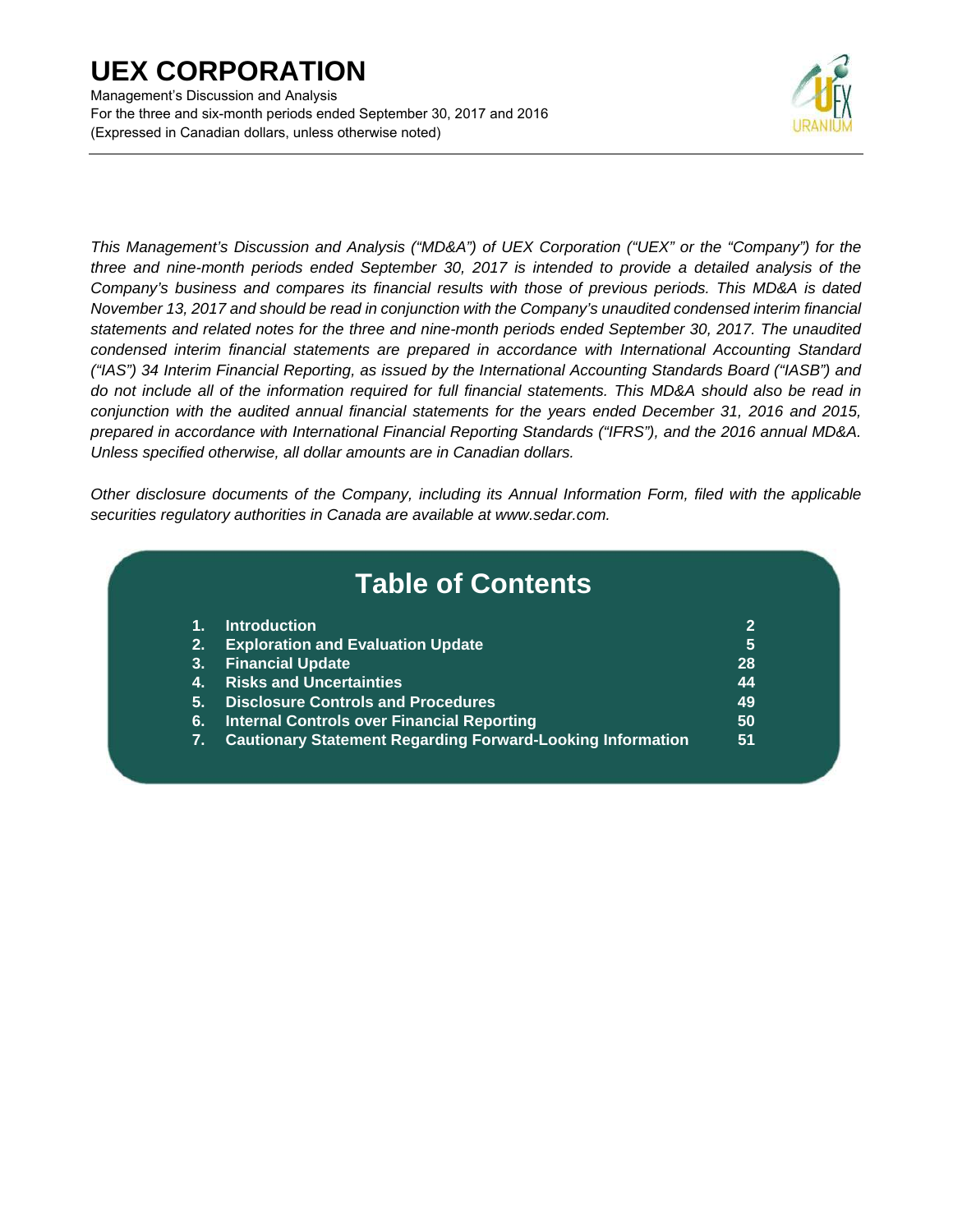Management's Discussion and Analysis For the three and nine-month periods ended September 30, 2017 and 2016 (Expressed in Canadian dollars, unless otherwise noted)



## **Introduction**

## **Overview**

UEX's fundamental goal is to remain one of the leading global uranium explorers and to advance our portfolio of Athabasca Basin uranium deposits and discoveries through the development stage to the production stage. Since being listed on the Toronto Stock Exchange in 2002, UEX has pursued exploration on a diversified portfolio of prospective uranium projects in three areas within the Athabasca Basin in Saskatchewan, Canada. The Company is focusing its main efforts on three advanced projects, two in the eastern Athabasca Basin and one in the western Athabasca Basin. Eastern Athabasca Basin advanced projects include the Horseshoe and Raven Project ("Horseshoe-Raven", formerly a part of the Hidden Bay Project) that hosts the Horseshoe and Raven Deposits and the 30% owned Christie Lake Project ("Christie Lake") that hosts the Paul Bay, Ken Pen, and Ōrora Deposits and for which the Company has entered into an Option Agreement to earn up to a 70% interest. The western Athabasca Basin advanced project is the 49.1% owned Shea Creek Project ("Shea Creek") that hosts the Kianna, Anne, Colette and 58B Deposits.



UEX is involved in fourteen uranium projects located in the Athabasca Basin, the world's richest uranium district, which in 2016 accounted for approximately 22.6% of global primary uranium production. The Company's projects include three that are 100% owned and operated by UEX, one joint venture with AREVA Resources Canada Inc. ("AREVA") that is under option to and operated by ALX Uranium, eight projects joint-ventured with and operated by AREVA (Western Athabasca), one project joint-ventured with AREVA and JCU (Canada) Exploration Company Limited ("JCU") that is operated by AREVA and one project under option from JCU and operated by UEX. AREVA is part of the AREVA group, one of the world's largest nuclear service providers, and JCU is a private Japanese company with significant investments in several uranium projects in Canada.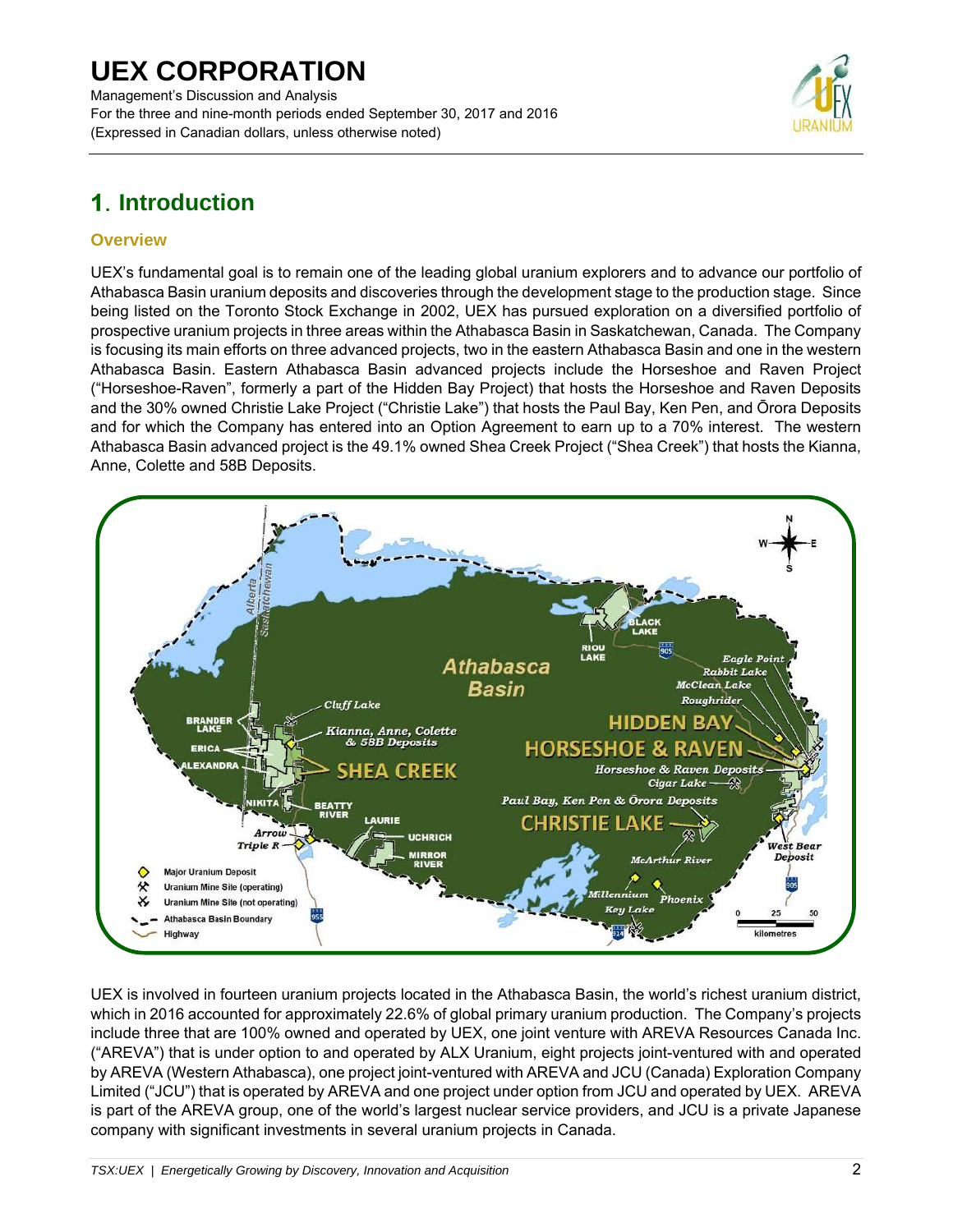Management's Discussion and Analysis For the three and nine-month periods ended September 30, 2017 and 2016 (Expressed in Canadian dollars, unless otherwise noted)



Since inception, UEX has been successful discovering and advancing uranium resources in the Athabasca Basin. The Company has three 100% owned uranium deposits in the eastern Athabasca Basin (Horseshoe, Raven and West Bear) and a 49.1% interest in four uranium deposits joint-ventured with AREVA in the western Athabasca Basin. The following charts summarize UEX's ownership share of these mineral resources.



**N.I. 43-101 Mineral Resource Estimates** 

|                                      |            | <b>Indicated Resources</b>                                                   |                   |                           | <b>Inferred Resources</b>                               |                          |                   |                           |  |
|--------------------------------------|------------|------------------------------------------------------------------------------|-------------------|---------------------------|---------------------------------------------------------|--------------------------|-------------------|---------------------------|--|
| <b>Deposit</b>                       |            | (U <sub>3</sub> O <sub>8</sub> Cut-Off Detail Below) <sup>(1)(2)(3)(4)</sup> |                   |                           | $(U_3O_8$ Cut-Off Detail Below) <sup>(1)(2)(3)(4)</sup> |                          |                   |                           |  |
|                                      | Tonnes     | Grade<br>(wt% $U_3O_8$ )                                                     | $U_3O_8$<br>(lbs) | <b>UEX Share</b><br>(lbs) | <b>Tonnes</b>                                           | Grade<br>(wt% $U_3O_8$ ) | $U_3O_8$<br>(lbs) | <b>UEX Share</b><br>(lbs) |  |
| Shea Creek (49.1% interest)          |            |                                                                              |                   |                           |                                                         |                          |                   |                           |  |
| Kianna                               | 1.034.500  | 1.526                                                                        | 34,805,000        | 17,088,385                | 560.700                                                 | 1.364                    | 16,867,000        | 8,281,275                 |  |
| Anne                                 | 564.000    | 1.991                                                                        | 24,760,000        | 12,156,541                | 134,900                                                 | 0.880                    | 2,617,000         | 1,284,882                 |  |
| Colette                              | 327,800    | 0.786                                                                        | 5,680,000         | 2,788,738                 | 493,200                                                 | 0.716                    | 7,780,000         | 3,819,786                 |  |
| 58B                                  | 141,800    | 0.774                                                                        | 2,417,000         | 1,186,687                 | 83,400                                                  | 0.505                    | 928,000           | 455,625                   |  |
| <b>Total - Shea Creek</b>            | 2,067,900  | 1.484                                                                        | 67,663,000        | 33,220,841                | 1,272,200                                               | 1.005                    | 28,192,000        | 13,841,567                |  |
| Horseshoe-Raven (100% interest)      |            |                                                                              |                   |                           |                                                         |                          |                   |                           |  |
| Horseshoe                            | 5,119,700  | 0.203                                                                        | 22,895,000        | 22,895,000                | 287,000                                                 | 0.166                    | 1,049,000         | 1,049,000                 |  |
| Raven                                | 5,173,900  | 0.107                                                                        | 12,149,000        | 12,149,000                | 822,200                                                 | 0.092                    | 1,669,000         | 1,669,000                 |  |
| <b>Total - Horseshoe-Raven</b>       | 10,293,600 | 0.154                                                                        | 35,044,000        | 35,044,000                | 1,109,200                                               | 0.111                    | 2,715,000         | 2,715,000                 |  |
| Hidden Bay (100% interest)           |            |                                                                              |                   |                           |                                                         |                          |                   |                           |  |
| West Bear                            | 78,900     | 0.908                                                                        | 1,579,000         | 1,579,000                 |                                                         |                          |                   |                           |  |
| <b>Total UEX Share of Resources:</b> |            |                                                                              |                   | 69,843,841                |                                                         |                          |                   | 16,556,567                |  |

(1) *The mineral resource estimates follow the requirements of National Instrument 43-101 – Standards of Disclosure for Mineral Projects and classifications follow CIM definition standards.* 

(2) *The Shea Creek mineral resources were estimated at a cut-off of 0.30% U3O8, and are documented in the Shea Creek Technical Report*  with an effective date of May 31, 2013 which was filed on SEDAR at www.sedar.com on May 31, 2013.

(3) The Horseshoe, Raven and West Bear mineral resources were estimated at a cut-off of 0.05% U<sub>3</sub>O<sub>8</sub>, and are documented in the *"Preliminary Assessment Technical Report on the Horseshoe and Raven Deposits, Hidden Bay Project, Saskatchewan, Canada" (the "Preliminary Assessment Technical Report", the "PA" or the "Horseshoe-Raven Report") with an effective date of February 15, 2011 which was filed on SEDAR at www.sedar.com on February 23, 2011.* 

(4) *Certain amounts presented in the Shea Creek N.I. 43-101 report have been rounded for presentation purposes. This rounding may impact the footing of certain amounts included in the tables above.*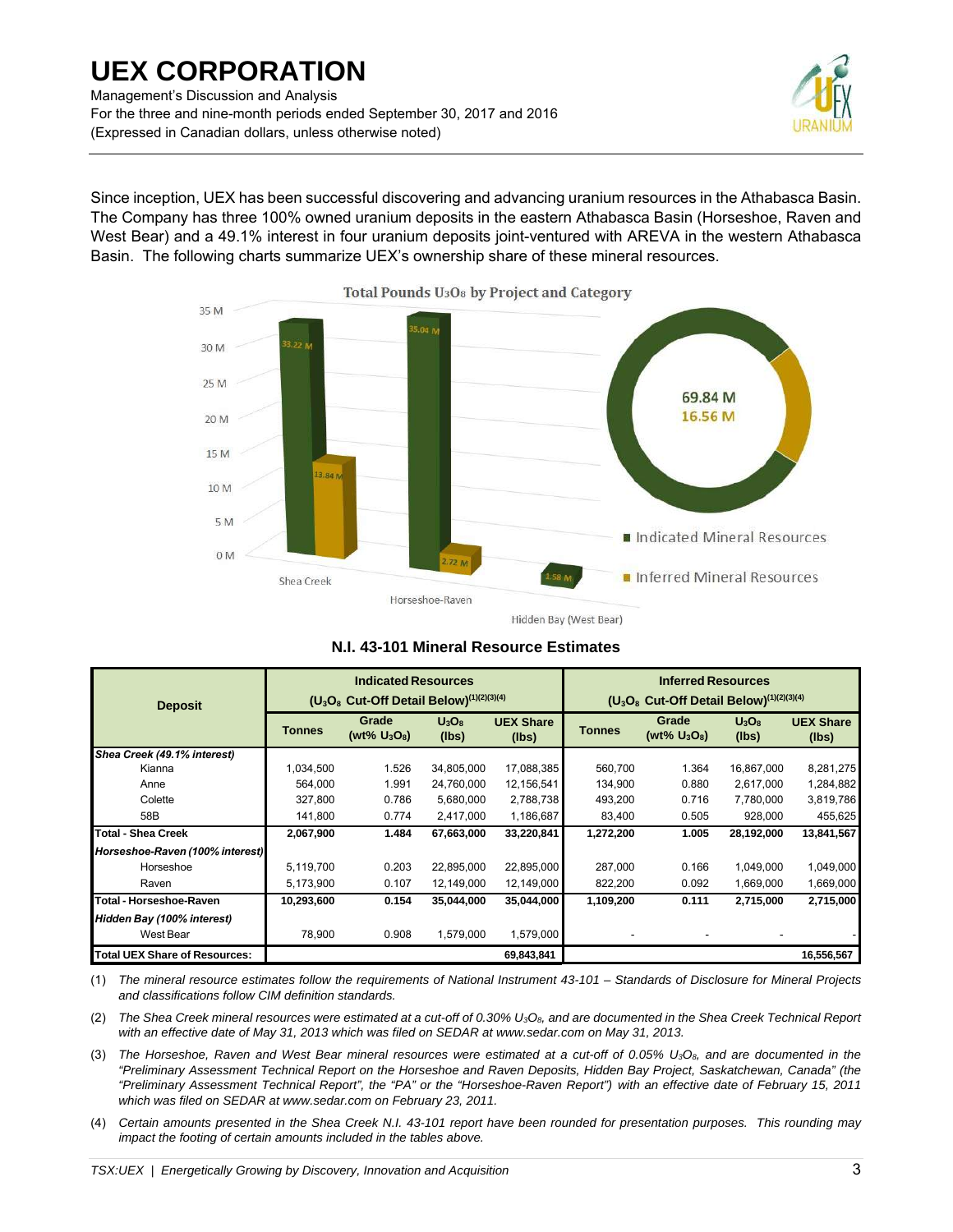## **UEX CORPORATION**  Management's Discussion and Analysis

For the three and nine-month periods ended September 30, 2017 and 2016 (Expressed in Canadian dollars, unless otherwise noted)



Mineral resources that are not mineral reserves do not have demonstrated economic viability. Further information on each of these deposits and the mineral resource estimates presented above is available under the *Western Athabasca Projects – Shea Creek, Horseshoe-Raven* and *Hidden Bay Project* sections of this MD&A.

## **Non-Compliant Resources**

The Company holds a 30% direct interest in the Paul Bay, Ken Pen and Ōrora Uranium Deposits, located on the Christie Lake Project. UEX can increase our ownership interest to a maximum 70% in the Christie Lake Project through our option agreement with JCU. The ultimate size of the Paul Bay, Ken Pen and Ōrora Deposits has not been fully defined.

The Paul Bay and Ken Pen Deposits are estimated to host a combined 20.87 million pounds of  $U_3O_8$  at an average grade of 3.22% U3O8. (*This is a historic resource estimation which does not use resource classifications consistent with N.I. 43-101. The historical resource estimate was presented in an internal report titled "Christie Lake Project, Geological Resource Estimate" completed by PNC Tono Geoscience Center, Resource Analysis Group, dated September 12, 1997. The historical resource was calculated using a 3*-*D block model using block sizes of 2 m by 2 m by 2 m, and block grades interpolated using the inverse distance squared method over a circular search radius of 25 m and 1 m height. Specific gravities for each deposit were averaged from specific gravity measures of individual samples collected for assay. UEX has completed additional infill drilling on the deposits during the option period to upgrade these historic resources to indicated and inferred. A qualified person has not yet done sufficient work to classify the historic estimate as current mineral resources or mineral reserves. UEX is not treating the historic estimate as current mineral reserves or mineral resources.*)

Further information on these deposits and the geology of the Christie Lake Project is available under the *Christie Lake Project* section of this MD&A and is documented in the *Technical Report on the Christie Lake Project, Saskatchewan* with an effective date of December 31, 2016, which was filed on SEDAR at www.sedar.com on March 28, 2017.

## **Growth Strategy – UEX**

- To plan and execute the exploration and evaluation work required to delineate and develop economic uranium resources at Christie Lake, as part of our project earn-in.
- To find new uranium deposits at the 100%-owned Hidden Bay Project and at the Western Athabasca Projects with our joint-venture partner AREVA.
- To continue the exploration and evaluation work required to delineate and develop economic uranium resources at Shea Creek.
- To advance the evaluation/development process at our 100%-owned Horseshoe, Raven and West Bear uranium deposits to a production decision once uranium commodity prices have demonstrated a sustained recovery from current spot and long-term prices.
- To evaluate and make timely acquisitions of uranium projects in favorable, low-cost jurisdictions.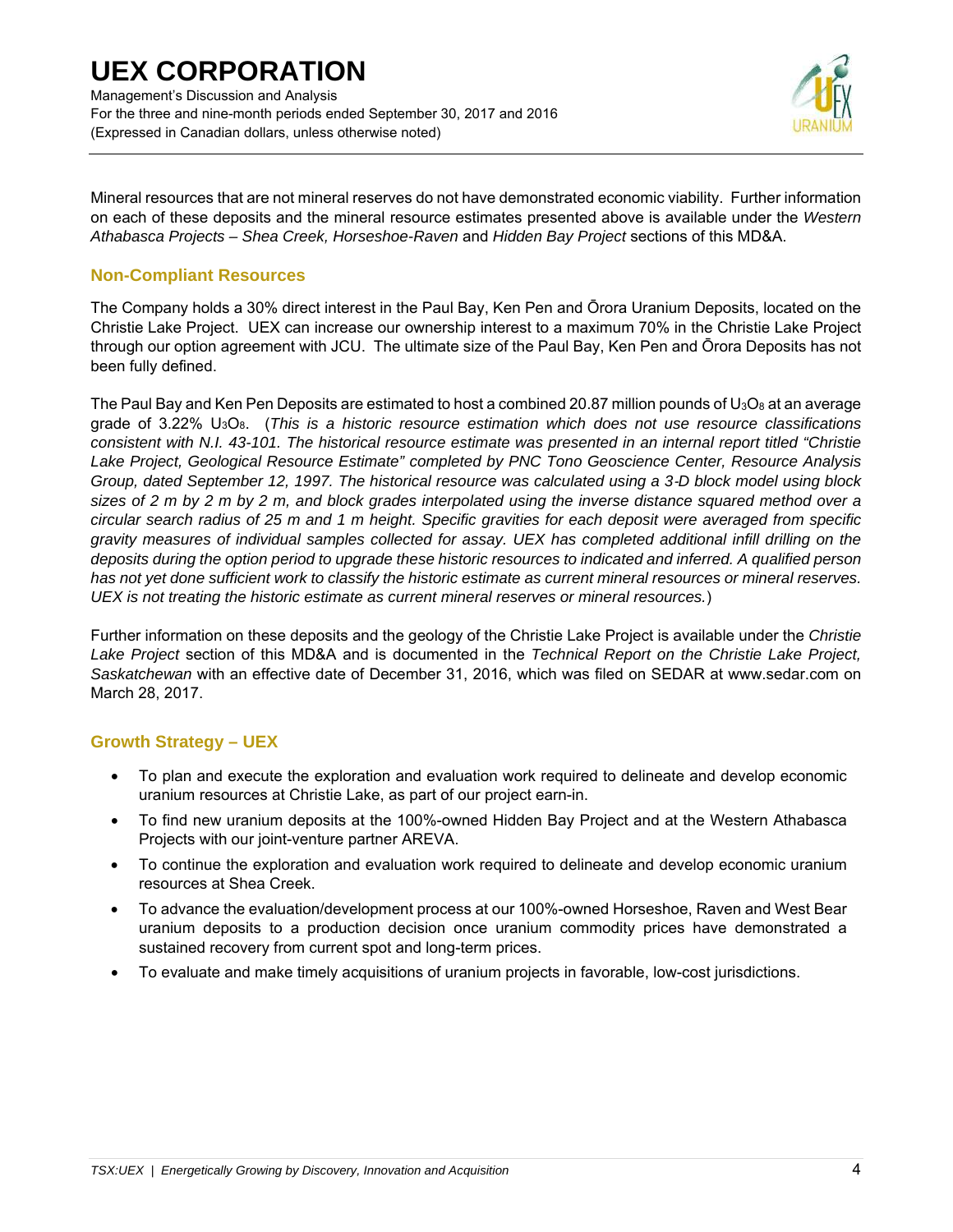## **UEX CORPORATION**  Management's Discussion and Analysis For the three and nine-month periods ended September 30, 2017 and 2016 (Expressed in Canadian dollars, unless otherwise noted)



## **Exploration and Evaluation Update**

The following is a general discussion of UEX's recent exploration and evaluation activities. For more detailed information regarding UEX's exploration projects, please refer to UEX's current Annual Information Form, available at *www.sedar.com*, or to UEX's website at *www.uex-corporation.com*.

## **Christie Lake Project**



- Located in the eastern Athabasca Basin, 9 km northeast and along strike of the McArthur River Mine.
- In early 2017, the Ōrora Zone was discovered and determining the size of the new zone will be UEX's focus during the 2017 program.
- Two historical uranium deposits, with historical non-compliant resource of 20.87 Mlbs at an average grade of 3.22%\*.
- UEX signed an Option Agreement January 2016 to earn up to a 70% interest, currently at a 30% interest.
- UEX signed a Joint Venture agreement on July 15, 2016, to take effect after the option is completed.

## **Historical Resource\***

| <b>Ore Body</b>  | <b>Cut-Off</b><br>Grade<br>(% U <sub>3</sub> O <sub>8</sub> ) | <b>Ore</b><br>(t) | <b>Resources</b><br>(t U <sub>3</sub> O <sub>8</sub> ) | <b>Resources</b><br>(million lbs<br>$U_3O_8$ | Average<br><b>Grade</b><br>$(% U_3O_8)$ |
|------------------|---------------------------------------------------------------|-------------------|--------------------------------------------------------|----------------------------------------------|-----------------------------------------|
| Paul Bay Deposit | 0.3                                                           | 231,298           | 7,078                                                  | 15.60                                        | 3.06                                    |
| Ken Pen Deposit  | 0.3                                                           | 62.956            | 2,392                                                  | 5.27                                         | 3.80                                    |
| Total            |                                                               | 294.254           | 9.470                                                  | 20.87                                        | 3.22                                    |

*Source*: Geological Resource Estimation Christie Lake Project Saskatchewan September 1997 by Resource Analysis/ Evaluation Group PNC Tono Geoscience Center Japan

*\* This is a historic resource estimation which does not use resource classifications consistent with N.I. 43-101. The historical resource estimate was presented in an internal report titled "Christie Lake Project, Geological Resource Estimate" completed by PNC Tono Geoscience Center, Resource Analysis Group, dated September 12, 1997. The historical resource was calculated using a 3-D block model using block sizes of 2 m by 2 m by 2 m, and block grades interpolated using the inverse distance squared method over a circular search radius of 25 m and 1 m height. Specific gravities for each deposit were averaged from specific gravity measures of individual samples collected for assay. UEX has completed additional infill drilling on the deposits during the option earn-in period to upgrade these historic resources to indicated and inferred resources. A qualified person has not yet done sufficient work to classify the historic estimate as current mineral resources or mineral reserves. UEX is not treating the historic estimate as current mineral reserves or mineral resources.*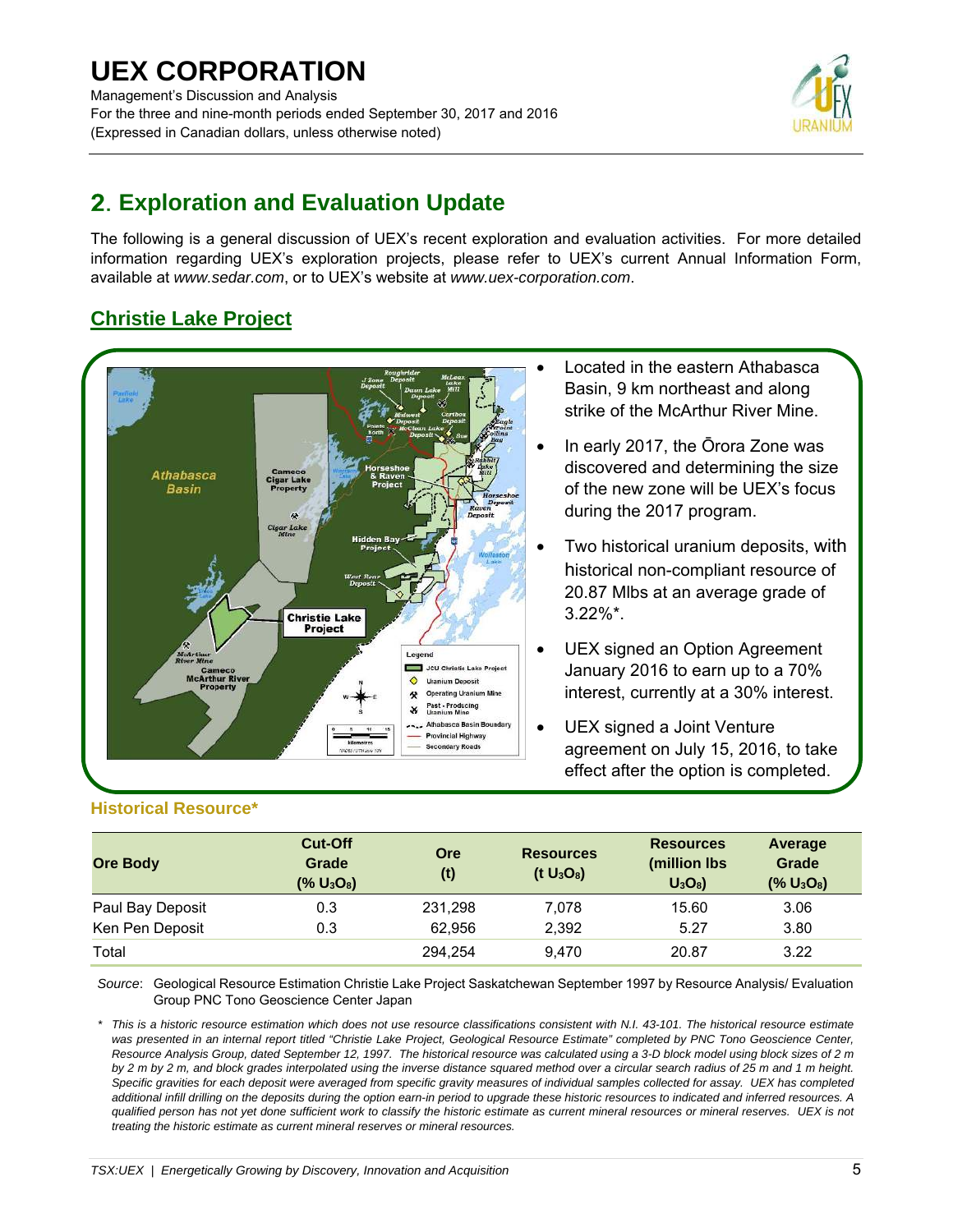Management's Discussion and Analysis

For the three and nine-month periods ended September 30, 2017 and 2016 (Expressed in Canadian dollars, unless otherwise noted)



|                      | <b>Number of claims</b> | <b>Hectares</b> | <b>Acres</b> | <b>UEX</b><br>Ownership % |
|----------------------|-------------------------|-----------------|--------------|---------------------------|
| <b>Christie Lake</b> | 6                       | 7.922           | 19.576       | 30.00                     |

The Christie Lake Project is currently 70% owned by JCU (Canada) Exploration Company, Limited ("JCU") and 30% by UEX. The Company signed a Letter of Intent ("LOI") on October 26, 2015 to earn up to a 70% interest in the project by making cash payments of \$7.0 million and funding \$15.0 million in exploration work commitments over 5 years. As of the date of this document, UEX has made cash payments of \$4.0 million and spent \$7.8 million on exploration. Upon making an additional \$1.0 million cash payment by the end of 2017 UEX will have earned a 45% interest in the Christie Lake Project.

On January 16, 2016, UEX signed the definitive Option Agreement with JCU under which UEX can earn its interest. UEX earned a 10% interest in the project by making a \$250,000 payment upon the signing of the LOI and making a \$1,750,000 payment on January 22, 2016. UEX increased its interest in the project to 30% by making a \$2,000,000 payment on December 22, 2016, and completing the required \$2,500,000 of work in 2016. UEX anticipates vesting a 45% interest in the project before the end of 2017.

On July 15, 2016, UEX and JCU signed a Joint Venture Agreement that sets the terms and conditions that will govern all decisions related to the exploration, development and any future mining production from the Christie Lake Project as well as the relationship between the Joint Venture participants. Although signed, the Joint Venture Agreement will only take effect upon the completion of, or termination of, the Option Agreement.

UEX believes that the P2 Fault trend that hosts the McArthur River mine may continue onto the Christie Lake Project. UEX intends to convert the historical resource to a N.I. 43-101 resource by the end of 2017. Beyond the known mineralized zones, management believes that the full potential of this productive corridor has only begun to be understood and that it holds very good potential for the discovery of new uranium deposits and expansion of the historical resources. This belief has been bolstered by the discovery of the Ōrora Zone in January 2017, located 500 m northeast and along strike of the Ken Pen Deposit. Many kilometres of conductors exist on the southern half of the project which have never been drill tested and provide excellent greenfields exploration potential proximal to producing uranium mines.

Further information on the geology of the Christie Lake Project is documented in the *Technical Report on the Christie Lake Project, Saskatchewan* with an effective date of December 31, 2016, which was filed on SEDAR at www.sedar.com on March 28, 2017.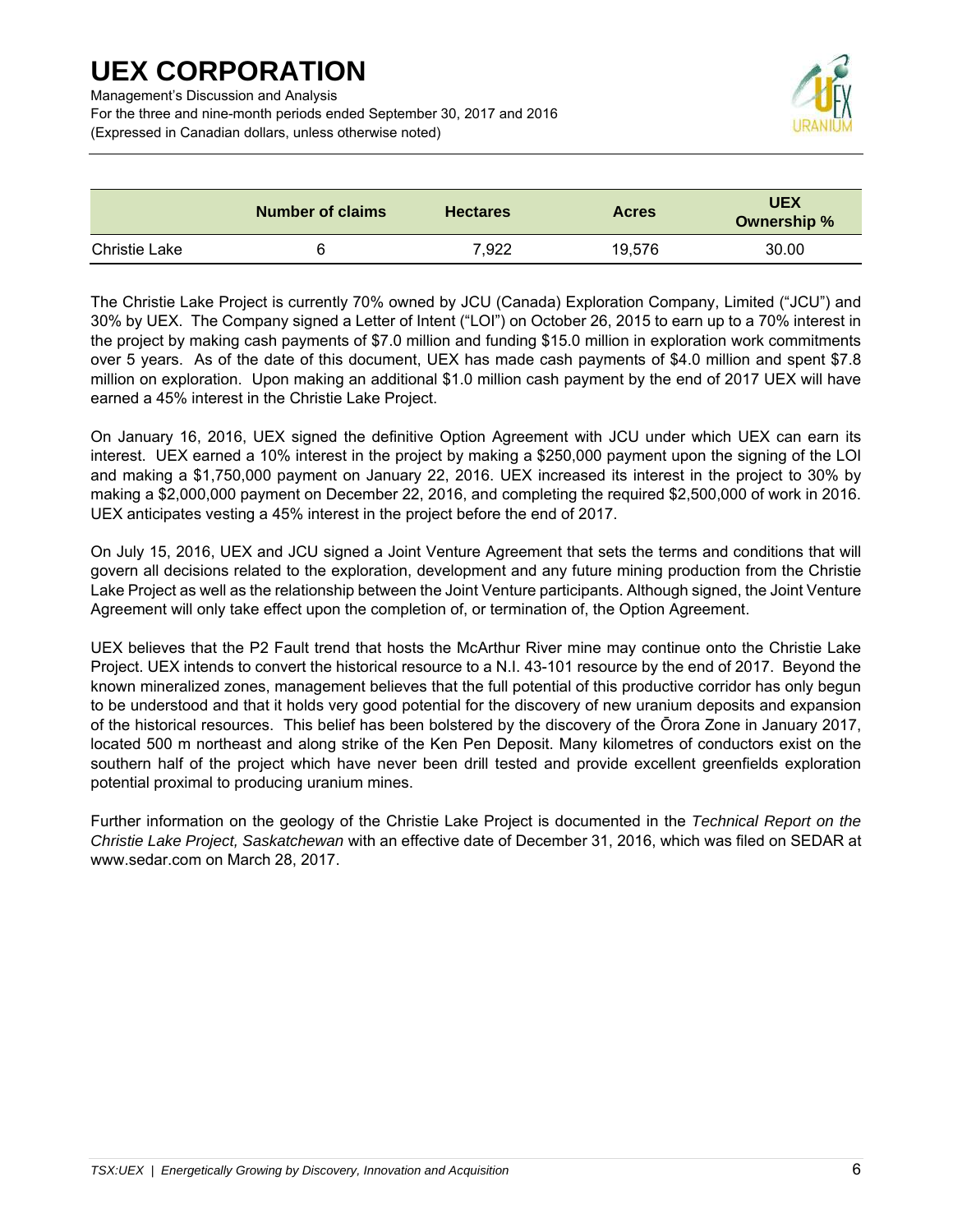For the three and nine-month periods ended September 30, 2017 and 2016 (Expressed in Canadian dollars, unless otherwise noted)



## **Option Agreement – Vesting Schedule**

On January 16, 2016, UEX and JCU signed the definitive Option Agreement for the Christie Lake Project. UEX can earn an incremental interest annually up to a maximum 70% cumulative interest in the property by completing the cash payment and exploration work milestones outlined below:

| <b>Date</b>                                         | Cash<br><b>Payment</b><br><b>Required</b> | Cash<br><b>Payments</b><br><b>Completed</b> |      | <b>Exploration</b><br><b>Work</b><br><b>Required</b> | <b>Exploration</b><br>Work<br><b>Completed</b> | <b>Interest</b><br>Earned (%) |              |
|-----------------------------------------------------|-------------------------------------------|---------------------------------------------|------|------------------------------------------------------|------------------------------------------------|-------------------------------|--------------|
| Upon signing of the LOI                             | \$<br>250,000                             | \$<br>250,000                               |      |                                                      |                                                |                               |              |
| Before January 28, 2016                             | 1,750,000                                 | 1,750,000                                   |      |                                                      |                                                | 10                            | $\checkmark$ |
| Before January 1, 2017                              | 2,000,000                                 | 2,000,000                                   | - \$ | 2,500,000                                            | \$<br>2,500,000                                | 30                            | $\checkmark$ |
| Before January 1, 2018                              | 1,000,000                                 |                                             |      | 2,500,000                                            | 2,500,000                                      | 45                            |              |
| Before January 1, 2019                              | 1,000,000                                 |                                             |      | 5,000,000                                            | 2,753,512                                      | 60                            |              |
| Before January 1, 2020                              | 1,000,000                                 |                                             |      | 5,000,000                                            |                                                | 70                            |              |
| <b>Total</b>                                        | \$<br>7,000,000                           |                                             | \$   | 15,000,000                                           |                                                | 70                            |              |
| <b>Completed as of</b><br><b>September 30, 2017</b> | \$<br>4,000,000                           | \$<br>4,000,000                             | - \$ | 2,500,000                                            | \$<br>7,753,512                                | 30                            |              |

UEX can elect to proceed with or cease future cash payments and work commitments at any time and vest in the project according to this schedule.

### **2016 Exploration Program**

In January 2016, UEX and JCU approved a \$2.5 million exploration drilling program for the Christie Lake Project that commenced in February 2016. In September 2016, UEX and JCU increased the 2016 exploration drilling program to \$4.0 million. Field activities at Christie Lake were completed in late October.

The expanded program focused drilling primarily in the Paul Bay Deposit area and later in the Ken Pen Deposit area. A total of 12,436 m of drilling was completed in twenty-two drill holes. The two main goals of the 2016 drilling program were to increase the total uranium resources in the Paul Bay and Ken Pen Deposits by drill testing for extensions of both deposits in their down-dip direction and by increasing the size of the newly defined high grade portion of the Paul Bay Deposit.

A technical review of both deposits by the UEX exploration team in early 2016 led the Company to the conclusion that the deposits are hosted in the basement fault structure below the classic unconformity setting for uranium deposits and that the ultimate size of the deposits was not fully defined by previous exploration work.

The historical operator, whose last exploration campaign on the Christie Lake property occurred in 1997, focused its principal efforts on defining uranium at the classic unconformity setting, consistent with the exploration practices at that time. A consequence of this focus was that deposit extensions downwards into the basement structure were not tested. These deeper basement settings have yielded the majority of the new and valuable uranium deposit discoveries made in the Athabasca Basin in the last fifteen years, which include the Eagle Point North Extension Deposits, our Shea Creek basement-hosted extensions, Millennium, Roughrider, Triple R, Arrow and the Gryphon Zone.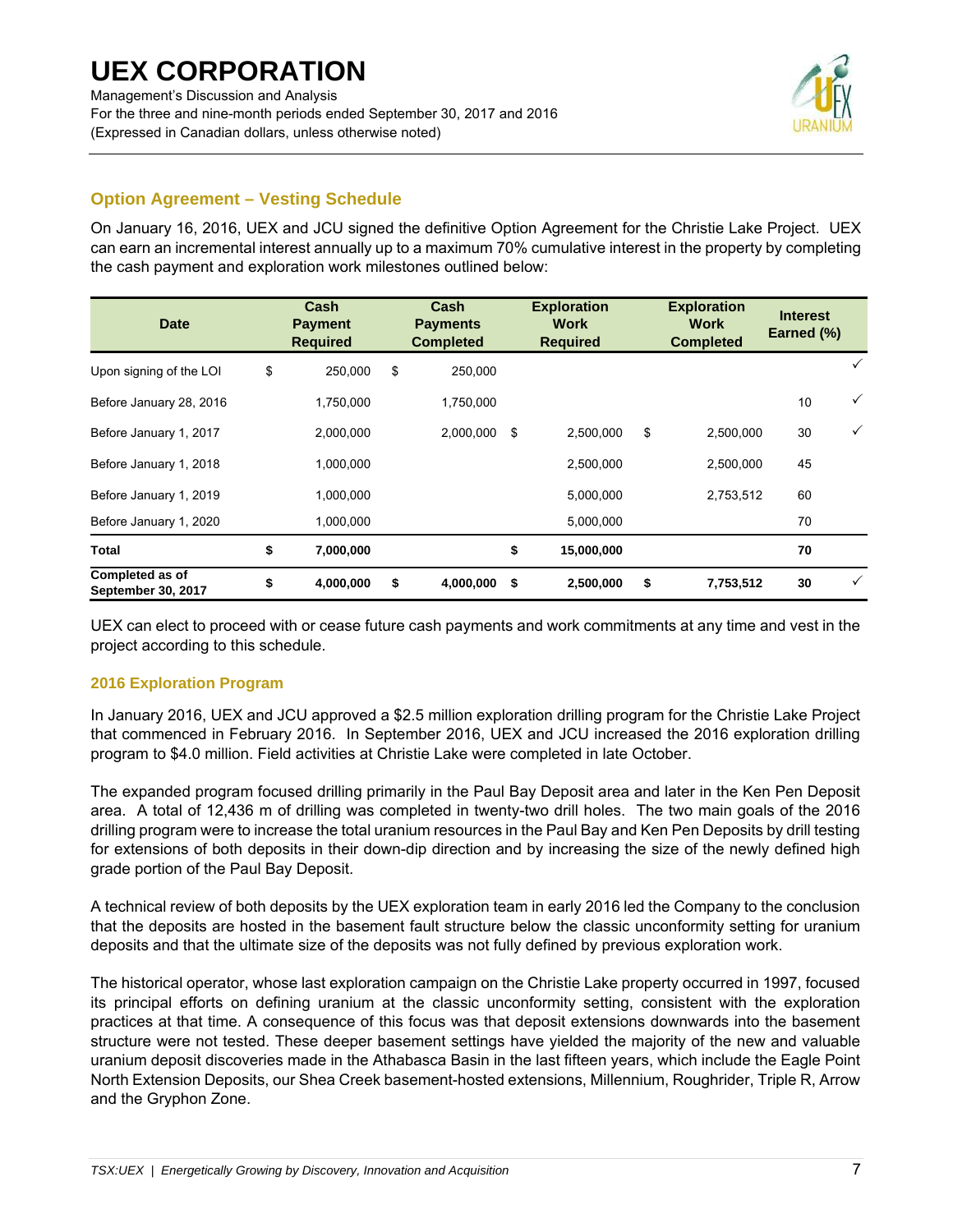

Our review of the technical data provided by JCU and the new three-dimensional geological model constructed by our exploration team indicated that the Ken Pen Deposit has not been closed off in the down-dip direction or along strike.

The objectives and highlights of the 2016 exploration program at Christie Lake were:

- 1. To increase the total uranium resources defined at the Paul Bay and Ken Pen Deposits by growing the size of both deposits by extending the deposits in the down-dip direction and by increasing the size of the high grade zone at the Paul Bay Deposit.
- 2. To commence a NI 43-101 uranium resource estimate report for the Paul Bay and Ken Pen Deposits to be completed in 2017.
- 3. To determine the prospectivity of and develop an exploration plan to test the remaining 1.5 km long mineralized trend that extends northeast of and includes the Paul Bay and Ken Pen Deposits for the presence of new uranium zones for future exploration programs.

### *Drilling at Paul Bay*

Between early March and the end of October 2016, UEX completed twenty-two drill holes on the project, testing the Paul Bay and Ken Pen Deposits, which confirmed that the Christie Lake Deposits host high grade uranium.

Three holes were completed from March to mid-April.

- Hole CB-092 intersected high grade uranium mineralization that averaged  $9.30\%$  U<sub>3</sub>O<sub>8</sub> over 7.8 m (496.6) to 504.4 m), confirming the location and high grade characteristics of the Paul Bay Deposit. This intersection included a higher grade core of  $43.71\%$  U<sub>3</sub>O<sub>8</sub> over 2.0 m.
- Hole CB-090A intersected uranium mineralization that averaged  $0.61\%$  U<sub>3</sub>O<sub>8</sub> over 9.8 m (534.2 to 544.0 m), including  $5.33\%$  U<sub>3</sub>O<sub>8</sub> over 0.5 m.
- Hole CB-091B encountered only minor uranium mineralization when the hole deviated in a different direction than hole CB-090A and missed its target by approximately 50 m to the west.

The summer phase of the 2016 program commenced in June and nineteen holes were completed by the end of October. Thirteen holes tested for extensions to the Paul Bay high grade zone and for extensions of the Paul Bay deposit down-dip and along strike. Six holes were drilled to define both basement and unconformity-style uranium mineralization at the Ken Pen Deposit.

One of the highlights of the 2016 program was the discovery of an ultra-high grade subzone within the Paul Bay Deposit, defined by drill holes CB-092, CB-093 and historic hole CB-004.

- Hole CB-092 intersected 9.30%U<sub>3</sub>O<sub>8</sub> over a 7.8 m interval from 496.6 504.4 m, including 43.71% U<sub>3</sub>O<sub>8</sub> over 2.0 m from 500.1 – 502.1 m
- Hole CB-093 encountered 14.74%  $U_3O_8$  over 5.5 m from 492.2 497.7 m, including a subinterval of  $31.77\%$  U<sub>3</sub>O<sub>8</sub> over 2.5 m, which in turn included a subinterval of 57.83% U<sub>3</sub>O<sub>8</sub> over 1.2 m.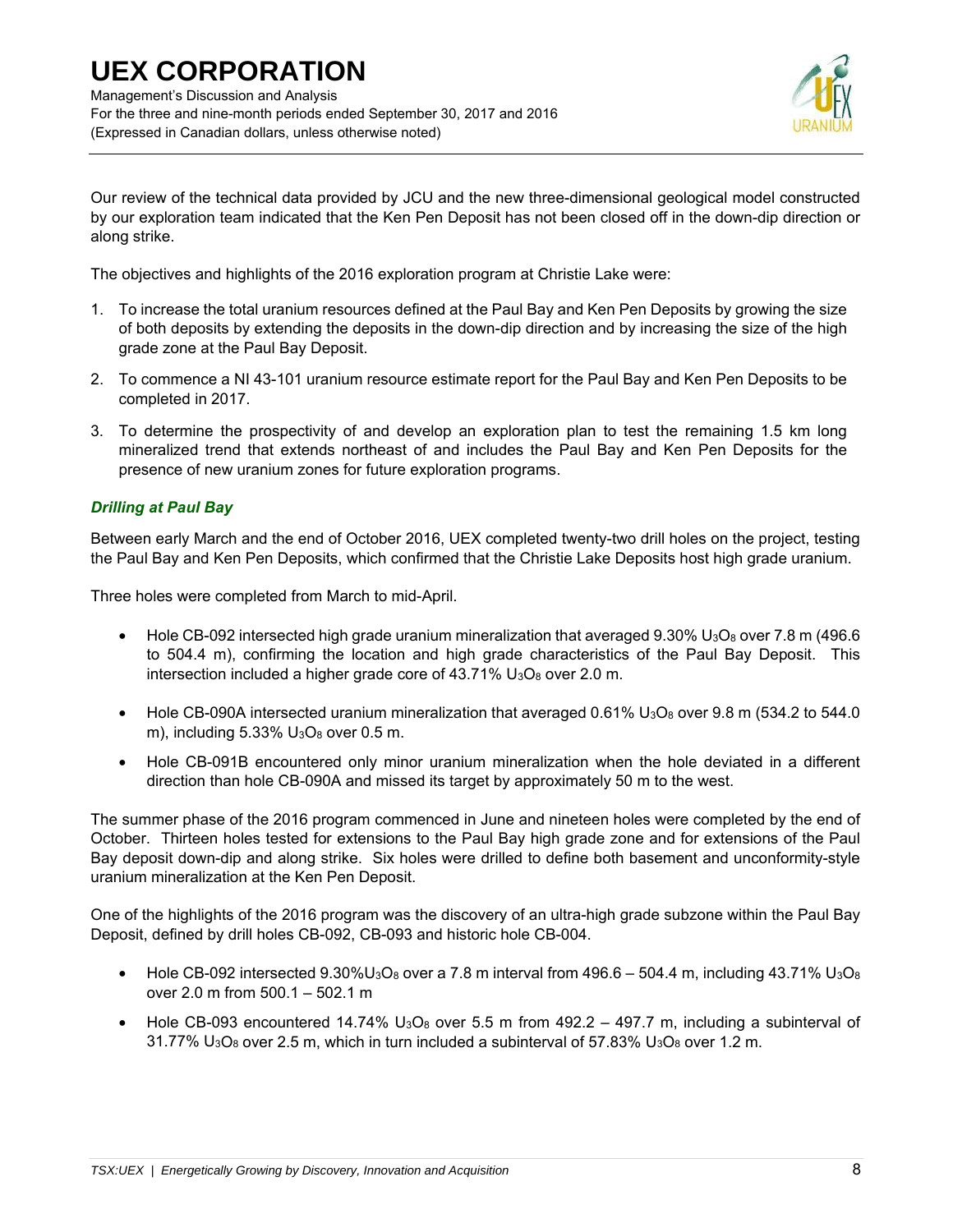

The last hole of the 2016 program, CB-102, also encountered high grade uranium mineralization located within the lower portions of the Paul Bay Deposit in an area of widely-spaced historic drill holes that all previously intersected relatively low grade uranium intervals.

> $\circ$  Hole CB-102 intersected 2.60% U<sub>3</sub>O<sub>8</sub> over 15.1 m from 527.4 – 542.5 m, including 3.4% U<sub>3</sub>O<sub>8</sub> over 11.2 m from 530.8 – 542.0 m

The results from hole CB-102 were significant and were unexpected suggesting that there may be the potential for a second high grade zone within the Paul Bay Deposit.

### *Drilling at Ken Pen*

The first 2016 holes at Ken Pen intersected both unconformity-style and basement-hosted mineralization. Highlights for these holes were as follows:

- Hole CB-100A intersected two zones of mineralization that included:
	- $\circ$  Unconformity-hosted uranium mineralization averaging 1.92% U<sub>3</sub>O<sub>8</sub> over 2.9 m from 435.6 438.5 m.
	- $\circ$  Basement-hosted uranium mineralization that returned 1.57% U<sub>3</sub>O<sub>8</sub> over 8.3 m from 450.3 458.6 m that included a subinterval of  $2.32\%$  U<sub>3</sub>O<sub>8</sub> over 4.9 m from 453.7 - 458.6 m
- Hole CB-106B encountered basement-hosted mineralization that returned an assay grade of 0.5%  $U_3O_8$ over 6.8 m from 440.6 – 447.4 m,
- Hole CB-107A returned an interval of 0.88%  $U_3O_8$  over 7.7 m from 424.0 431.7 m that included a subinterval of 1.06%  $U_3O_8$  over 4.0 m from 424.0 – 428.0 m

Hole CB-104 also intersected uranium mineralization at the unconformity. Where poor core recoveries occur, UEX determined that the Radiometric Equivalent Grade ("REG") from our downhole probes (see May 24, 2016 news release) estimates the true grade of the mineralized interval more accurately than the assay grade. CB-104 returned an REG of 2.37% e  $U_3O_8$  over 4.2 m from 438.7 – 442.9 m.

### **2017 Exploration Program**

In 2017, UEX commenced exploration on the 1.5 km long Yalowega Uranium Trend (the "Trend") along strike to the northeast of the Ken Pen Deposit. As the Trend is known to host mineralization along its entire length, UEX believes that both the basement-hosted uranium potential and the unconformity potential, where the lower breccia structure intersects the unconformity northwest of the Trend, are both vastly underexplored. Management continues to be very optimistic about the opportunities for additional discoveries along the Trend. In addition, UEX completed follow-up drilling at Paul Bay and Ken Pen to answer key questions related to the upcoming NI 43-101 resource report.

The budget for the 12,000 m – 20 drill hole winter portion of the 2017 exploration program was \$3.0 million. UEX was able to complete 18 holes totaling 8,171 m at a cost of approximately \$2.5 million. Significant meterage was saved as a result of the discovery of the Ōrora Zone, as UEX conducted several off-cuts from the discovery holes as part of the deposit definition program rather than drilling the longer, planned exploration pilot holes along other portions of the Yalowega Trend.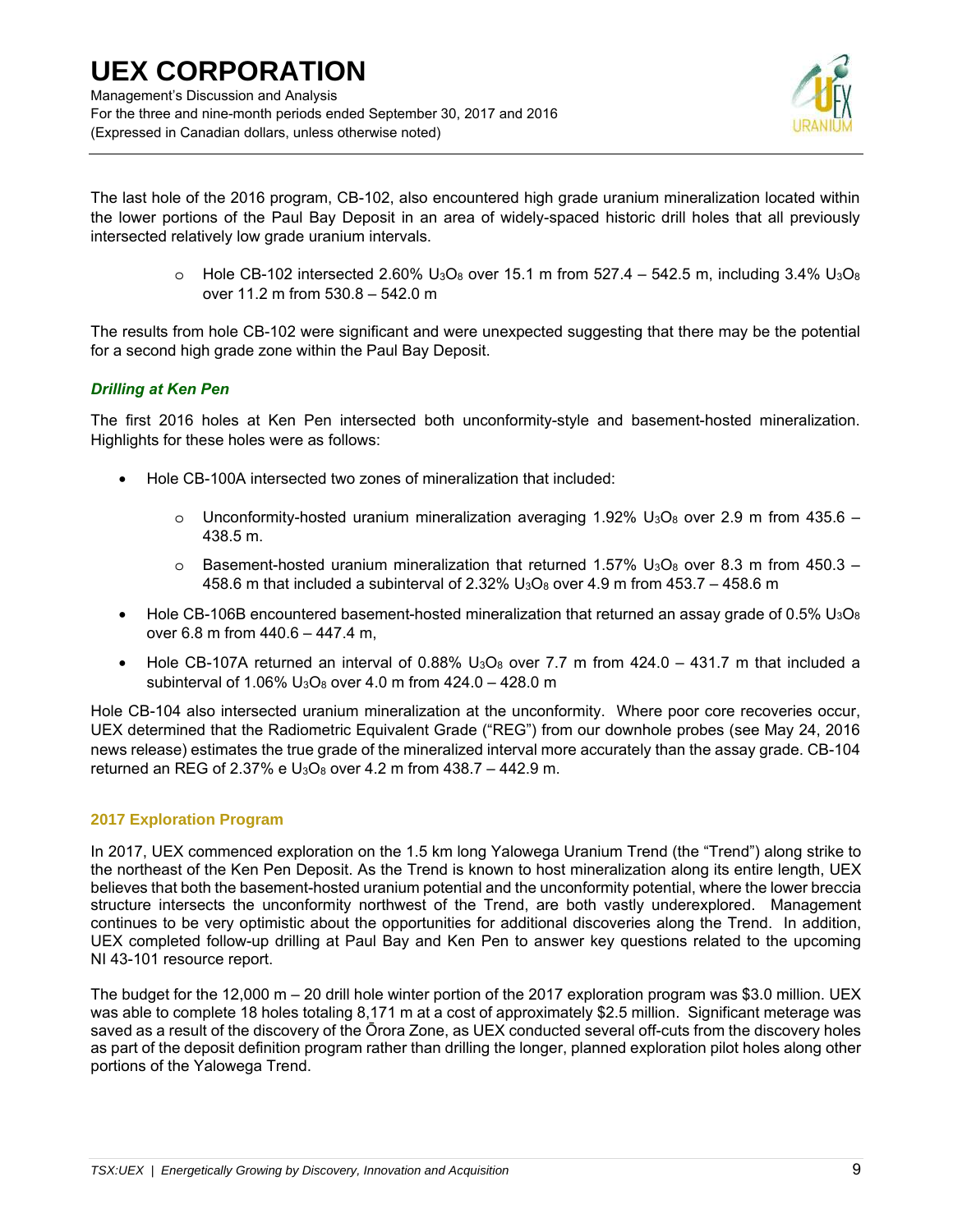Management's Discussion and Analysis For the three and nine-month periods ended September 30, 2017 and 2016 (Expressed in Canadian dollars, unless otherwise noted)



UEX initiated a summer drill program that commenced during the last week of June and was completed by the end of August. The \$1.5 million summer program focused on expanding the Ōrora Zone to the southwest along strike and consisted of ten holes totaling 4,541 m. The summer drilling program extended the strike length of Ōrora to at least 150 m, and the zone remains open along strike to the southwest of hole CB-122 and to the northeast.

In 2017, UEX has completed 28 drill holes totaling 12,712 m at a cost of approximately \$4.0 million.

## *Ōrora Zone Discovery*

In late January 2017, UEX announced the discovery of high-grade uranium mineralization, which has been named the "Ōrora Zone", located approximately 500 m northeast and along strike of the Ken Pen Deposit. In February, UEX announced that discovery hole CB-109 returned an assay interval of 22.81% U<sub>3</sub>O<sub>8</sub> over 8.6 m, which is the best hole (as defined by grade x thickness) drilled to date on the Christie Lake Project.

The Ōrora Zone has a minimum strike length of 150 m and remains open for expansion along strike to the southwest and to the northeast.

Several of the holes following up CB-109 encountered very high grade uranium mineralization. Highlights from the assay results received from Ōrora Zone drill holes to date include:

- CB-109 which returned  $11.43\%$  U<sub>3</sub>O<sub>8</sub> over 17.7 m, including a subinterval of 22.81% U3O8 over 8.6 m;
- CB-110A, drilled 20 m northeast and along strike returned 2.28% U<sub>3</sub>O<sub>8</sub> over 18.0 m and included a subinterval of 9.86% U3O8 over 3.5 m;
- $CB-114C$  which returned 2.58%  $U_3O_8$ over 3.0 m;
- CB-116A which returned 17.11% U<sub>3</sub>O<sub>8</sub> over 10.0 m, including  $20.00\%$  U<sub>3</sub>O<sub>8</sub> over 8.5 m;
- CB-116A-1 that intersected 0.91%  $U<sub>3</sub>O<sub>8</sub>$  over 12.5 m; including 2.90% U3O8 over 3.1 m; and
- CB 116A-2 which returned 1.77%  $U_3O_8$ over 6.5 m; including  $3.06\%$  U<sub>3</sub>O<sub>8</sub> over 3.5 m.

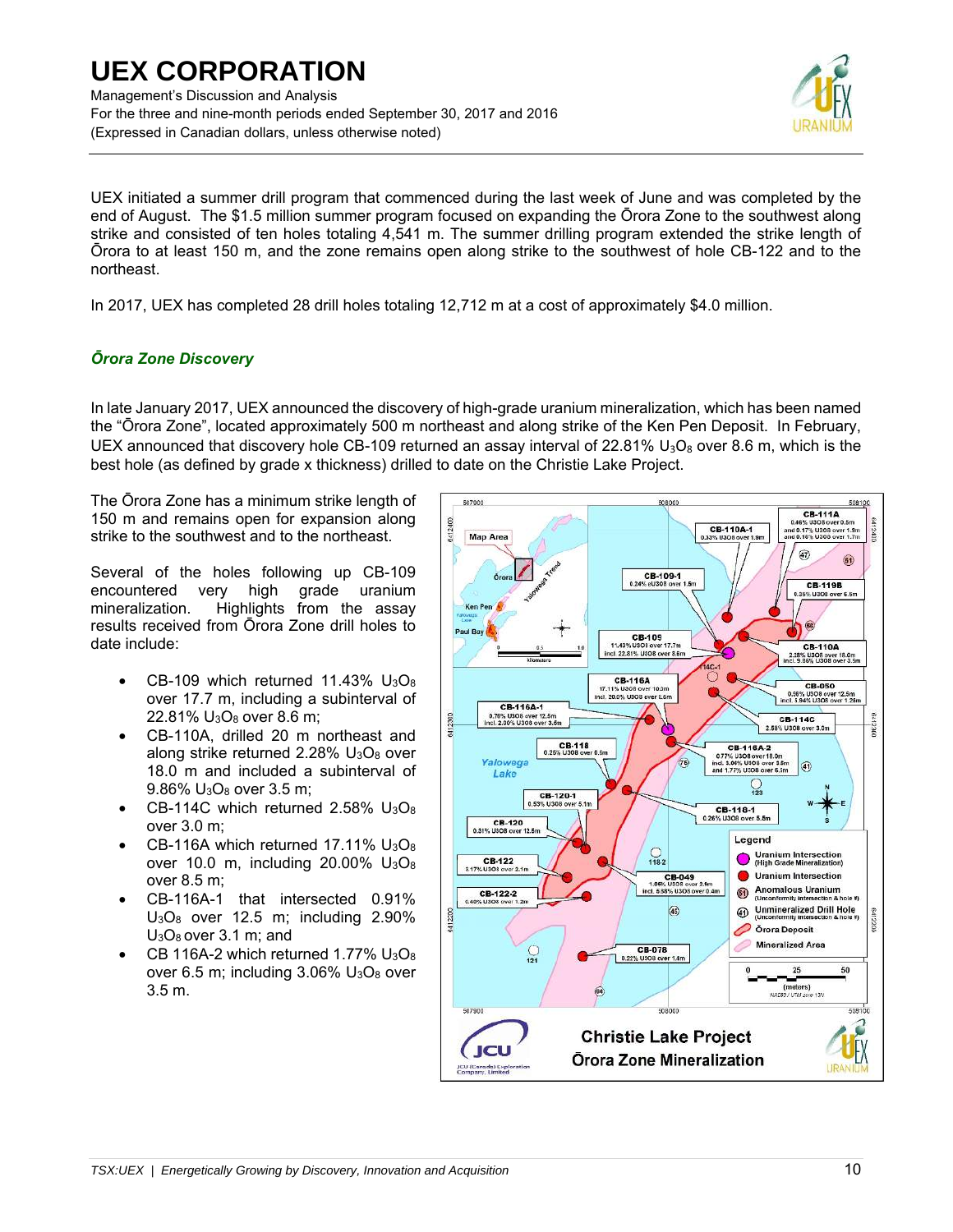Management's Discussion and Analysis For the three and nine-month periods ended September 30, 2017 and 2016 (Expressed in Canadian dollars, unless otherwise noted)



### *Paul Bay Deposit Drilling*

Five holes were drilled to tighten the spacing between existing holes within the high grade subzone and to determine the size of the new lower high grade zone defined by hole CB-102, discovered at the conclusion of the 2016 drill program.

Hole CB-113 successfully confirmed the presence of the high grade subzone between holes CB-092 and CB-004, encountering 5.77% U<sub>3</sub>O<sub>8</sub> over 7.6 m, including a subinterval of 8.48% U<sub>3</sub>O<sub>8</sub> over 4.9 m.

Hole CB-112-1 filled a gap between CB-092 and CB-093 within the high grade subzone, intersecting 3.60% U<sub>3</sub>O<sub>8</sub> over 1.8 m.

Holes CB-108A and CB-108-1 significantly expanded the size of the lower high grade zone defined by hole CB-102. CB-108A intersected 2.92% U<sub>3</sub>O<sub>8</sub> over 6.7 m approximately 15 m southwest of CB-102. Located 28 m northeast of CB-102, hole CB-108A-1 encountered 2.42% U<sub>3</sub>O<sub>8</sub> over 12.6 m, extending the strike length of the lower high grade zone to at least 43 m in an area of the Paul Bay Deposit previously believed to be comprised of exclusively low grade uranium mineralization.

### *Ken Pen Deposit Drilling*

Due to the success at Ōrora, UEX chose to complete only two holes this past winter with the objective of expanding the Ken Pen Deposit.

Hole CB-107A-1 was drilled to test the unconformity up-dip of the mineralization encountered in hole CB-107 located at the southwestern margin of the Ken Pen Deposit and encountered a modest interval of weak uranium mineralization with an REG of 0.15%  $eU_3O_8$  over 2.6 m from 429.65 to 432.25 m.

Hole CB-115 was drilled to test 25 m along strike of the CB-107 mineralization and encountered narrow intervals of low grade uranium mineralization.

Additional drilling will be required to define the ultimate limits of the Ken Pen Deposit along strike to the northeast and at depth to the southwest. This work is intended to be completed in future UEX drilling campaigns.

#### *First NI 43-101 Resource for Christie Lake*

The Company has engaged a geological consulting firm to incorporate the historical results with the results of UEX's 2016 and 2017 programs. In September, a resource estimation geologist came to site to view mineralized drill core from all three deposits. The UEX exploration team and the consulting firm are working together and are on track to complete a maiden NI 43-101 compliant resource before the end of 2017.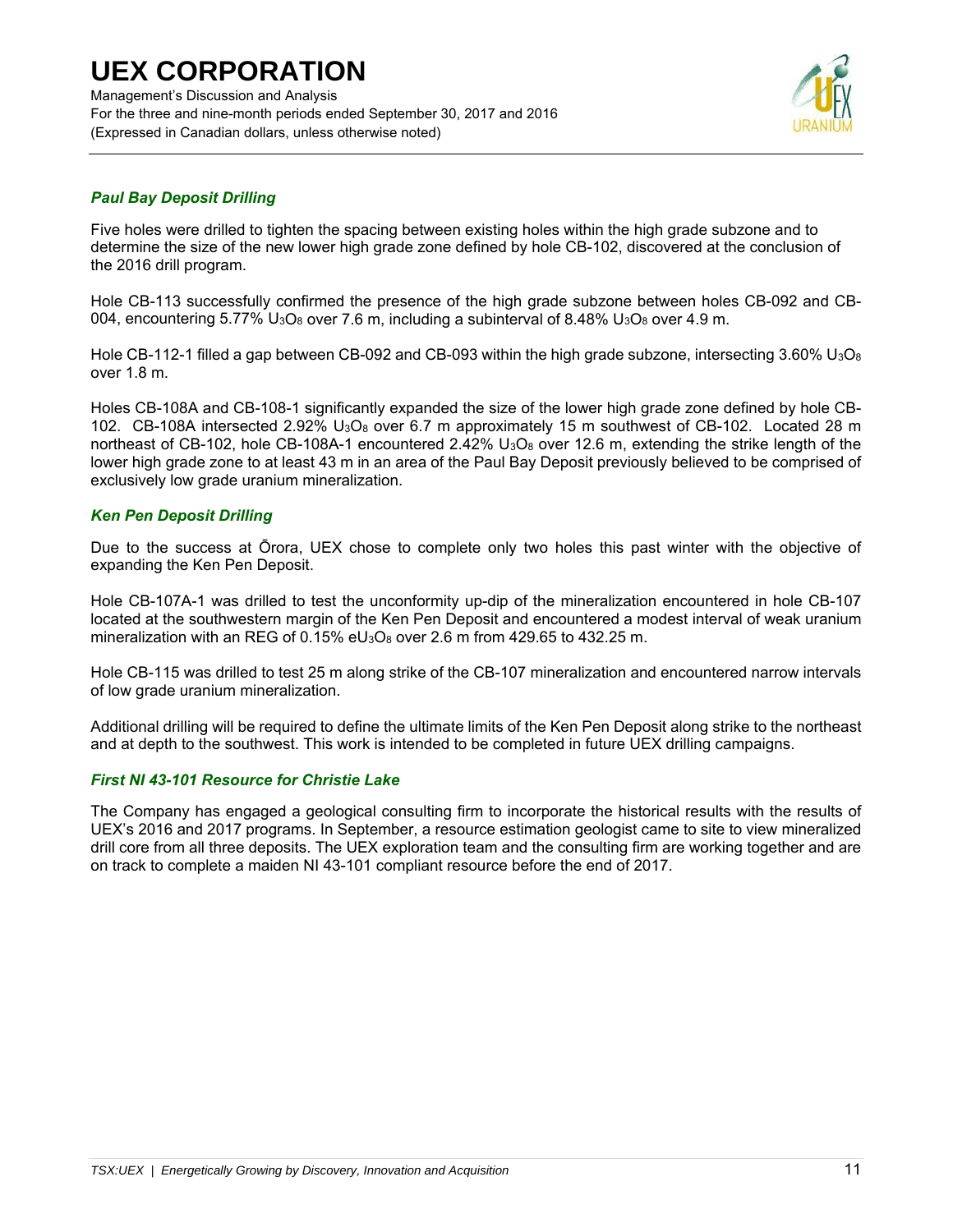Management's Discussion and Analysis For the three and nine-month periods ended September 30, 2017 and 2016 (Expressed in Canadian dollars, unless otherwise noted)



## **Horseshoe and Raven Project**



- Two known deposits: Horseshoe, Raven.
- Proximal to uranium mills, year-round access by road and air, electric transmission lines transect the property.
- Two of the shallowest deposits in the Athabasca Basin ranging from 50 – 450 m depth exclusively hosted in competent basement rocks with no sandstone cover, and can be mined using conventional hard rock mining techniques.
- July 2016 metallurgical testing of Horseshoe and Raven Deposit mineralization indicates the deposits could be amenable to heap leaching extraction.
- In December 2016, UEX received the results of a positive scoping study determining the viability of a heapleaching operation at Horseshoe and Raven

(1) Source: *https://www.cameco.com/businesses/uranium-operations/canada/rabbit-lake*  (2) Source: *http://us.areva.com/EN/home-984/areva-resources-canada-mcclean-lake.html*

|                   | <b>Number of claims</b> | <b>Hectares</b> | <b>Acres</b> | <b>UEX</b><br>Ownership % |
|-------------------|-------------------------|-----------------|--------------|---------------------------|
| Horseshoe & Raven |                         | 4.486           | 11.085       | 100.00                    |

The Horseshoe and Raven Project ("Horseshoe-Raven") was acquired from Cameco upon UEX's formation in 2001 as part of the Hidden Bay Project, which established Cameco's initial equity position in UEX.

UEX has elected to separate Horseshoe-Raven from the Hidden Bay Project due to its advanced stage of exploration and development compared to the remainder of the original project lands. Horseshoe-Raven has significant uranium resources that have been subject to advanced studies including a Preliminary Assessment and a heap leach scoping study.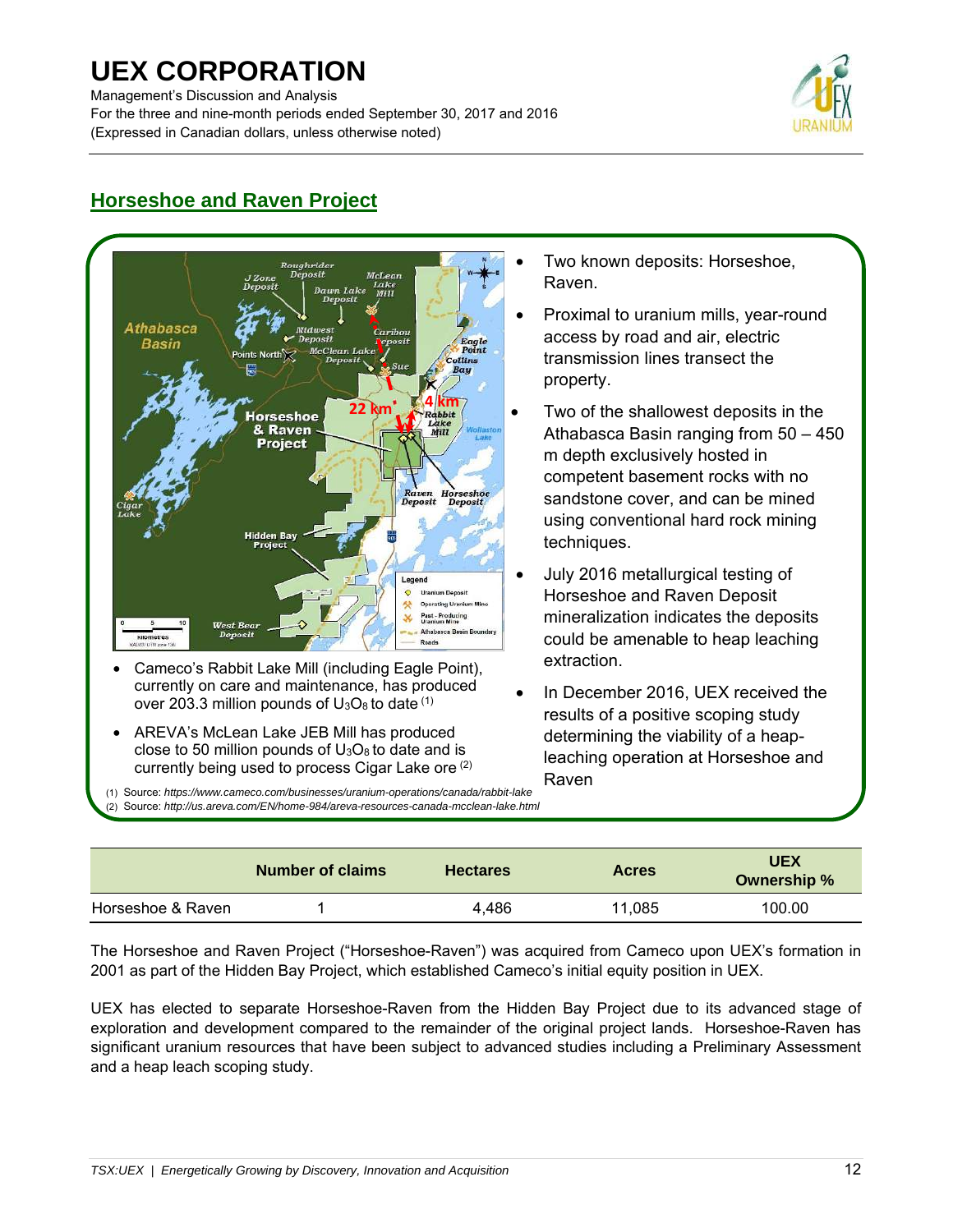

## **Horseshoe and Raven Deposits**

- In 2011, a positive PA was completed using a commodity price of US\$60/lb  $U_3O_8$  see discussion below
- Very shallow undeveloped uranium resource in the Athabasca Basin amenable to conventional mining techniques
- Located 4 km from Cameco's Rabbit Lake Mill and 22 km from AREVA's McClean Lake Mill
- Existing power line supplying Rabbit Lake Mill crosses over the deposits
- Year-round all-weather access by commercial airport and via Provincial Highway 905
- In July 2016, preliminary metallurgical testing indicated that the two deposits may be amenable to heap leach processing.
- In December 2016, a scoping study of the Horseshoe and Raven Deposits that considered heap leach extraction was completed. The objective of the study was to determine whether heap leach processing was as economically viable as the conventional tank leach process considered in the 2011 PA. The results of the scoping study were positive and further investigation is warranted.

## **Mineral Resource Estimates**

The current technical report, "Preliminary Assessment Technical Report on the Horseshoe and Raven Deposits, Hidden Bay Project, Saskatchewan, Canada" (the "Preliminary Assessment Technical Report", the "PA" or the "Horseshoe-Raven Report"), prepared by SRK Consulting (Canada) Inc. ("SRK Consulting") and G. Doerksen, P.Eng., L. Melis, P.Eng., M. Liskowich, P.Geo., B. Murphy, FSAIMM, K. Palmer, P.Geo. and Dino Pilotto, P.Eng., with an effective date of February 15, 2011 was filed on SEDAR at *www.sedar.com* on February 23, 2011. Details for the mineral resource estimates at a cut-off grade of  $0.05\%$  U<sub>3</sub>O<sub>8</sub> as follows:

| <b>Deposit</b>       |           | <b>Tonnes</b> | Grade<br>$U_3O_8$ (%) | $U_3O_8$<br>(lbs) |                 | <b>Tonnes</b>            | Grade<br>$U_3O_8$ (%) | $U_3O_8$<br>(lbs) |
|----------------------|-----------|---------------|-----------------------|-------------------|-----------------|--------------------------|-----------------------|-------------------|
| Horseshoe            |           | 5.119.700     | 0.203                 | 22,895,000        |                 | 287.000                  | 0.166                 | 1,049,000         |
| Raven                |           | 5.173.900     | 0.107                 | 12.149.000        |                 | 822,200                  | 0.092                 | 1,666,000         |
| West Bear $(1)$      | Indicated | 78.900        | 0.908                 | 1.579.000         | <b>Inferred</b> | $\overline{\phantom{0}}$ |                       |                   |
| TOTAL <sup>(2)</sup> |           | 10,372,500    | 0.160                 | 36,623,000        |                 | 1,109,200                | 0.111                 | 2,715,000         |

(1) Mineral resource estimates for the West Bear Deposit are located on the Hidden Bay Project but are included in this table as they were estimated, evaluated, and included within the Horseshoe-Raven Report.

 $(2)$  The mineral resource estimates follow the requirements of National Instrument 43-101 – Standards of Disclosure for Mineral Projects and classifications follow CIM definition standards.

The PA is preliminary in nature and includes inferred mineral resources that are considered too speculative geologically to have economic considerations applied to them that would enable them to be categorized as mineral reserves. There is no certainty that the preliminary economic assessment will be realized. Mineral resources that are not mineral reserves do not have demonstrated economic viability.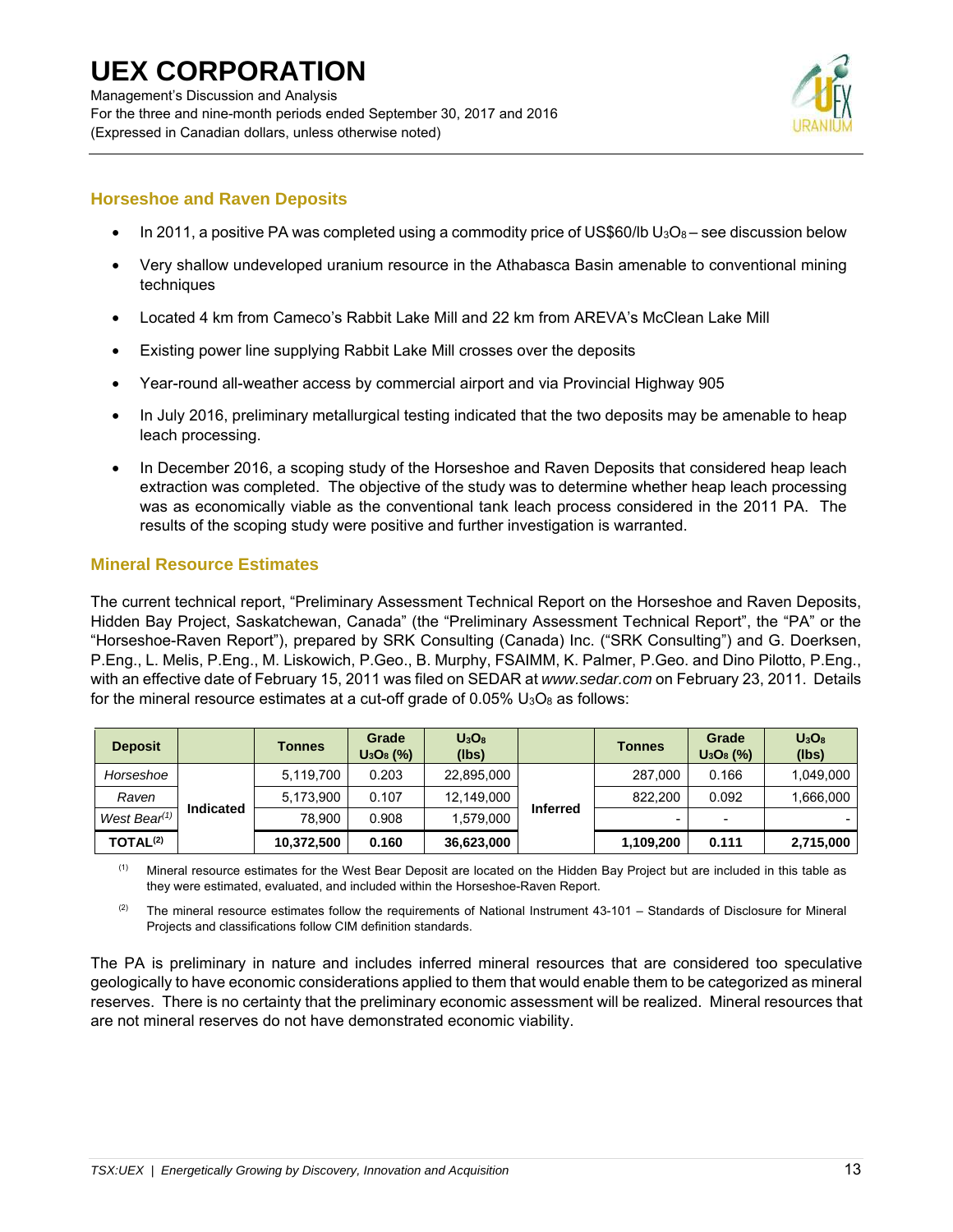Management's Discussion and Analysis For the three and nine-month periods ended September 30, 2017 and 2016 (Expressed in Canadian dollars, unless otherwise noted)



The PA found the economics of mining the Horseshoe and Raven deposits to be positive and, based on a spot price of US\$60 per pound of U3O8, reported undiscounted earnings before interest and taxes ("EBIT") of \$246 million, a pre-tax net present value ("NPV") at a 5% discount rate of \$163 million and an internal rate of return ("IRR") of 42%.

Projects in the mining sector have experienced rising costs, including rising capital and operating costs, during the past few years. The price of uranium has declined since the date of the PA which could negatively impact the results of the PA. Projects in the mining sector have also experienced significant fluctuations in costs, which could impact EBIT, NPV and IRR which have been calculated based upon historical costs. Accordingly, readers should bear these factors in mind when reading the PA and should not place undue reliance on the PA.

- The PA recommended the Horseshoe and Raven deposits be advanced to a preliminary feasibility level.
- The PA for the Horseshoe and Raven Deposits (see discussion above) also recommended that the West Bear Deposit be advanced to a preliminary feasibility level along with the Horseshoe and Raven Deposits.

### *2016 Heap Leach Evaluation*

In July 2016, UEX completed a metallurgical study of mineralization from the Raven and Horseshoe Deposits. The study was conducted at the SGS Lakefield Laboratories and consisted of a column leach test and bottle roll tests of uranium mineralized samples collected in the third quarter of 2015 from existing mineralized drill core from these deposits and from surplus material remaining from the 2011 testing completed in conjunction with the PA. A total of three columns tests were conducted: two columns were loaded with the newly collected material crushed to both 12.7 mm and 6.35 mm and one column was loaded with the 2011 test material crushed to 6.35 mm.

The column leach tests averaged 98% uranium recovery over a 60-day leaching period and for the newly collected material crushed to 12.7 mm 95% recovery was achieved after 28 days of testing. We believe that the results of the column leaching test program demonstrate that the Horseshoe and Raven Deposits are promising candidates for heap leach uranium processing.

Before proceeding with further metallurgical testing, UEX commissioned JDS Energy and Mining Inc. to undertake a scoping study incorporating heap leaching to determine whether a reduction of the operating and capital costs could be realized when compared to the Company's 2011 PA, which considered conventional toll-milling at the nearby Rabbit Lake uranium mill (see *Hidden Bay Project - Mineral Resource Estimates* section).

The Company received the scoping study results in the fourth quarter. Scoping studies do not meet NI 43-101 disclosure requirements.

The objective of the scoping study was to determine whether or not employing heap leach processing could be implemented that could produce uranium at the same or lower all-in cost of production on a per pound recovered basis outlined in the 2011 PA. The Company is pleased with the findings of the scoping study and will be contemplating the next steps of the development process, which could consist of a range of actions ranging from the undertaking of additional metallurgical testing in a laboratory environment up to and including field trials of the heap leaching process.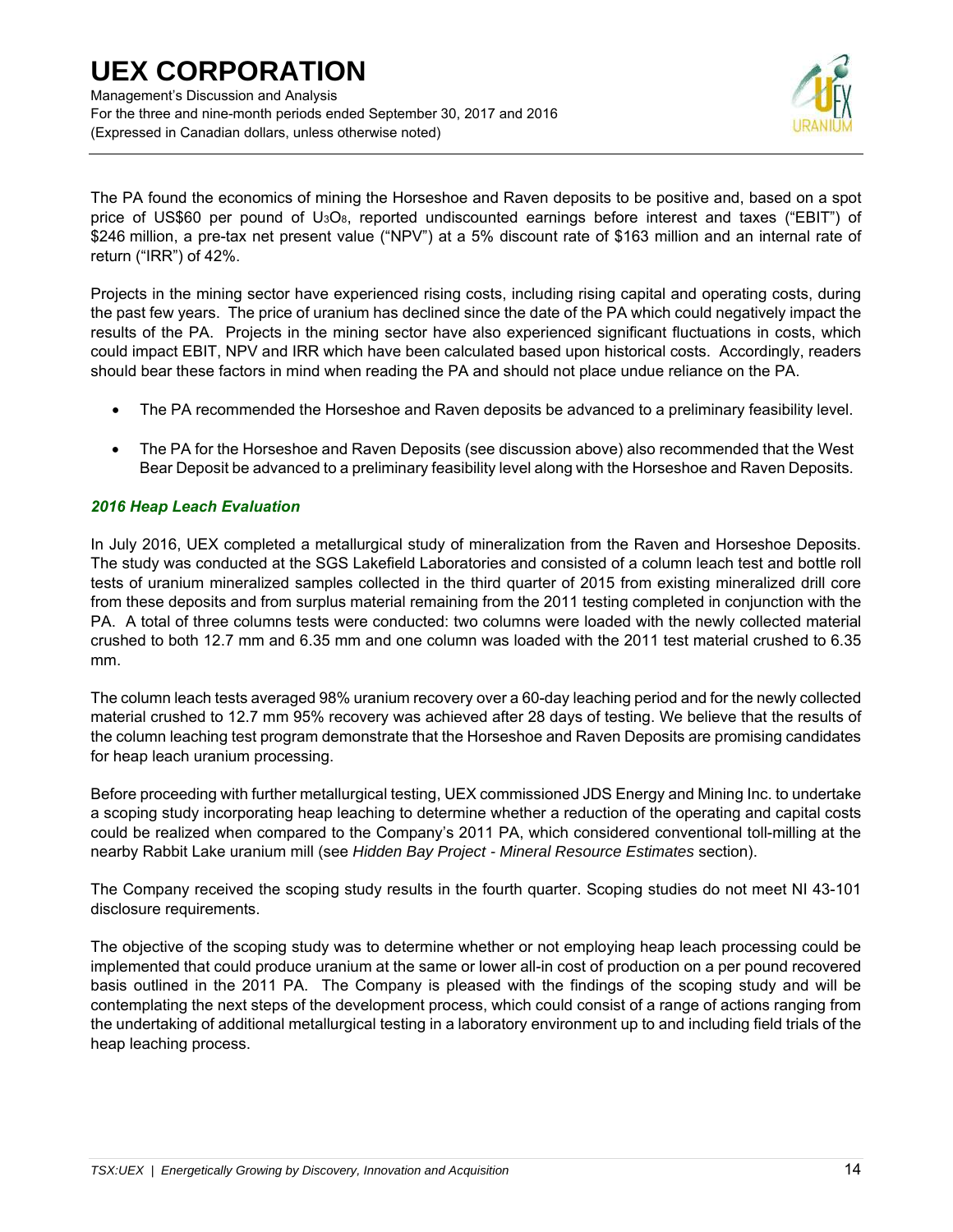Management's Discussion and Analysis For the three and nine-month periods ended September 30, 2017 and 2016 (Expressed in Canadian dollars, unless otherwise noted)



## *2017 Activities*

UEX has not conducted an exploration drilling program at Horseshoe-Raven in 2017. The Company will be evaluating options for the continued development of the two deposits using Heap Leach Processing.

The Company will continue to collect water samples as part of its waste rock characterization program, which is in its final year of study.

## **Hidden Bay Project**



- currently on care and maintenance, has produced over 203.3 million pounds of  $U_3O_8$  to date  $(1)$
- AREVA's McLean Lake JEB Mill has produced close to 50 million pounds of  $U_3O_8$  to date and is currently being used to process Cigar Lake ore <sup>(2)</sup>
- Hosts the West Bear Uranium Deposit
- Hosts the West Bear Cobalt-Nickel Prospect
	- o Company is currently evaluating opportunities to enhance shareholder value with this Prospect, as mentioned in the November 8, 2017 news release
- Proximal to uranium mills, year-round access by road and air, electric transmission lines transect the property
- Competitive advantage due to extensive historic core library and large historic drilling database:
	- o Has identified targets for new basement uranium mineralization
- Thirteen high-priority areas identified for additional exploration focusing on basement-hosted uranium deposits

 (1) Source: *https://www.cameco.com/businesses/uranium-operations/canada/rabbit-lake*  (2) Source: *http://us.areva.com/EN/home-984/areva-resources-canada-mcclean-lake.html*

|            | <b>Number of claims</b> | <b>Hectares</b> | <b>Acres</b> | <b>UEX</b><br>Ownership % |
|------------|-------------------------|-----------------|--------------|---------------------------|
| Hidden Bay | 55                      | 53.523          | 132.252      | 100.00                    |

Hidden Bay, along with the Horseshoe and Raven Project, was acquired from Cameco upon UEX's formation in 2001 establishing Cameco's initial equity position in UEX.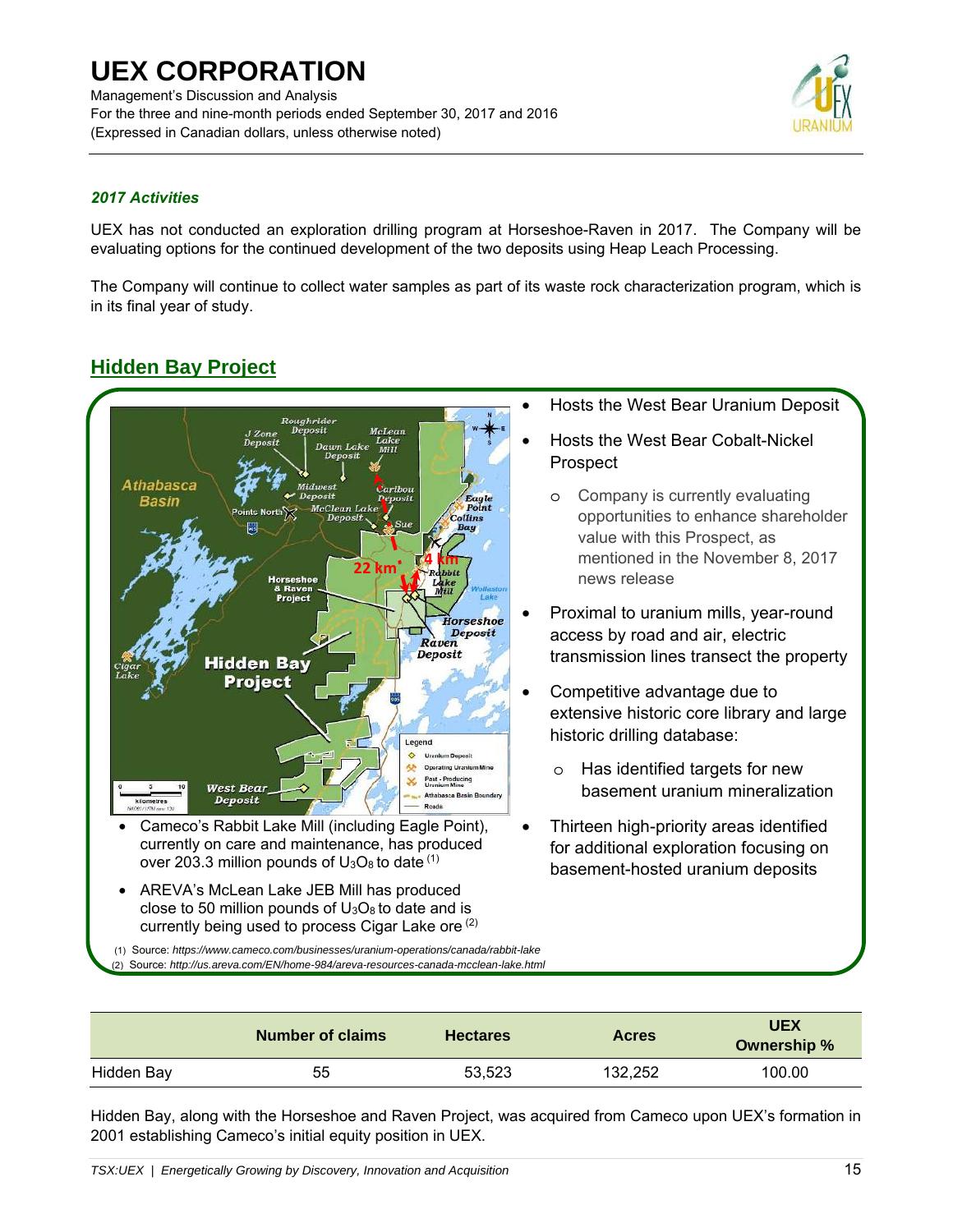Management's Discussion and Analysis For the three and nine-month periods ended September 30, 2017 and 2016 (Expressed in Canadian dollars, unless otherwise noted)



The Hidden Bay Project is comprised of the Tent-Seal, Telephone-Shamus, Rabbit West, Raven, Wolf Lake, Rhino, Dwyer-Mitchell and Umpherville River Prospects and includes the West Bear uranium deposit and the West Bear Cobalt-Nickel Prospect. The Hidden Bay Property originally included the Horseshoe-Raven Project, which has been separated from the Hidden Bay Project due to its more advanced stage of exploration and development.

In July 2017, three non-core Hidden Bay claims were allowed to expire. These claims were staked to expand the property in 2015, but no exploration work was completed on these claims prior to their expiry.

## **West Bear Uranium Deposit**

- Shallowest undeveloped uranium deposit in the Athabasca Basin
- Near existing milling infrastructure and power lines
- Short distance from year-round all-weather access by commercial airport and via Provincial Highway 905

### **Mineral Resource Estimates**

For details of the West Bear Resource estimate, please see the previous section, *Mineral Resource Estimates, Horseshoe and Raven Project*, as the resources at West Bear were estimated as part of the Horseshoe-Raven Report.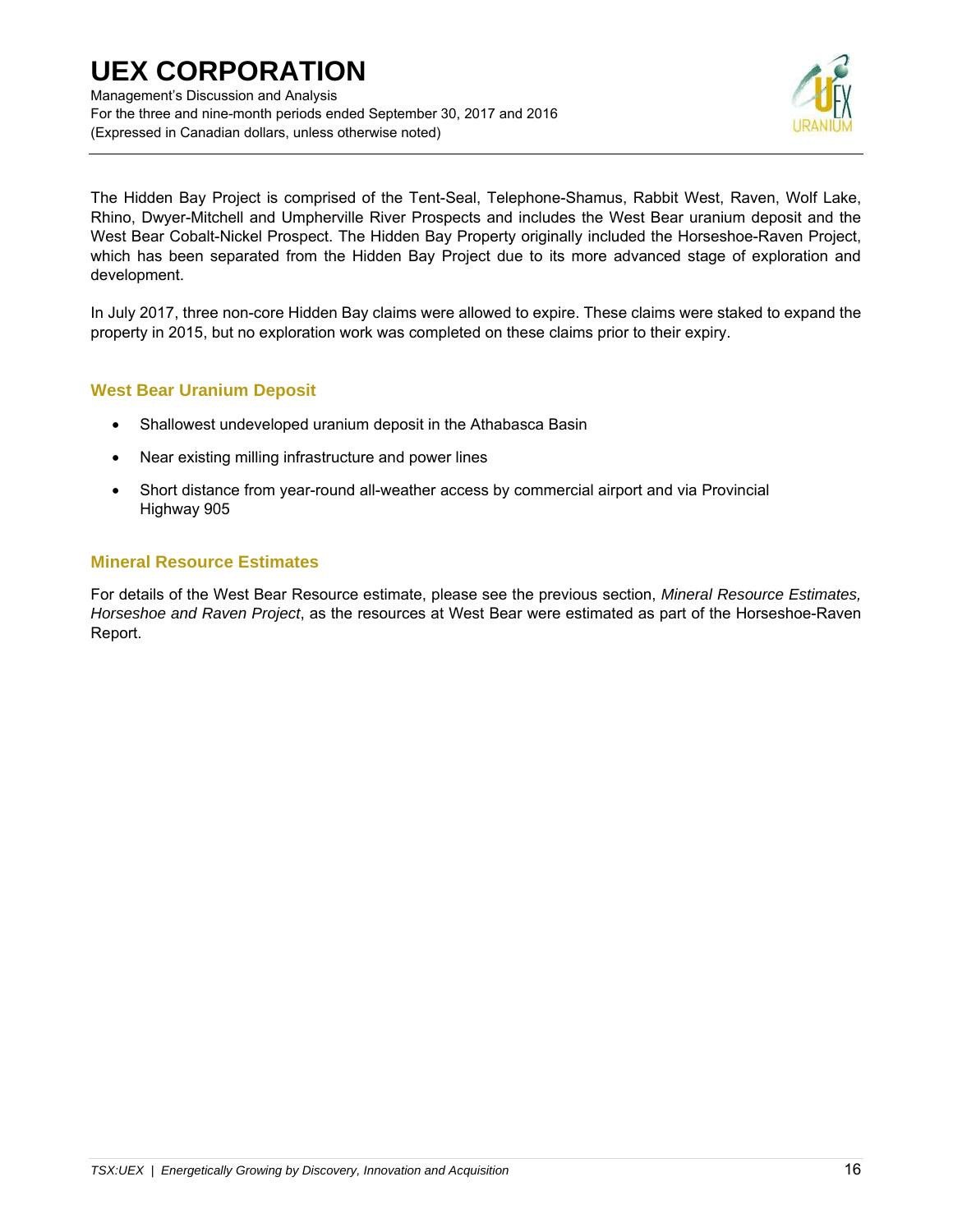Management's Discussion and Analysis For the three and nine-month periods ended September 30, 2017 and 2016 (Expressed in Canadian dollars, unless otherwise noted)



## **Basement Targeting at Hidden Bay**

Work completed between 2015 and 2016 has confirmed that previous operators on the Hidden Bay Project focused primarily on testing unconformity targets with little effort expended on testing basement targets at depths below the unconformity where the Millennium, Gryphon and Roughrider basement-hosted deposits were found. In the western half of the Hidden Bay property where Athabasca sandstone cover is present, less than 25% of the historical drilling extended deep enough below the unconformity to test for basement uranium mineralization potential.

UEX's existing unconformity-focused exploration database confers a substantial competitive advantage, as it can be used to generate high-quality basement targets with limited capital outlay. Substantial investment in geophysics, prospecting and drilling would be required to obtain a fraction of the information that UEX already possesses and is using to vector toward basement-hosted deposits.



### *2017 Activities*

#### **Exploration**

UEX did not conduct a drilling or geophysical exploration program for the Hidden Bay Project in 2017. While UEX believes that the Hidden Bay Basement Targeting Program is one of the premier uranium exploration projects in the world today, due to the challenging conditions impacting the global resource industry, the Company focused the majority of its financial resources on the Christie Lake Project in 2017.

During the first and second quarter, detailed evaluation of the Dwyer Lake and Wolf Lake areas as well as the remaining eleven basement targeting areas on the Project was undertaken. Drill core re-logging of some of the higher priority target areas identified in the first half of 2017 was completed in September and as a result, a new high-priority area was identified along the West Rabbit Lake Fault and the south Wolf Lake area. The objective of the re-logging programs was to prioritize targets and develop an exploration proposal on the property for 2018.

The 2015 Hidden Bay Assessment Report was filed with the Government of Saskatchewan in July 2017.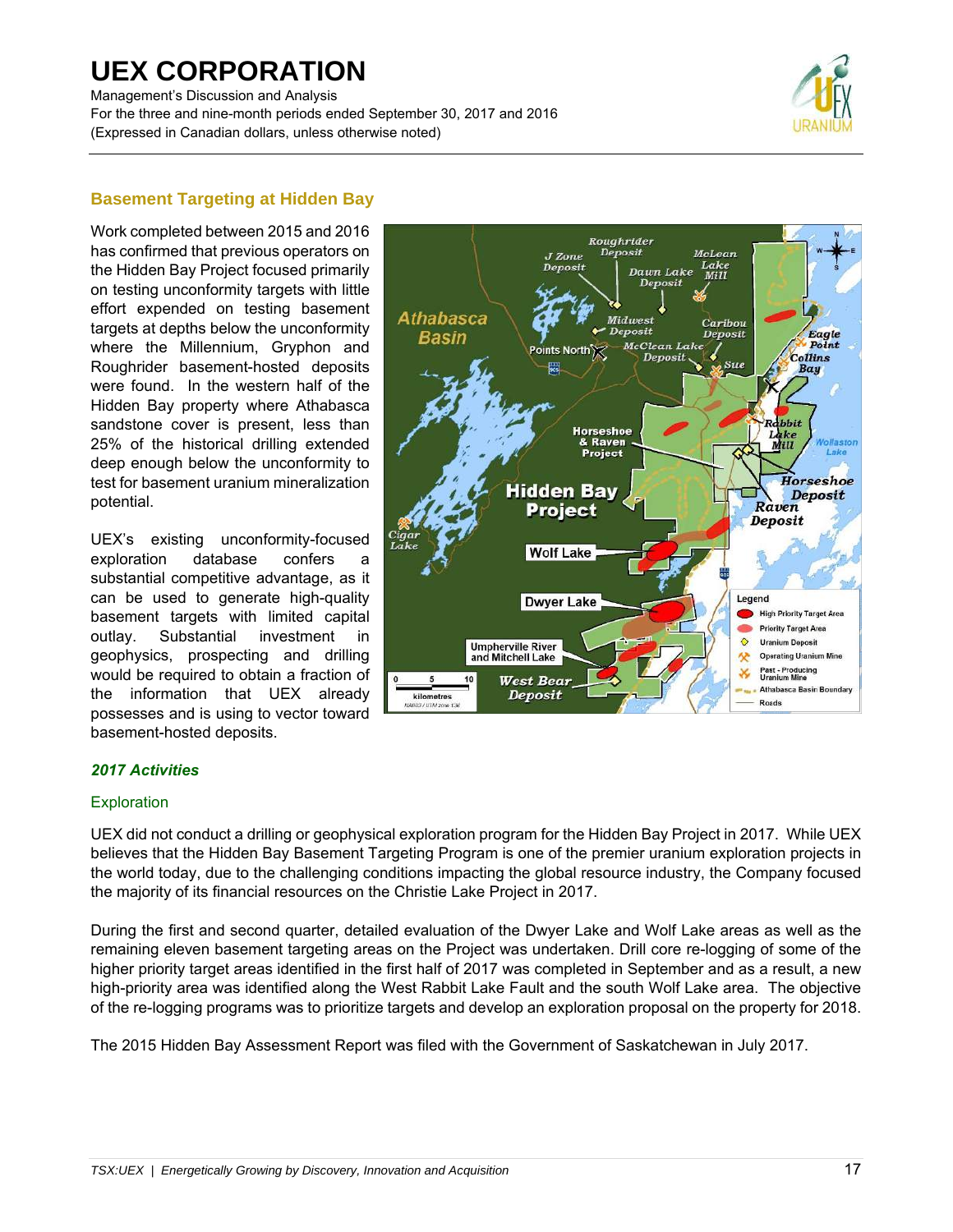Management's Discussion and Analysis

For the three and nine-month periods ended September 30, 2017 and 2016 (Expressed in Canadian dollars, unless otherwise noted)





*AREVA's former Cluff Lake Mine produced over 62 million pounds of U3O8 during its successful 22 years of operation\**

\* Source: *http://www.saskmining.ca/commodity-info/Commodities/38/uranium.html*

- Eight separate joint ventures:
	- o UEX 49.1%, AREVA 50.9% on six of the joint ventures.
	- $\circ$  Option to earn up to an additional 0.8% interest (*0.1% per \$2 million of discretionary exploration expenditures in addition to the annual approved budget*) (see *WAJV 2013 Option Agreement* below).
- Flagship project: Shea Creek Project (see *Shea Creek – 2016 Exploration Program*).
- Four deposits: Kianna, Anne, Colette & 58B.
- 2017 exploration budget of \$3.6 million
	- o UEX has elected to dilute its interests in the early stage Mirror River, Laurie, Uchrich and Nikita Projects in 2017.

| <b>Western Athabasca</b><br><b>Projects</b> | <b>Number of</b><br>claims | <b>Hectares</b> | <b>Acres</b> | <b>Project</b><br><b>Operator</b> | <b>UEX</b><br>Ownership % | <b>AREVA</b><br>Ownership % |
|---------------------------------------------|----------------------------|-----------------|--------------|-----------------------------------|---------------------------|-----------------------------|
| Alexandra                                   | 3                          | 8.010           | 19,793       | <b>AREVA</b>                      | 49.0975                   | 50.9025                     |
| <b>Brander Lake</b>                         | 9                          | 13,993          | 34,577       | <b>AREVA</b>                      | 49.0975                   | 50.9025                     |
| Erica                                       | 19                         | 36.600          | 90.441       | <b>AREVA</b>                      | 49.0975                   | 50.9025                     |
| Laurie                                      | 4                          | 8.778           | 21,691       | <b>AREVA</b>                      | 42.1827                   | 57.8173                     |
| <b>Mirror River</b>                         | 5                          | 17.400          | 42.996       | <b>AREVA</b>                      | 41.9475                   | 58.0525                     |
| Nikita                                      | 6                          | 15.131          | 37.390       | <b>AREVA</b>                      | 49.0975                   | 50.9025                     |
| Shea Creek                                  | 16                         | 28.690          | 70,895       | <b>AREVA</b>                      | 49.0975                   | 50.9025                     |
| <b>Uchrich</b>                              |                            | 2,263           | 5,592        | <b>AREVA</b>                      | 49.0975                   | 50.9025                     |
| Total                                       | 63                         | 130.865         | 323,375      |                                   |                           |                             |

In 2004, UEX entered into an agreement with AREVA to fund \$30 million of exploration costs in exchange for a 49% interest in the Western Athabasca Projects, which includes Shea Creek. UEX successfully met its funding target and earned its 49% interest in 2007. The current approximate 49.1% ownership interest for six of the eight projects reflects additional amounts funded 100% by UEX under the WAJV 2013 Option Agreement dated April 4, 2013 (see discussion below). UEX's interest in the Laurie Project was previously approximately 49.1% and was diluted to approximately 42.2% on December 31, 2015 as a result of UEX's decision not to fund the Laurie 2015 exploration program.

## **Western Athabasca Projects ("WAJV") – Overview**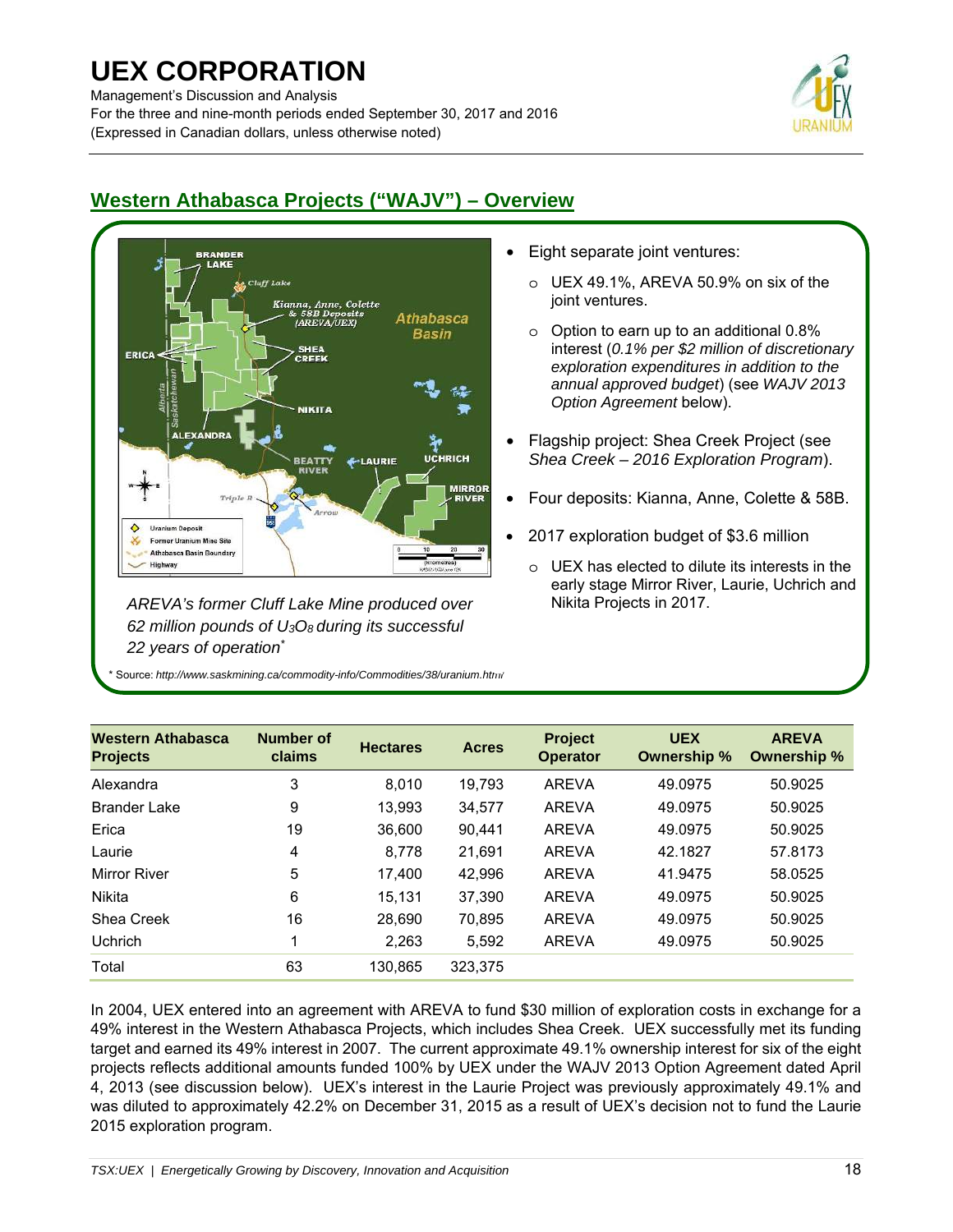Management's Discussion and Analysis For the three and nine-month periods ended September 30, 2017 and 2016 (Expressed in Canadian dollars, unless otherwise noted)



UEX's interest in the Mirror River Project was previously approximately 49.1% and was diluted to approximately 41.9% on December 31, 2016 as a result of UEX's decision not to fund the Mirror River 2016 exploration program.

UEX elected not to participate in the 2015 Laurie exploration program, which focused exclusively on geophysics. UEX's decision to not fund exploration work at the Laurie Project resulted in a reduction in the Company's ownership interest effective December 31, 2015 to approximately 42.2% with AREVA owning the balance of the project equity. The decision not to fund our share of the proposed Laurie program did not have an impact on UEX's ownership interest in the other WAJV projects which remained at 49.1%, including the Company's ownership of the existing uranium resources at the Shea Creek Project.

The 2017 exploration programs have a combined budget of \$3.6 million (Mirror River - \$1.3 million, Laurie - \$1.3 million, Uchrich - \$500,000 and Nikita - \$500,000). UEX has elected not to participate in the 2017 programs at all four projects. The Company decided it was in shareholders' best interests to employ its exploration capital on the Christie Lake Project and not fund these four early grassroots exploration projects, especially since UEX disagreed with the technical approach proposed by the project operator on some of the proposed programs.

Should AREVA complete all four 2017 exploration programs at the proposed budget levels, it is anticipated that on December 31, 2017 UEX's interest will have declined in all four projects as follows:

|                               |            | September 30, 2017 |              | Projected interest, December 31, 2017 |              |              |  |
|-------------------------------|------------|--------------------|--------------|---------------------------------------|--------------|--------------|--|
| <b>Ownership interest (%)</b> | <b>UEX</b> | <b>AREVA</b>       | <b>Total</b> | <b>UEX</b>                            | <b>AREVA</b> | <b>Total</b> |  |
| <b>Uchrich</b>                | 49.0975    | 50.9025            | 100.000      | 25.8546                               | 74.1454      | 100.000      |  |
| Nikita                        | 49.0975    | 50.9025            | 100.000      | 40.0992                               | 59.9008      | 100.000      |  |
| Laurie                        | 42.1827    | 57.8173            | 100.000      | 31.0372                               | 68.9628      | 100.000      |  |
| Mirror River                  | 41.9475    | 58.0525            | 100.000      | 31.8912                               | 68.1088      | 100.000      |  |

UEX's ownership interest in the Shea Creek, Erica, Alexandra, and Brander Lake Projects will remain at 49.1%.

## **WAJV 2013 Option Agreement**

Pursuant to this agreement with AREVA dated April 4, 2013, UEX has the option to increase its ownership interest in the Western Athabasca Projects, which includes Shea Creek, to 49.9% through the expenditure by UEX of an aggregate of up to \$18.0 million (the "Additional Expenditures") by December 31, 2018. For further details on the terms of this agreement, please refer the most recent Annual Information Form, which is available at *www.sedar.com*.

Total expenditures of approximately \$2.0 million relating to this agreement were incurred in 2013 with exploration work completed in December 2013 and minimal costs were incurred in early 2014. This increased UEX's ownership interest in the WAJV by approximately 0.1% to 49.1%.

Due to uranium market conditions, UEX did not propose supplemental program budgets for the Western Athabasca for 2014, 2015, 2016 or 2017; however, the Company retains the ability to propose budgets that would allow UEX to increase its ownership interest under the agreement. The Company does not anticipate that it will incur any further Additional Expenditures on the Western Athabasca Projects before the expiry of the option on December 31, 2018 and will likely allow the option to expire.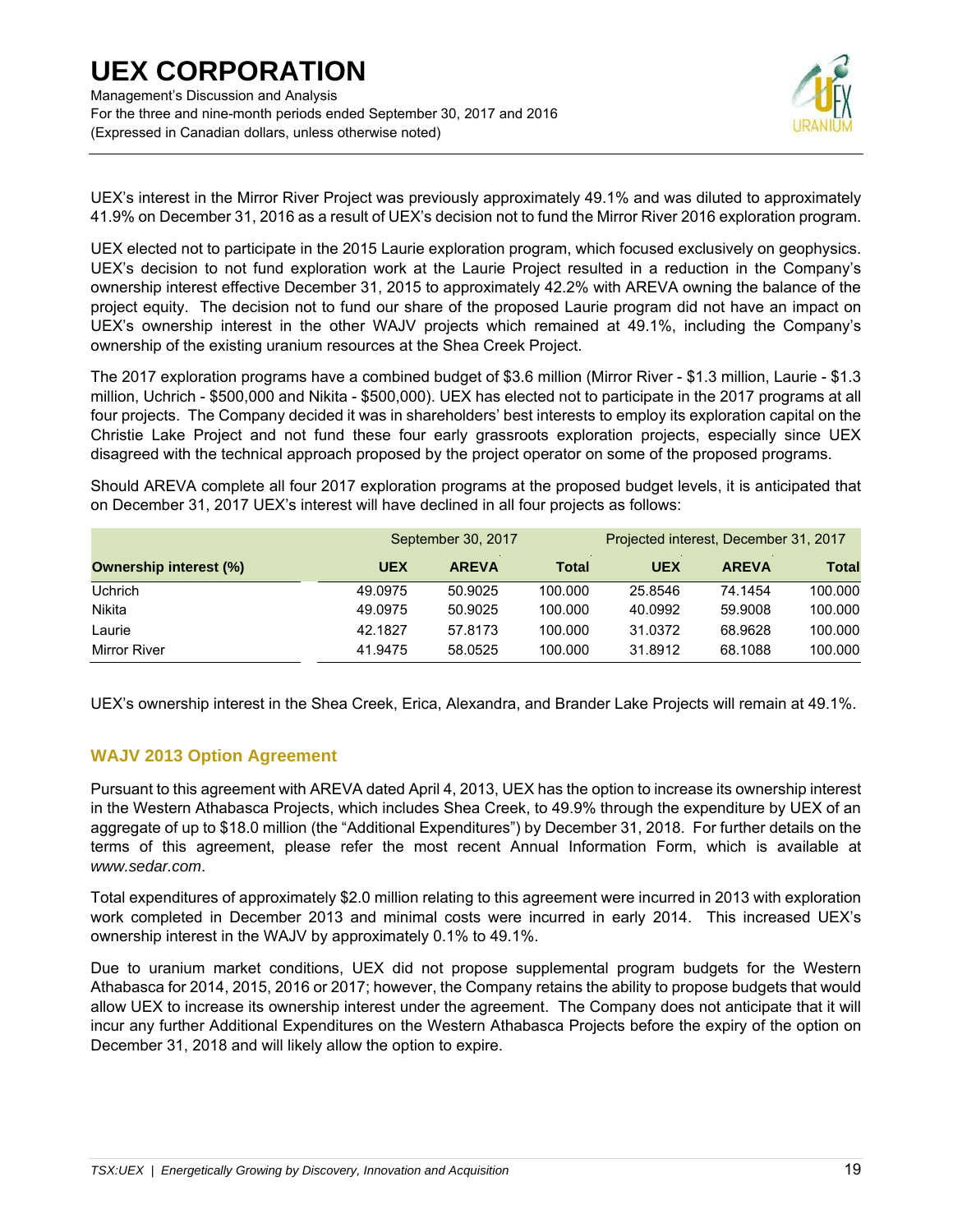Management's Discussion and Analysis

For the three and nine-month periods ended September 30, 2017 and 2016 (Expressed in Canadian dollars, unless otherwise noted)



#### **BRANDER** LAKE **Athabasca Basin** Colette Saskatoon Lake<br>East Conductor **Deposit**  $58B$ Saskatoon Lake **Deposit** Kianna. Deposit Anne<br>Deposit **SHEA** ERICA **CREEK**  $\frac{1}{955}$  $\ddot{\bullet}$ **Uranium Deposit Uranium Mine Site NIKITA** Saskatoon Lake Conductor load infrastructure

## *Western Athabasca Projects – Shea Creek*

- Four known deposits Kianna, Anne, Colette and 58B, distributed along a 3 km strike-length at the north end of the 33 km Saskatoon Lake Conductor ("SLC").
- 2015 drilling near SHE-02 to follow-up historical uranium mineralization outlined a previously unknown hydrothermal clay alteration zone that will require follow-up drilling in future programs.
- 2016 exploration drill tested electromagnetic targets on the southern Shea Creek claims. Seven holes totalling 4,099 m were completed in 2016.

In July 2017, UEX and AREVA acquired two small mineral claims from Eagle Plains Resources in exchange for a 2% NSR royalty. These two claims abut the southern portion of the Shea Creek project and will be added to the Shea Creek asset.

## **Shea Creek – Colette, 58B, Kianna and Anne Deposits**

- One of the largest undeveloped uranium resource projects in the Athabasca Basin (the "Basin").
- Resources are open in almost every direction and have excellent potential for significant expansion.
- Three styles of mineralization have been observed at Shea Creek: unconformity-hosted, basementhosted and perched.

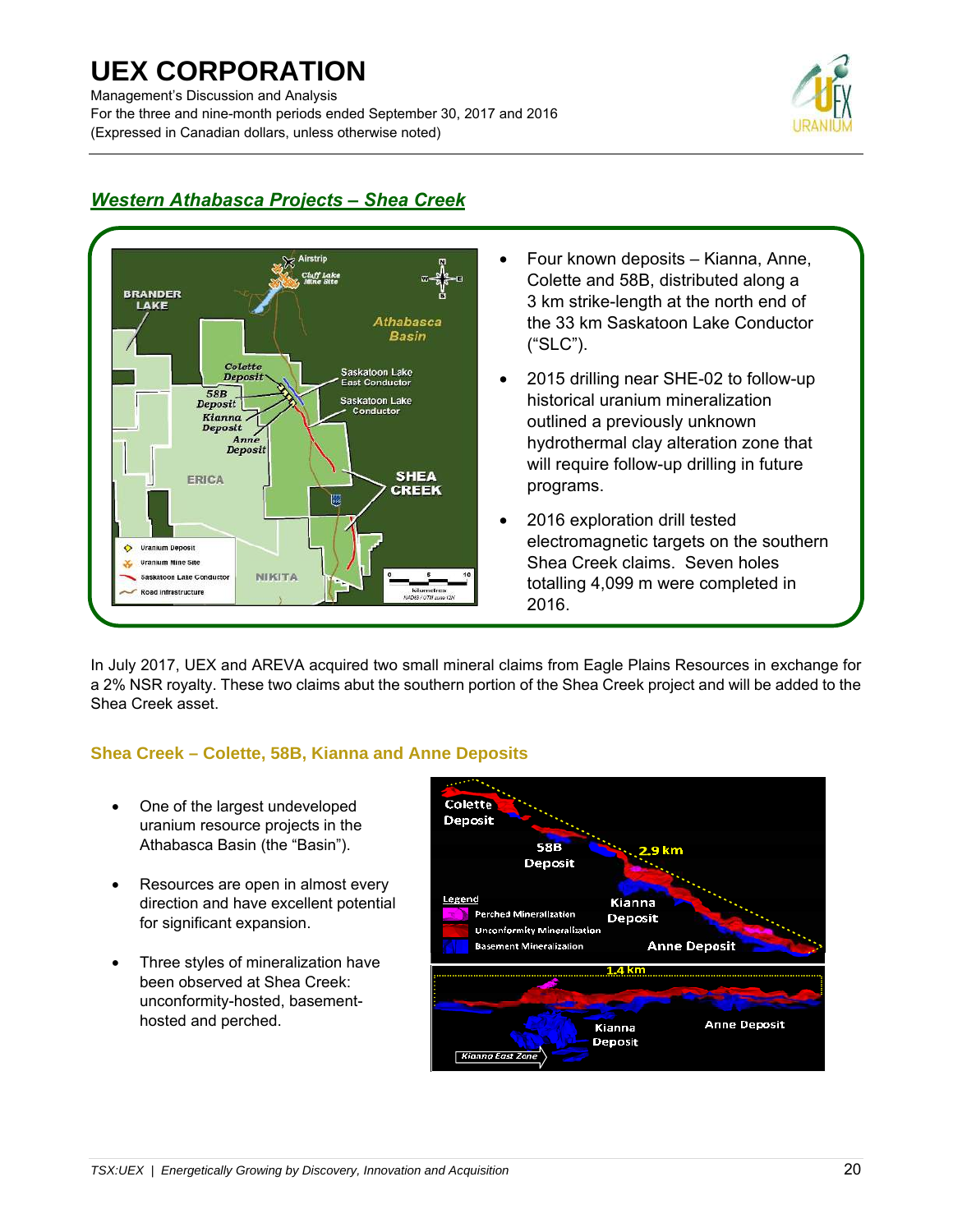Management's Discussion and Analysis For the three and nine-month periods ended September 30, 2017 and 2016 (Expressed in Canadian dollars, unless otherwise noted)



A N.I. 43-101 independent mineral resource estimate for Shea Creek was prepared by James N. Gray, P.Geo. of Advantage Geoservices Limited in April 2013 (see UEX news release dated April 17, 2013). This estimate includes resources from the Kianna, Anne, Colette and 58B deposits based on drilling information up to December 31, 2012. A technical report entitled "Technical Report on the Shea Creek property, northern Saskatchewan, with an updated mineral resource estimate", prepared by R.S. Eriks, P.Geo., J.N. Gray, P.Geo., D.A. Rhys, P.Geo. and S. Hasegawa, P.Geo. with an effective date of May 31, 2013 supporting this mineral resource estimate was filed on SEDAR on May 31, 2013. Details of the mineral resource estimate at a cut-off grade of 0.30% U<sub>3</sub>O<sub>8</sub> are as follows:

| <b>Deposit</b>                 |                  | Tonnes    | Grade<br>$ U_3O_8(\%) $ | U <sub>3</sub> O <sub>8</sub><br>(lbs) |                 | <b>Tonnes</b> | Grade<br>$ U_3O_8(\%) $ | $U_3O_8$<br>(lbs) |
|--------------------------------|------------------|-----------|-------------------------|----------------------------------------|-----------------|---------------|-------------------------|-------------------|
| Kianna                         |                  | 1,034,500 | .526                    | 34,805,000                             |                 | 560.700       | 1.364                   | 16,867,000        |
| Anne                           |                  | 564,000   | .992                    | 24,760,000                             | <b>Inferred</b> | 134,900       | 0.880                   | 2,617,000         |
| Colette                        | <b>Indicated</b> | 327,800   | 0.786                   | 5,680,000                              |                 | 493.200       | 0.716                   | 7,780,000         |
| 58B                            |                  | 141,600   | 0.774                   | 2,417,000                              |                 | 83.400        | 0.505                   | 928,000           |
| $\parallel$ TOTALS $^{(1)(2)}$ |                  | 2,067,900 | .484،                   | 67,663,000                             |                 | 1,272,200     | 1.005                   | 28,192,000        |

(1) Certain amounts presented in the Shea Creek N.I. 43-101 report have been rounded for presentation purposes. This rounding may impact the footing of certain amounts included in the tables above.

(2) The mineral resource estimates follow the requirements of National Instrument 43-101 – Standards of Disclosure for Mineral Projects and classifications follow CIM definition standards.

Mineral resources that are not mineral reserves do not have demonstrated economic viability. For additional information on the mineral resource estimate, please refer to "Technical Report on the Shea Creek property, northern Saskatchewan, with an updated mineral resource estimate" as filed on SEDAR on May 31, 2013.

## **Shea Creek – 2016 Exploration Program**

In 2016, the WAJV completed a 7 hole - 4,099 m exploration program at Shea Creek testing the Shea South (S14) conductor on the southernmost Shea Creek claims. UEX fully funded its share of the 2016 exploration program.

The 2016 drilling program tested the S14 conductor systematically over a strike length of up to 3 km. The S14 conductor was undertested by drilling and is believed to be the southern strike extension of the Saskatoon Lake conductor system, which hosts all the known mineralization associated with the Shea Creek Deposits. The S14 conductor was resurveyed by AREVA during the 2015 exploration program using a small moving loop electromagnetic survey. Prior to the 2015 geophysical survey, a total of eight holes (including SHE-147, drilled during the 2015 program) had attempted to intersect the S14 conductor at the unconformity without success.

During the winter 2016 program, the joint venture completed seven holes totaling 4,099 m, testing the S14 conductor along five grid lines (L5N, L15N, L20N, L25N, and L35N) spaced over a strike length of 3 km. All seven drill holes failed to intersect a graphitic fault structure near the unconformity, or significant uranium mineralization or visible hydrothermal alteration features commonly observed proximal to Athabasca-type uranium deposits, therefore UEX believes that the potential of the south Saskatoon Lake conductor remains untested.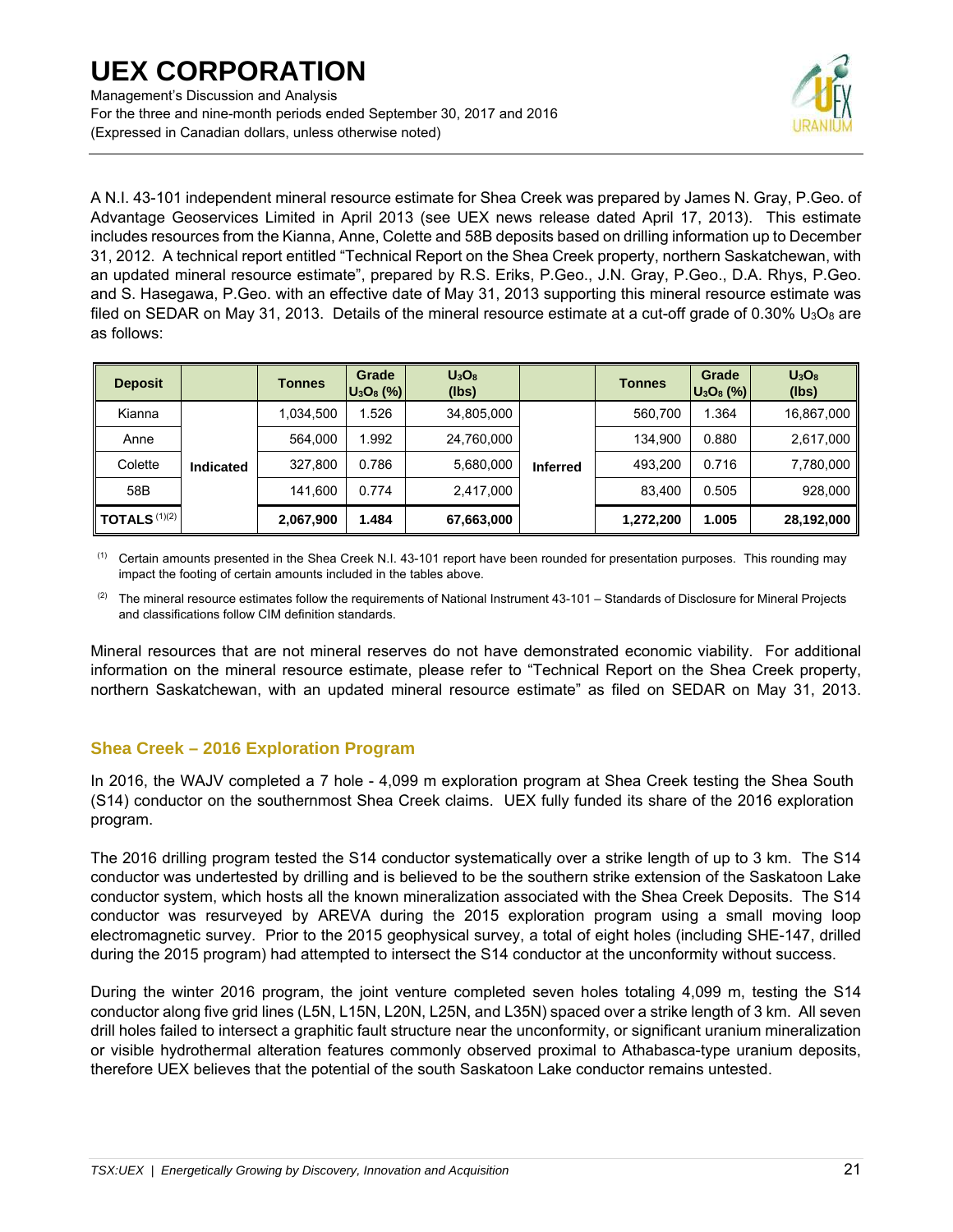## **UEX CORPORATION**  Management's Discussion and Analysis For the three and nine-month periods ended September 30, 2017 and 2016 (Expressed in Canadian dollars, unless otherwise noted)



## *Western Athabasca Projects – Other Projects*

The Western Athabasca Projects – Other Projects include Mirror River, Erica, Laurie, Alexandra, Brander Lake, Nikita, and Uchrich. See area map above under *Western Athabasca Projects ("WAJV") – Overview*.

## **Shea Creek – 2017 Exploration Program**

AREVA has not proposed a program or budget for the Shea Creek Project in 2017.

### **Mirror River Project**

### *2017 Program*

At Mirror River, a \$1.3 million drilling program was completed during the first quarter testing the shallowest areas of the property along the southern property margin.

Eleven holes totaling 3,707 m were completed on the Mirror River Project in February and March, testing a wide basement resistivity anomaly in the vicinity of broad airborne MegaTEM anomalies in an area where the Athabasca sandstone depth ranges from 50 – 200 m near the southern margin of the property.

All 11 holes drilled by AREVA failed to intersect the unconformity-deposit structural target, where faulted graphitic pelites intersect the unconformity surface. In four holes, the presence of the targeted geophysical anomalies were not explained by drilling. The overall drill results failed to explain the Operator's geophysical interpretation upon which the exploration program was targeting.

No significant radiometric anomalies, hydrothermal alteration or anomalous geochemistry were reported by AREVA during the winter program.

UEX elected not to fund its share of the drilling programs at the Mirror River Project in 2017. UEX did not support the technical approach of the operator on the Mirror River Project and chose to expend its exploration capital on more advanced stage exploration projects.

## **Laurie Project**

### *2017 Program*

At Laurie, a \$1.3 million drilling program was completed during the first quarter testing the shallowest areas of the property along the southern property margin.

Fourteen holes totaling 3,217 m were completed on the Laurie Project in January and February, testing a wide basement resistivity anomaly in the vicinity of moving loop electromagnetic anomalies in an area where the Athabasca sandstone depth ranges from 50 – 200 m.

All 14 holes drilled by AREVA during the winter program failed to intersect the unconformity-deposit structural target, where faulted graphitic pelites intersect the unconformity surface. The drill results failed to explain the Operator's geophysical interpretation upon which the exploration program was targeting.

No significant radiometric anomalies, hydrothermal alteration or anomalous geochemistry were reported to UEX by AREVA.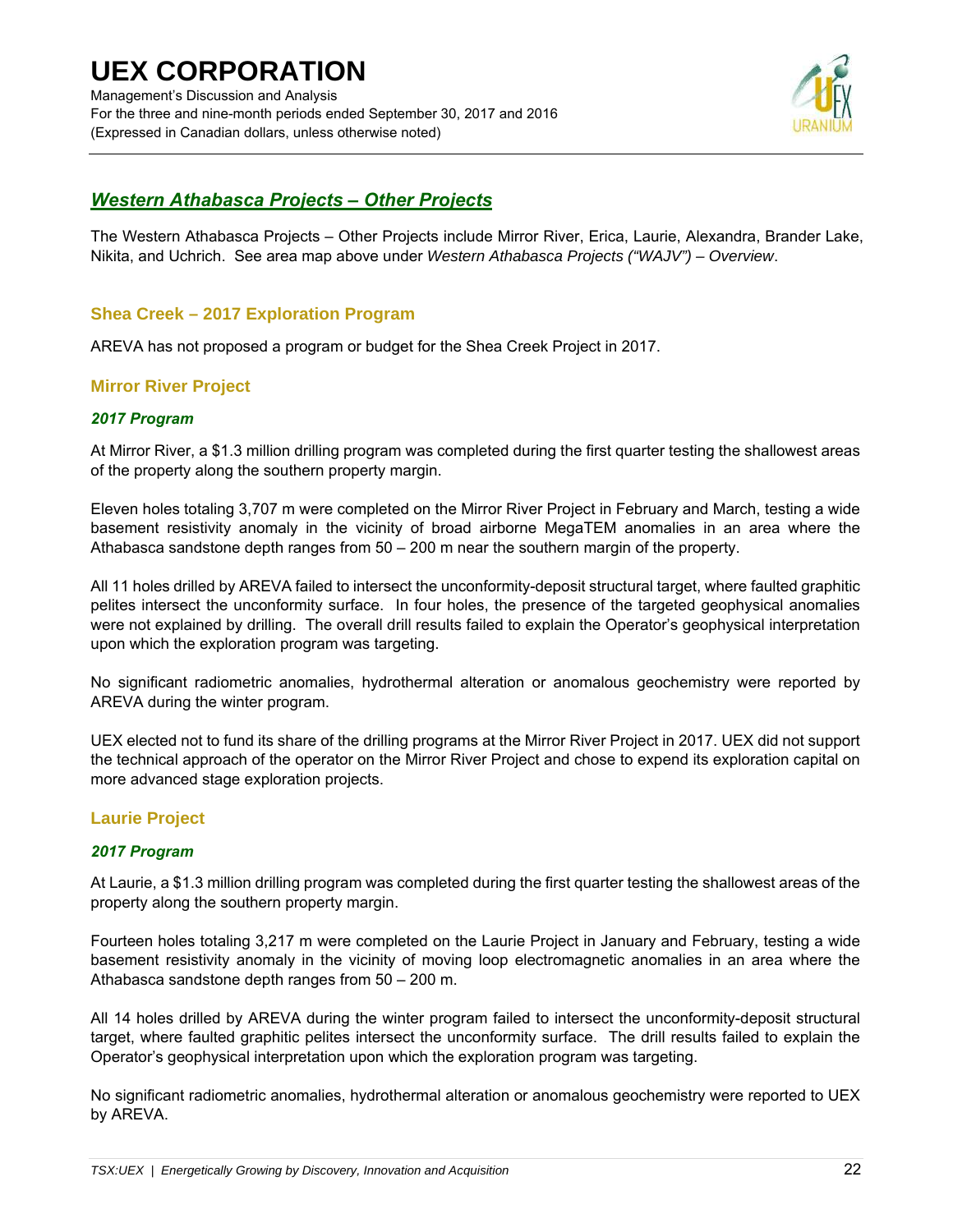Management's Discussion and Analysis For the three and nine-month periods ended September 30, 2017 and 2016 (Expressed in Canadian dollars, unless otherwise noted)



UEX elected not to fund its share of the drilling program at the Laurie Project for 2017 and has chosen to expend its exploration capital on more advanced stage exploration projects.

### **Uchrich Project**

### *2017 Program*

A \$0.5 million combined geophysics and drilling program was proposed for the Uchrich Project, consisting of 9 km of MLEM-SQUID surveying, followed up by one diamond drill hole.

The MLEM-SQUID survey was completed in February. AREVA initiated a drill hole on the project testing the moving loop EM target but abandoned the hole at a depth of 600 m before intersecting the unconformity or the source of the electromagnetic anomaly when warm weather conditions made access to the drill difficult. The casing was removed from the hole during abandonment, making it difficult to complete the hole to target depth in the future.

UEX has elected not to fund the geophysics and drilling program at the Uchrich Project for 2017 and has chosen to expend its exploration capital on Company-operated exploration projects.

### **Nikita Project**

### *2017 Program*

A \$0.5 million geophysics program was proposed for the Nikita Project, consisting of 36 km of MLEM-SQUID surveying in 2017.

Linecutting was completed in March and the geophysical team mobilized to the project on March 14, 2017. The geophysical survey commenced on April 2, 2017 and due to the spring thaw and lack of snow, the survey was terminated on April 5, 2017. The survey was completed in October and November.

UEX has elected not to fund the geophysics program at the Nikita Project for 2017 and has chosen to expend its exploration capital on Company-operated exploration projects.

### **Alexandra, Brander Lake, Erica**

#### *2017 Programs*

No programs or budgets were proposed for the Alexandra, Brander, or Erica projects in 2017.

#### **Preliminary Proposals for 2018 Exploration Programs at Nikita and Alexandra**

AREVA, the Operator of the Nikita and Alexandra projects, provided 2018 exploration proposals and budgets for these two projects during the joint venture meetings on November 9, 2017.

The proposed 2018 Nikita Program and budget is \$2.2 million and would consist a combined 40.2 km SQUID EM geophysical survey and 7-10 drill holes totaling 4,500 m. UEX's projected share of its expenditures would be approximately \$882,200 should AREVA successfully complete the 2017 Nikita Program in December, a program that UEX is currently diluting its interest.

The proposed 2018 Alexandra Program and budget is \$600,000 and would consist of 2-3 drill holes totaling 1,900 m to test the 2009 Moving Loop EM conductor. UEX's projected share of expenditures would be approximately \$294,600.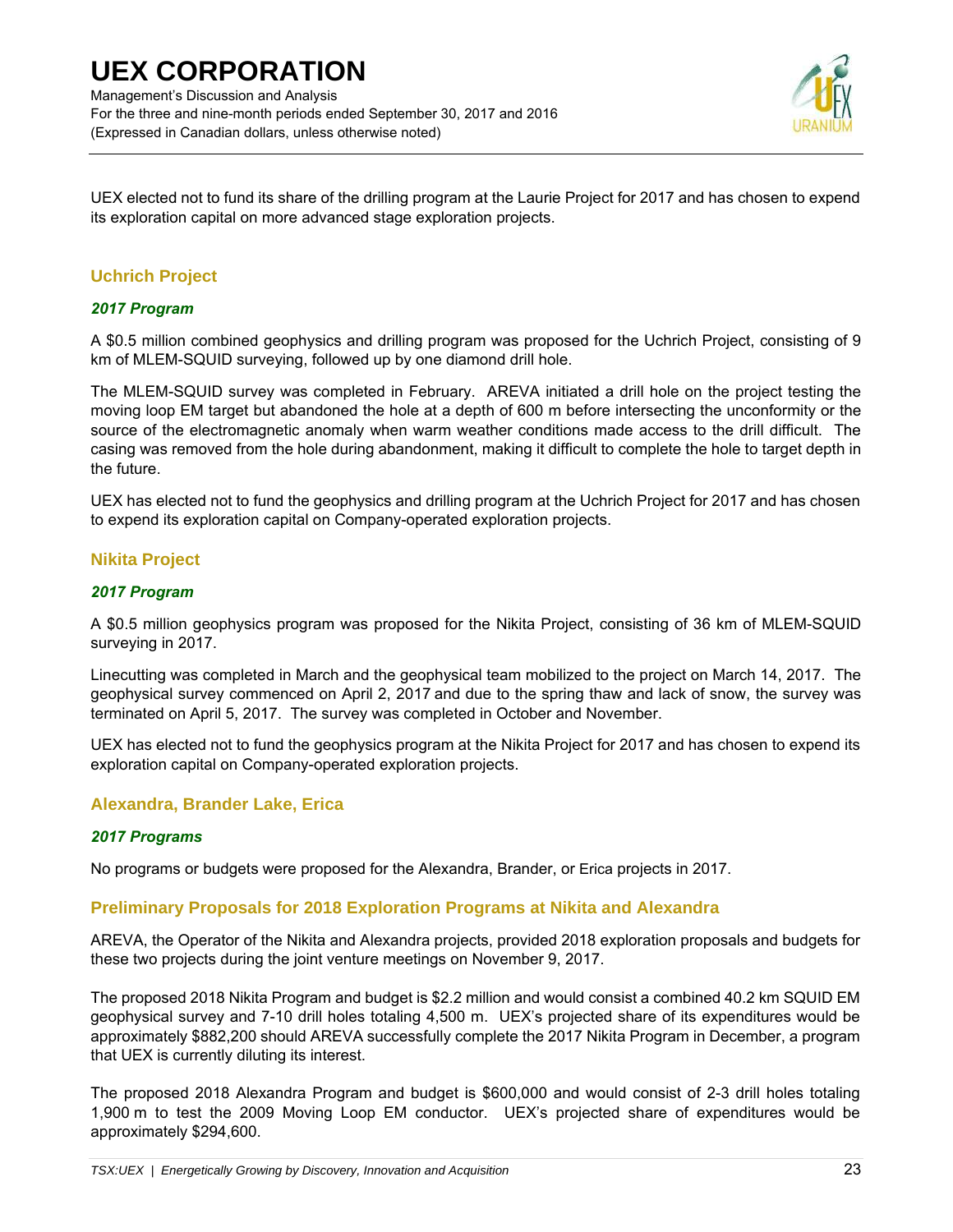

UEX has elected not to participate in the 2018 programs at Nikita and Alexandra.

## **Beatty River Project**

|                     | <b>Number</b><br>of claims | <b>Hectares</b> | <b>Acres</b> | <b>Project</b><br><b>Operator</b> | <b>UEX</b><br><b>Ownership</b><br>$\frac{0}{2}$ | <b>AREVA</b><br>$\frac{9}{6}$ | JCU<br><b>Ownership Ownership</b><br>$\%$ |
|---------------------|----------------------------|-----------------|--------------|-----------------------------------|-------------------------------------------------|-------------------------------|-------------------------------------------|
| <b>Beatty River</b> |                            | 6.688           | 16,526       | AREVA                             | 25.0                                            | 50.70                         | 24.30                                     |

The Beatty River Project is located in the western Athabasca Basin approximately 40 km south of the Shea Creek Deposits. Please see the Western Athabasca Projects map for the location of the Beatty River Project.

No program was proposed for 2017.

AREVA, the Operator of the Beatty River Project, provided a 2018 exploration proposal and budget during the joint venture meeting on November 9, 2017.

The proposed 2018 Beatty River Program and budget is \$0.6 million and would consist a combined 41.30 km SQUID EM geophysical survey. UEX's projected share of its expenditures would be approximately \$150,000.

UEX has elected not to participate in the 2018 program at Beatty River.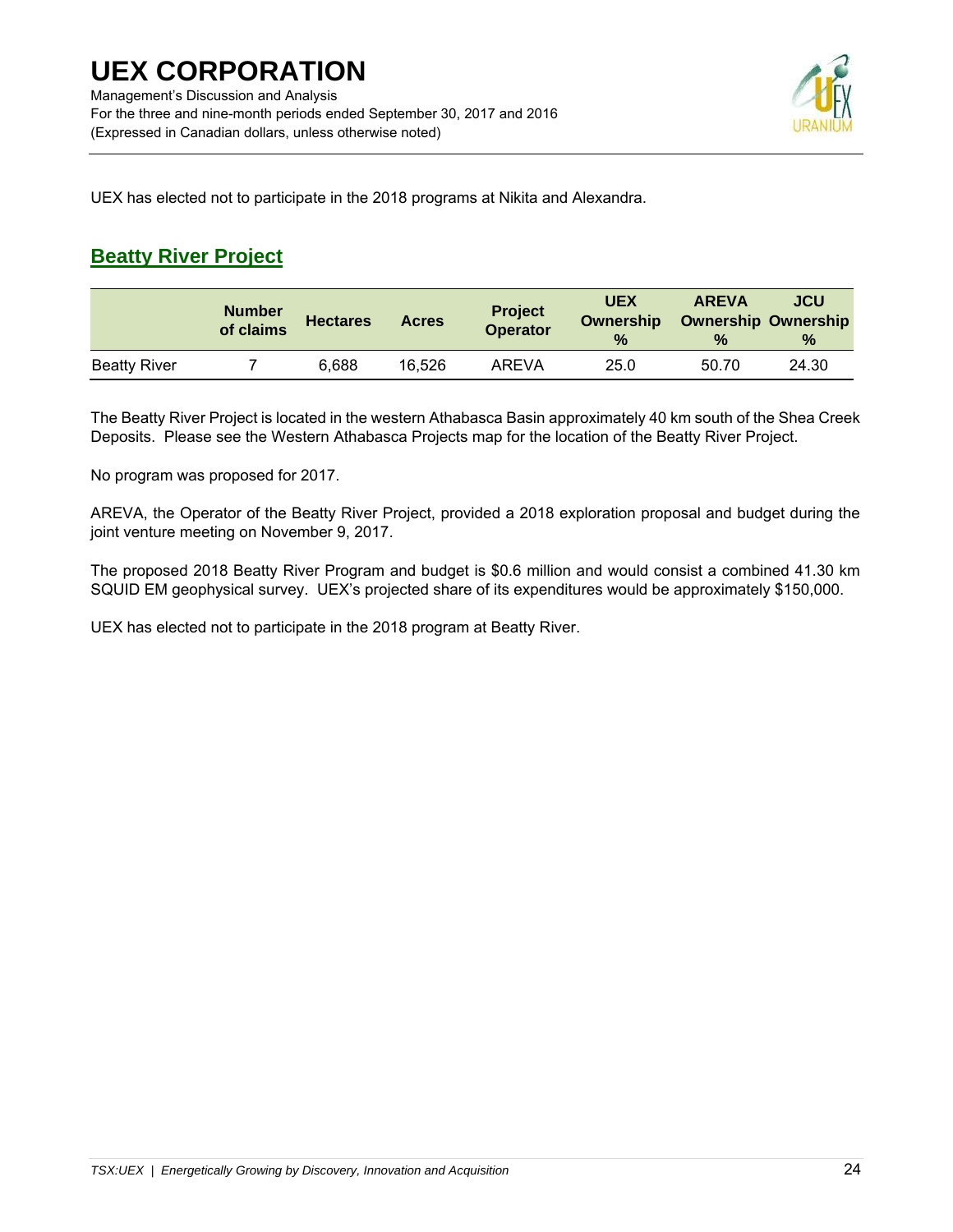Management's Discussion and Analysis For the three and nine-month periods ended September 30, 2017 and 2016 (Expressed in Canadian dollars, unless otherwise noted)



## **Black Lake Project**



|                   | <b>Number of</b><br>claims | <b>Hectares</b> | <b>Acres</b> | <b>Project</b><br><b>Operator</b> | <b>UEX</b><br>Ownership<br>$\frac{9}{6}$ | <b>AREVA</b><br>Ownership<br>$\%$ |
|-------------------|----------------------------|-----------------|--------------|-----------------------------------|------------------------------------------|-----------------------------------|
| <b>Black Lake</b> | 12                         | 30,381          | 75.073       | UEX                               | 90.92                                    | 9.08                              |

On January 20, 2017, UEX terminated the Black Lake Option Agreement with Uracan, dated January 24, 2013 and amended June 23, 2014, December 15, 2014 and November 25, 2015, due to Uracan's inability to fund the required annual exploration work commitments.

On April 6, 2017, ALX Uranium Corp. ("ALX") entered into a letter of intent ("LOI") with UEX to complete a due diligence review of the Black Lake Project. On July 26, 2017, ALX informed the Company that they had completed their review and wished to proceed with an option to acquire up to a 75% interest in the Project.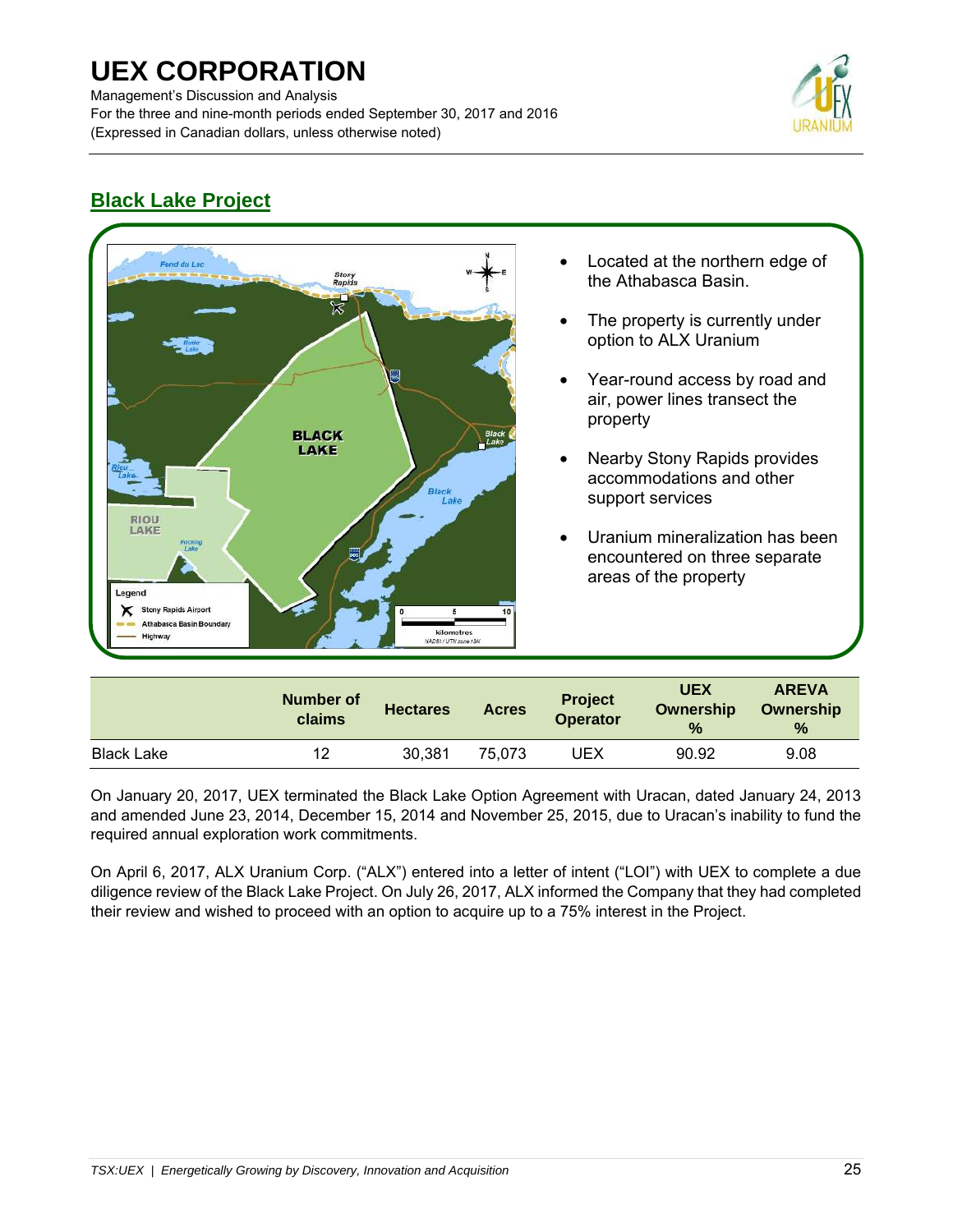

On September 6, 2017, ALX and UEX entered into an Option Agreement, under which ALX will have the right to earn a 75% interest in three stages as follows:

- Stage 1 By completing \$1,000,000 in exploration work on the project and issuing to UEX a total of 5,000,000 shares of ALX to earn an initial 40% interest in the project by September 5, 2018;
- Stage 2 By completing an additional \$2,000,000 (for a cumulative total of \$3,000,000) in exploration work and issuing a further 4,000,000 shares of ALX to the Company (for a cumulative total of 9,000,000 ALX shares) to earn an additional 11% interest in the project (cumulative interest of 51%) by February 5, 2020;
- Stage 3 By completing an additional \$3,000,000 (for a cumulative total of \$6,000,000) in exploration work and issuing a further 3,000,000 shares of ALX to the Company (for a cumulative total of 12,000,000 ALX shares) to earn an additional 24% interest in the project (cumulative interest of 75%) by September 5, 2021.

ALX paid \$25,000 to UEX and completed approximately \$87,000 in exploration work during the due diligence period that will be credited towards the Stage 1 exploration work commitment. Upon vesting any interest, ALX will become a party to the existing Black Lake Joint Venture.

ALX will be earning its interest in the Black Lake Project exclusively from UEX's 90.92% interest in the Joint Venture. AREVA has agreed to waive their first right of refusal on the transfer of any of UEX's ownership interest to ALX.

In September 2017, ALX commenced their first exploration program on the Black Lake Project which consisting of an approximately 725 km of airborne ZTEM EM geophysical survey and five drill holes totaling approximately 2,500 m testing targets identified on the northern portion of the project.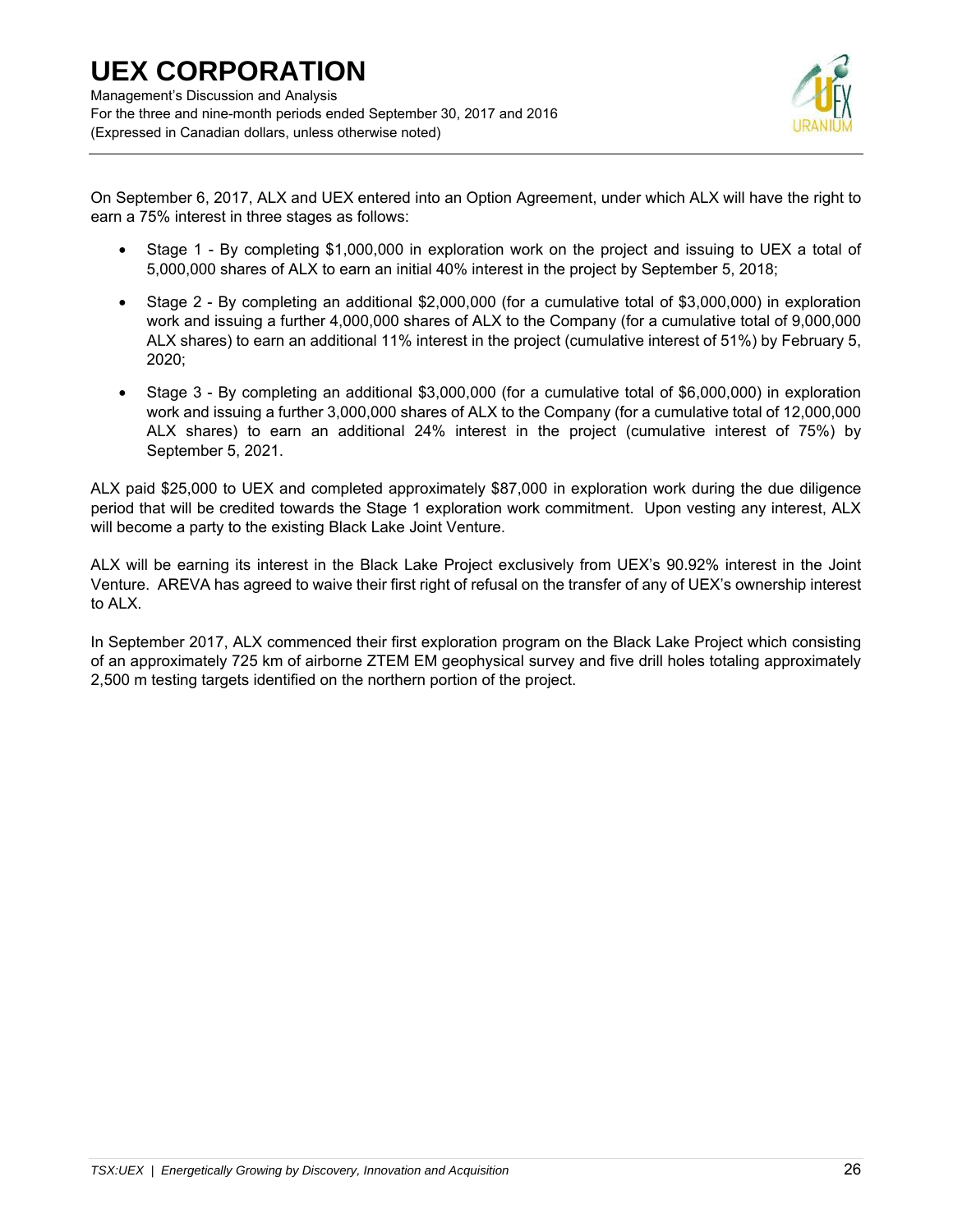Management's Discussion and Analysis For the three and nine-month periods ended September 30, 2017 and 2016 (Expressed in Canadian dollars, unless otherwise noted)



## **Riou Lake Project**



|           | Number of<br>claims | <b>Hectares</b> | <b>Acres</b> | <b>UEX</b><br>Ownership % |
|-----------|---------------------|-----------------|--------------|---------------------------|
| Riou Lake | 6                   | 12.414          | 30,676       | 100.00                    |

With the presence of radioactive boulders in glacial till on the property containing up to 11.3% uranium, graphitebearing gneiss units in the underlying basement rocks and evidence of significant post-Athabasca reverse faulting, the property is prospective for unconformity-style uranium deposits.

The Riou Lake Project was written off in June 2014 due to a lack of planned future activity and the lapsing of two claims. One claim lapsed in July 2017. UEX continues to maintain several Riou Lake claims in good standing.

The Company will continue to seek partners that may be interested in earning into this project to follow up on historic uranium mineralization encountered on the property.

## **Qualified Person**

The disclosure of technical information regarding UEX's properties in this MD&A has been reviewed and approved by Roger Lemaitre, P.Eng., P.Geo., UEX's President and CEO, who is a Qualified Person as defined by *National Instrument 43-101 – Standards of Disclosure for Mineral Projects* and is non-independent of UEX.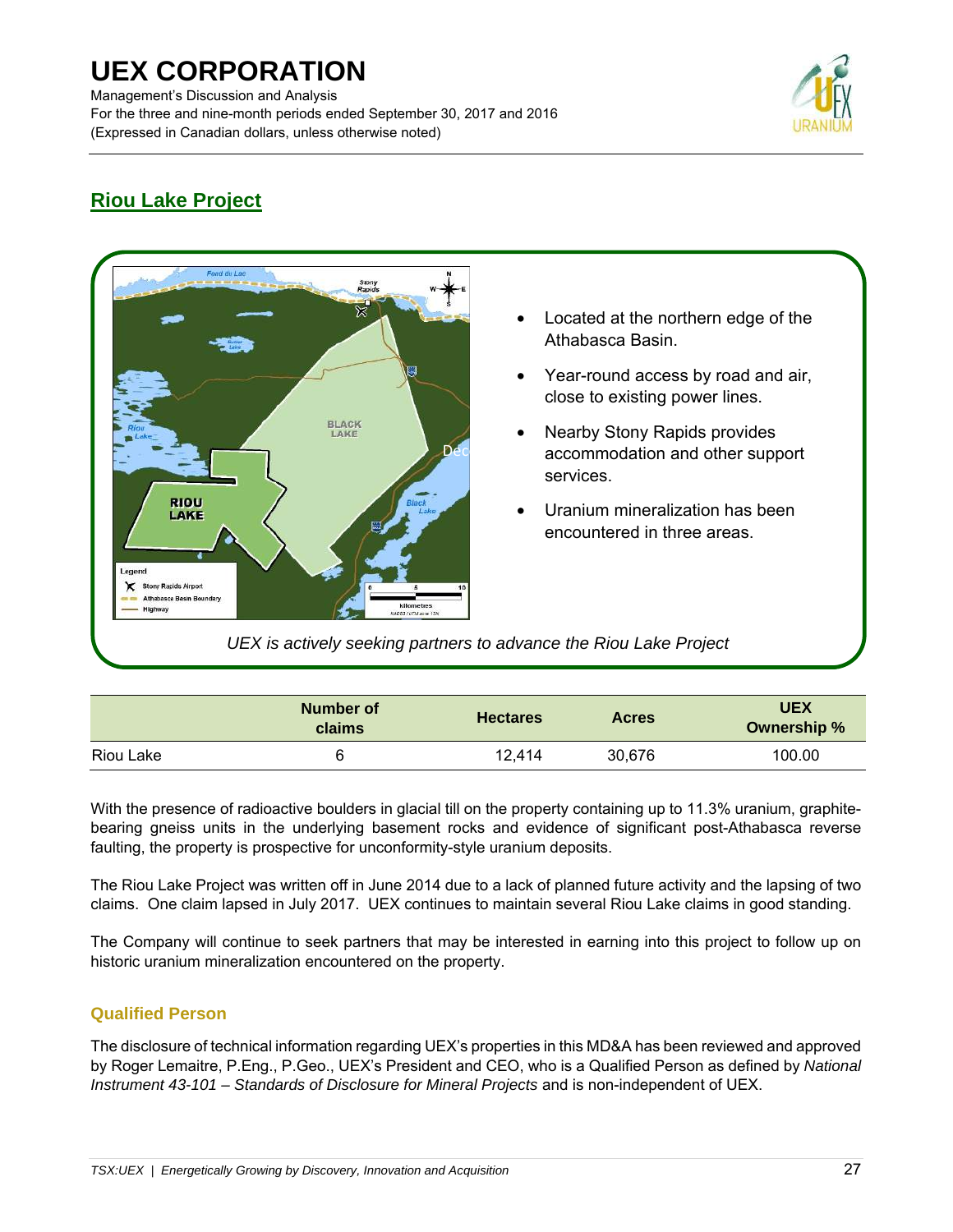Management's Discussion and Analysis For the three and nine-month periods ended September 30, 2017 and 2016 (Expressed in Canadian dollars, unless otherwise noted)



## **Financial Update**

## **Selected Financial Information**

The following is selected financial data from the unaudited and restated financial statements of UEX for the last three completed fiscal years. During the year ended December 31, 2016, the Company changed its accounting policy related to exploration and evaluation expenditures on a retrospective basis. The data should be read in conjunction with the audited financial statements for the years ended December 31, 2016, 2015, and 2014 and the notes thereto.

|                                                 | <b>December 31, 2016</b> |             | <b>December 31, 2015</b> |               | <b>December 31, 2014</b> |
|-------------------------------------------------|--------------------------|-------------|--------------------------|---------------|--------------------------|
| Interest income                                 | \$                       | 91,839      | \$                       | 106,027       | \$<br>131,399            |
| Net loss for the year                           |                          | (5,981,098) |                          | (6, 121, 944) | (8, 185, 857)            |
| Write-off of mineral property acquisition costs |                          | (1,500)     |                          | (1,528)       | (4,337,496)              |
| Basic and diluted loss per share                |                          | (0.021)     |                          | (0.025)       | (0.036)                  |
| Exploration and evaluation expense              |                          | 4,825,953   |                          | 4,570,879     | 1,561,293                |
| Capitalized acquisition costs                   |                          | 3,750,000   |                          | 274.784       |                          |
| Total assets                                    | S                        | 13,951,299  | \$                       | 11,131,280    | \$<br>14,915,187         |

### **Summary of Annual Financial Results**

The following quarterly financial data is derived from the unaudited condensed interim financial statements of UEX as at (and for) the three-month periods indicated below.

#### **Summary of Quarterly Financial Results (Unaudited)**

|                                                       | 2017<br><b>Quarter 3</b> | 2017<br><b>Quarter 2</b> | 2017<br><b>Quarter 1</b> |      | 2016<br><b>Quarter 4</b> |     | 2016<br><b>Quarter 3</b> | 2016<br><b>Quarter 2</b> | 2016<br><b>Quarter 1</b> | 2015<br><b>Quarter 4</b> |
|-------------------------------------------------------|--------------------------|--------------------------|--------------------------|------|--------------------------|-----|--------------------------|--------------------------|--------------------------|--------------------------|
| Interest income                                       | \$<br>18,518             | \$<br>19,544             | \$<br>13,172             | - \$ | 23,216                   | -\$ | 30,663                   | \$<br>22,494             | \$<br>15,466             | \$<br>20,265             |
| Net loss for the period                               | (1,635,424)              | (1, 276, 131)            | (2, 166, 310)            |      | (1,091,795)              |     | (2,001,153)              | (1,221,190)              | (1,666,960)              | (726, 486)               |
| Write-off of mineral<br>property acquisition<br>costs | (900)                    | $\overline{\phantom{a}}$ | $\overline{\phantom{a}}$ |      | (1,500)                  |     | $\overline{\phantom{a}}$ |                          | $\overline{\phantom{a}}$ | (1,528)                  |
| Basic and diluted loss<br>per share                   | (0.005)                  | (0.004)                  | (0.007)                  |      | (0.004)                  |     | (0.007)                  | (0.005)                  | (0.006)                  | (0.003)                  |
| Exploration and<br>evaluation expense                 | 1,336,971                | 518,621                  | 2,064,177                |      | 945,533                  |     | 1,740,777                | 711,539                  | 1,428,103                | 225,797                  |
| Capitalized mineral<br>property acquisition<br>costs  |                          |                          | $\overline{\phantom{a}}$ |      | 2,000,000                |     |                          | $\overline{\phantom{a}}$ | 1,750,000                | 249,076                  |
| <b>Total assets</b>                                   | 14,715,173               | 16,268,322               | 18,044,420               |      | 13,951,299               |     | 15,788,028               | 17,266,442               | 12,135,936               | 11,131,280               |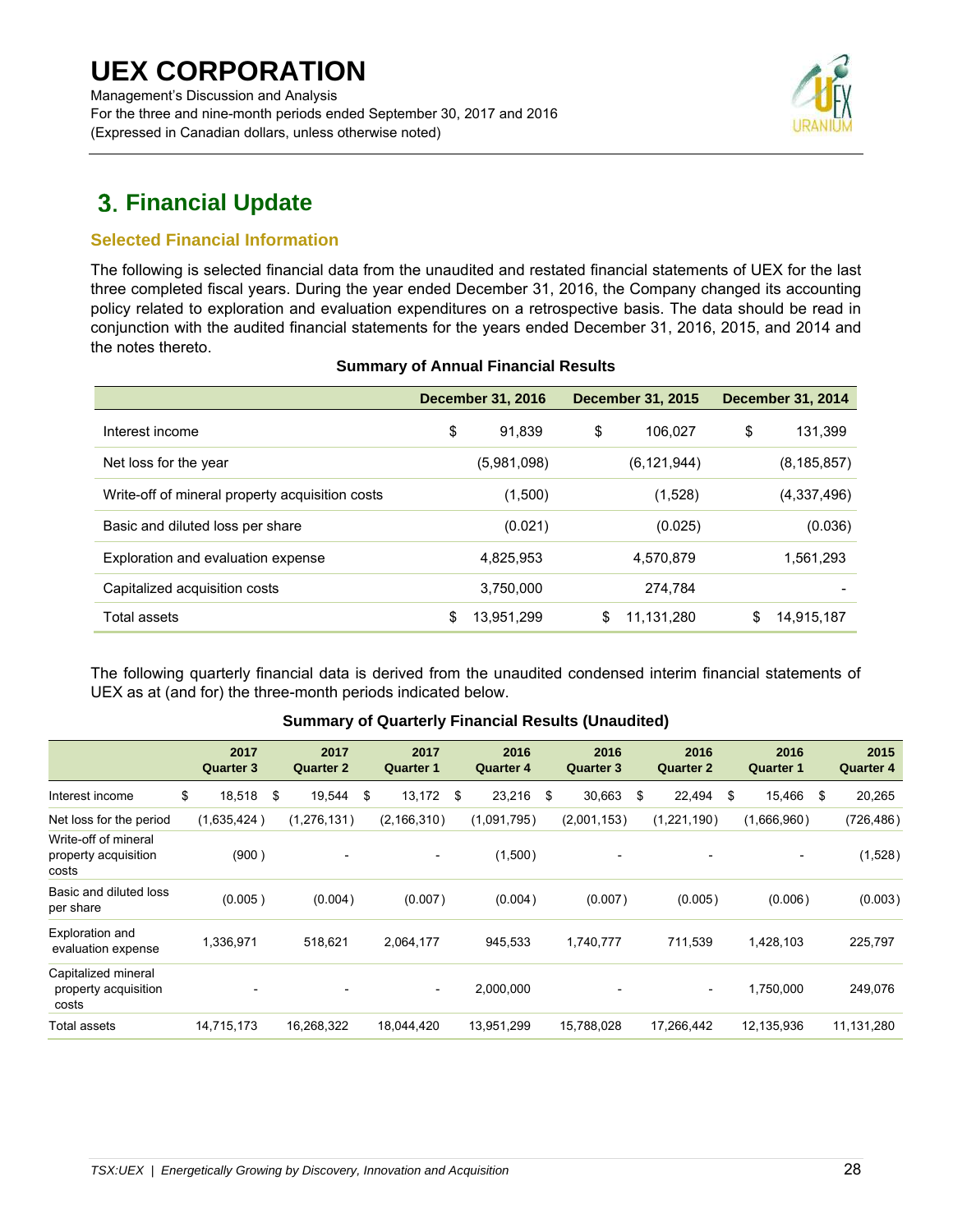Management's Discussion and Analysis For the three and nine-month periods ended September 30, 2017 and 2016 (Expressed in Canadian dollars, unless otherwise noted)



UEX's business is not affected by seasonality as the Company is able to perform exploration and evaluation work year round. Variations in exploration and evaluation expenditures from quarter to quarter and year to year are affected by the timing and size of the exploration and evaluation programs in the periods. In 2016 and through 2017, UEX is focusing the majority of our exploration efforts on the Christie Lake Project, where we are currently earning up to a 70% interest from JCU.

In the fourth quarter of 2015, UEX paid \$250,000 and signed a LOI to earn into the Christie Lake Project and in the first quarter of 2016, a payment of \$1,750,000 was made to complete the first option payment and vest our 10% interest in the project. In the fourth quarter of 2016, a payment of \$2,000,000 was made to increase our interest in Christie Lake to 30%, in addition to exploration commitments of \$2,500,000 being fulfilled during the year.

Through most of 2017, UEX had two exploration drills running concurrently at the Christie Lake Project and the majority of exploration expenditures were related to this project; whereas in comparative quarters the Company would often have multiple projects underway. UEX chose not to fund its share of exploration on the Western Athabasca Projects for 2017 and we will have our ownership diluted on certain projects, but maintain our 49.1% interest in the Shea Creek project, where significant uranium resources have been found.

Variations in loss are primarily affected by the number of options granted and/or vesting in the period and the associated inputs used in calculating share-based payment expense.

- *Impairment:*
	- o Three claims that were staked in 2015, and included in the Hidden Bay Project, lapsed on July 22, 2017. As there was no work budgeted of planned for the claims, an impairment charge of \$900 was recorded in the third quarter of 2017. These claims did not form a key part of the Hidden Bay Project and no exploration work was completed on them.
	- $\circ$  There were five claims that were staked in 2014, and included in the Hidden Bay Project, that lapsed on January 6, 2017. As there was no work budgeted of planned for the claims, an impairment charge of \$1,500 was recorded in the fourth quarter of 2016. These claims did not form a key part of the Hidden Bay Project and no exploration work was completed on them.
	- $\circ$  UEX and AREVA each staked claims in July 2014, which became the Coppin Lake Project. A write down of acquisition / staking costs of \$1,528 was recorded for the project in the fourth quarter of 2015. These claims were sold in the fourth quarter of 2016.
- *Renunciation of tax benefits:* 
	- $\circ$  The remaining \$2.959 million in flow-through expenditures from the May 2016 placement was renounced to eligible subscribers in February 2017, effective December 31, 2016 (under the lookback rule) and the resulting tax recovery is reflected in the first quarter of 2017.
	- $\circ$  Approximately \$2.291 million in flow-through expenditures from the May 2016 placement was incurred by December 31, 2016. The associated tax benefits were renounced to eligible shareholders in February 2017 effective December 31, 2016, resulting in a deferred tax recovery in the fourth quarter of 2016.
	- o The remaining \$1.815 million in required flow-through expenditures from the May 2015 placement was renounced to eligible subscribers in February 2016, effective December 31, 2015 (under the look-back rule) and this tax impact has been reflected in the first quarter of 2016.
	- $\circ$  Approximately \$1.485 million of the required flow-through expenditures from the \$3.3 million, May 11, 2015 flow-through private placement had been incurred by December 31, 2015. The associated tax benefits were renounced to eligible subscribers in February 2016 effective December 31, 2015 (under the general rule), resulting in a deferred tax recovery in the fourth quarter of 2015.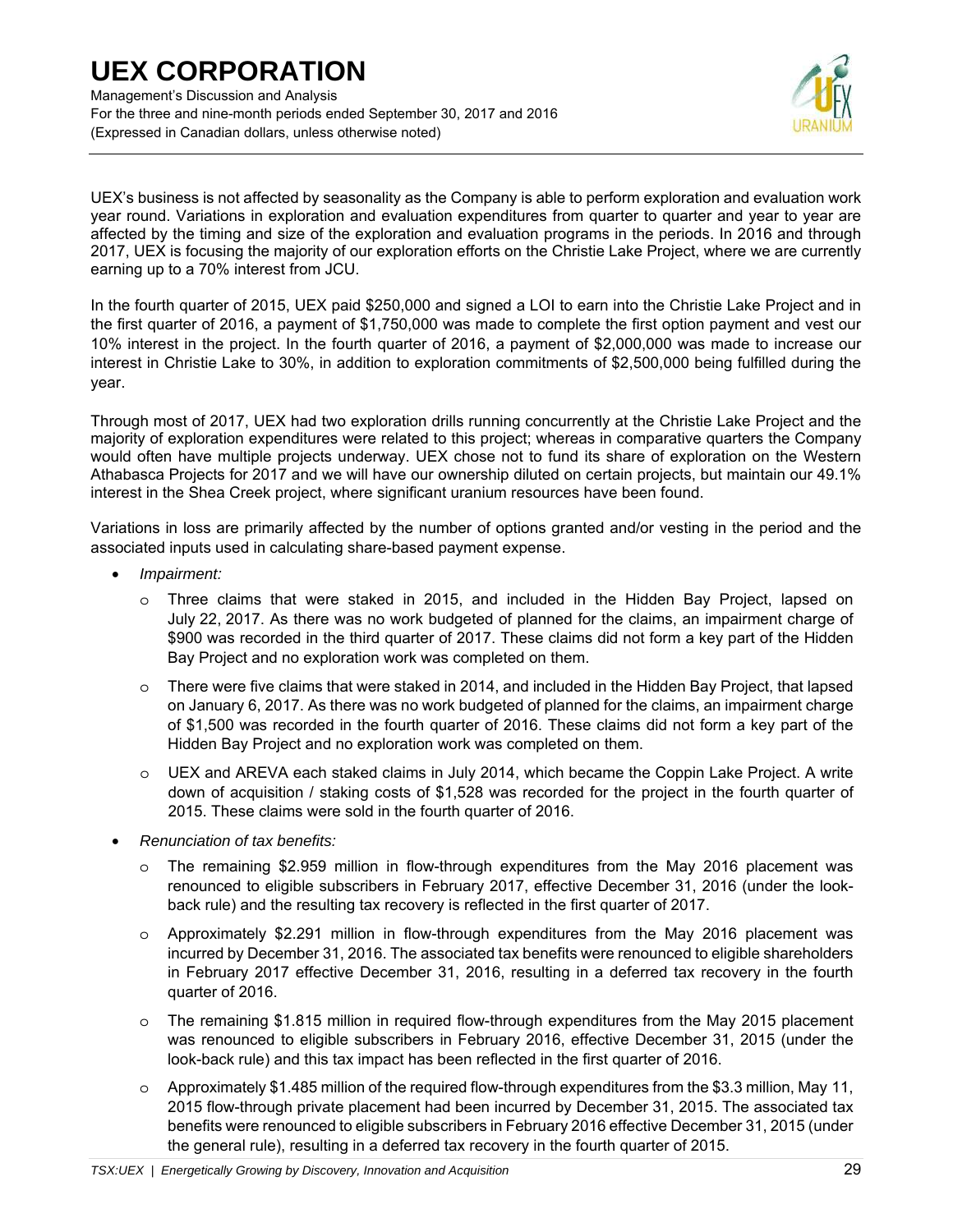Management's Discussion and Analysis For the three and nine-month periods ended September 30, 2017 and 2016 (Expressed in Canadian dollars, unless otherwise noted)



## **Share Capital**

The Company is authorized to issue an unlimited number of common shares without par value, and an unlimited number of preferred shares (no par value) issuable in series of which 1,000,000 preferred shares have been designated Series 1 Preferred Shares, none of which are issued and outstanding.

- 319,238,873 common shares were issued and outstanding as at September 30, 2017 and November 13, 2017;
- 24,372,000 common shares related to director, employee and consultant share purchase options were reserved by the Company as at September 30, 2017 and November 13, 2017. The share purchase options are exercisable into common shares at exercise prices ranging from \$0.15 per share to \$1.45 per share. As the number of options currently outstanding is 24,372,000 (representing 7.63% of the Company's current issued and outstanding common shares), the number of options available for grant as of November 13, 2017 is 7,551,887 (representing 2.37% of the Company's current issued and outstanding common shares);
- 41,442,899 share purchase warrants with a weighted average exercise price of \$0.30 per share were outstanding as at September 30, 2017 and November 13, 2017.

## **Results of Operations for the Three-Month Period Ended September 30, 2017**

For the three-month period ended September 30, 2017, the Company earned interest income of \$18,518 (Q3 2016 - \$30,663). The decrease in interest income was primarily due to the lower monthly average cash balance invested over the period. In the third quarter of 2017, the Company had an average cash balance invested of approximately \$5.8 million versus \$8.7 million in the comparative period.

For the three-month period ended September 30, 2017, the Company incurred expenses of \$1,653,942 (Q3 2016 - \$2,021,316) with significant changes from the comparative period identified as follows:

- Exploration and evaluation expenses of \$1,336,971 (Q3 2016 \$1,740,778) were lower than in the comparative period due to wrapping up the 2017 summer drilling program at Christie Lake at the end of August, compared to continuing throughout all of Q3 in 2016. This current period decrease was offset by increased costs associated with the Hidden Bay core mapping program.
- Office expenses of \$95,928 (Q3 2016 \$37,399) increased primarily due to financial advisory consulting services, which were not incurred in the comparative period.
- Legal and audit expenses of \$18,690 (Q3 2016 \$34,387) decreased due to legal fees associated with employment matters in the comparative period, which were not incurred in the current period.
- Salaries expense of \$50,735 (Q3 2016 \$56,527) decreased due fewer staff members and lower recruiting costs.
- Travel and promotion expenses of \$16,972 (Q3 2016 \$35,632) decreased primarily due to attendance of fewer investor conferences in 2017 than in 2016.

The vesting of share purchase options during the three-month period ended September 30, 2017 resulted in total share-based compensation of \$95,763 (Q3 2016 - \$87,184), of which \$17,347 was allocated to exploration and evaluation expenses (Q3 2016 - \$8,141) and the remaining \$78,416 was expensed to share-based compensation (Q3 2016 - \$79,043). The higher share-based compensation expense is due primarily to more options being granted in 2017 than in 2016.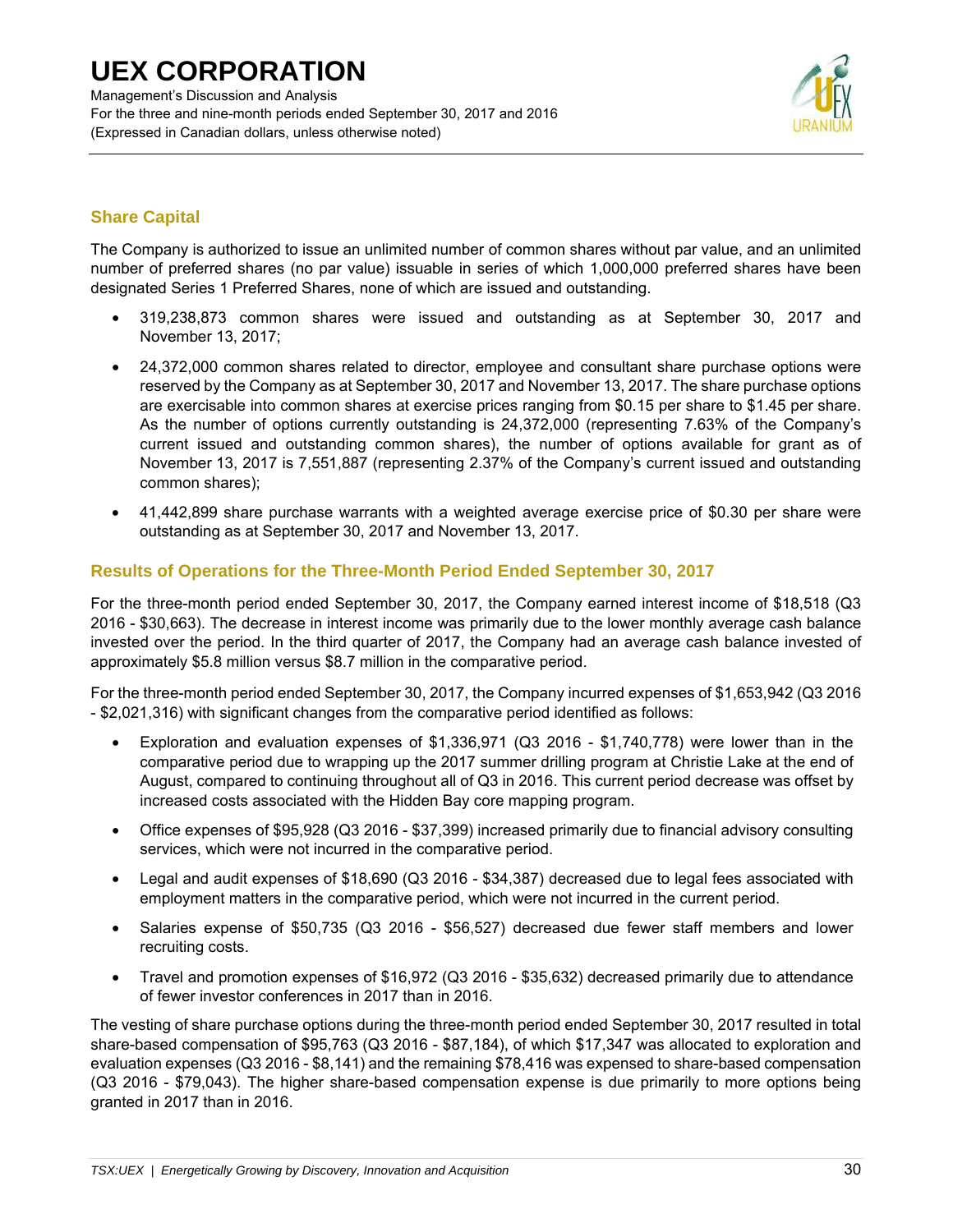

The following table outlines cumulative exploration and evaluation expenditures on uranium projects and for the three months ended September 30, 2017 and 2016.

|                           |                                | September 30, 2017 |                               |      |             | September 30, 2016 |                                |    |                               |  |            |
|---------------------------|--------------------------------|--------------------|-------------------------------|------|-------------|--------------------|--------------------------------|----|-------------------------------|--|------------|
| Project                   | Cumulative to<br>June 30, 2017 |                    | Expenditures<br>in the period |      | Total       |                    | Cumulative to<br>June 30, 2016 |    | Expenditures<br>in the period |  | Total      |
| <b>Beatty River</b>       | \$<br>873,741                  | \$                 |                               | - \$ | 873,741     | \$                 | 873,069                        | \$ | - \$                          |  | 873,069    |
| <b>Black Lake</b>         | 14,487,767                     |                    | 740                           |      | 14,488,507  |                    | 14,508,909                     |    |                               |  | 14,508,909 |
| Christie Lake             | 6,625,135                      |                    | 1,217,161                     |      | 7,842,296   |                    | 1,541,970                      |    | 1,642,023                     |  | 3,183,993  |
| Hidden Bay <sup>(1)</sup> | 33,118,931                     |                    | 118,348                       |      | 33,237,279  |                    | 33,061,241                     |    | 3,612                         |  | 33,064,853 |
| Horseshoe-Raven           | 41,816,054                     |                    | 184                           |      | 41,816,238  |                    | 41,737,327                     |    | 60,515                        |  | 41,797,842 |
| Western Athabasca         |                                |                    |                               |      |             |                    |                                |    |                               |  |            |
| Alexandra                 | 1,205,251                      |                    |                               |      | 1,205,251   |                    | 1,205,251                      |    |                               |  | 1,205,251  |
| <b>Brander</b>            | 1,353,363                      |                    |                               |      | 1,353,363   |                    | 1,353,363                      |    |                               |  | 1,353,363  |
| Erica                     | 2,253,085                      |                    |                               |      | 2,253,085   |                    | 2,253,085                      |    | $\overline{\phantom{0}}$      |  | 2,253,085  |
| Laurie                    | 1,588,648                      |                    | 269                           |      | 1,588,917   |                    | 1,586,528                      |    | $\overline{\phantom{a}}$      |  | 1,586,528  |
| Mirror                    | 1,989,732                      |                    | 269                           |      | 1,990,001   |                    | 1,987,612                      |    | $\overline{\phantom{a}}$      |  | 1,987,612  |
| <b>Nikita</b>             | 1,952,693                      |                    |                               |      | 1,952,693   |                    | 1,952,331                      |    |                               |  | 1,952,331  |
| Shea Creek                | 54,200,329                     |                    | $\overline{\phantom{a}}$      |      | 54,200,329  |                    | 54, 135, 297                   |    | 34,628                        |  | 54,169,925 |
| <b>Uchrich</b>            | 543,453                        |                    |                               |      | 543,453     |                    | 543,091                        |    |                               |  | 543,091    |
| <b>All Projects Total</b> | \$<br>162,008,182              | \$                 | 1,336,971                     | \$   | 163,345,153 | \$                 | 156,739,074                    | \$ | 1,740,778 \$ 158,479,852      |  |            |

(1) Includes the West Bear Deposit and all other Hidden Bay exploration areas: Tent-Seal, Telephone-Shamus, Rabbit West, Wolf Lake, Rhino, Dwyer-Mitchell, and Umpherville River.

Exploration and evaluation expenditures in the three months ended September 30, 2017 for all projects include non-cash share-based compensation of \$17,347 (Q3 2016 - \$8,141) and depreciation of \$17,741 (Q3 2016 - \$14,054).

## **Results of Operations for the Nine-Month Period Ended September 30, 2017**

For the nine-month period ended September 30, 2017, the Company earned interest income of \$51,234 (2016 - \$68,623). The decrease in interest income was primarily due lower average interest rate in the first nine months of 2017. In the first nine months of 2017, the Company had an average cash balance invested of approximately \$6.5 million versus \$6.7 million in the comparative period.

For the nine-month period ended September 30, 2017, the Company incurred expenses of \$5,365,049 (2016 - \$5,088,178) with significant changes from the comparative period identified as follows:

- Exploration and evaluation expenses of \$3,919,769 (2016 \$3,880,421) was higher than in the comparative period due to a summer core mapping program at Hidden Bay in 2017 and two drills operating at Christie Lake, compared to one drill in 2016. Minimal work was performed at Western Athabasca and Raven-Horseshoe in 2017, as compared to 2016.
- Filing fees and stock exchange expenses of \$102,317 (2016 \$74,132) increased due to filing fees which were calculated based on a higher market capitalization in 2017 and costs associated with renewing the stock option plan.
- Office expenses of \$204,063 (2016 \$142,504) increased primarily due to financial advisory consulting services, which were not incurred in the comparative period.
- Salaries expense of \$395,995 (2016 \$348,273) increased due to an accrual for severance. Gross salaries expense is reduced by offsetting management fees related to the Christie Lake drilling program in 2017, which were higher than the offsetting management fees in 2016 (\$336,803 vs. \$287,141).
- Travel and promotion expenses of \$120,729 (2016 \$98,131) increased primarily due to non-project chargeable site visits in 2017 that were not taken in 2016.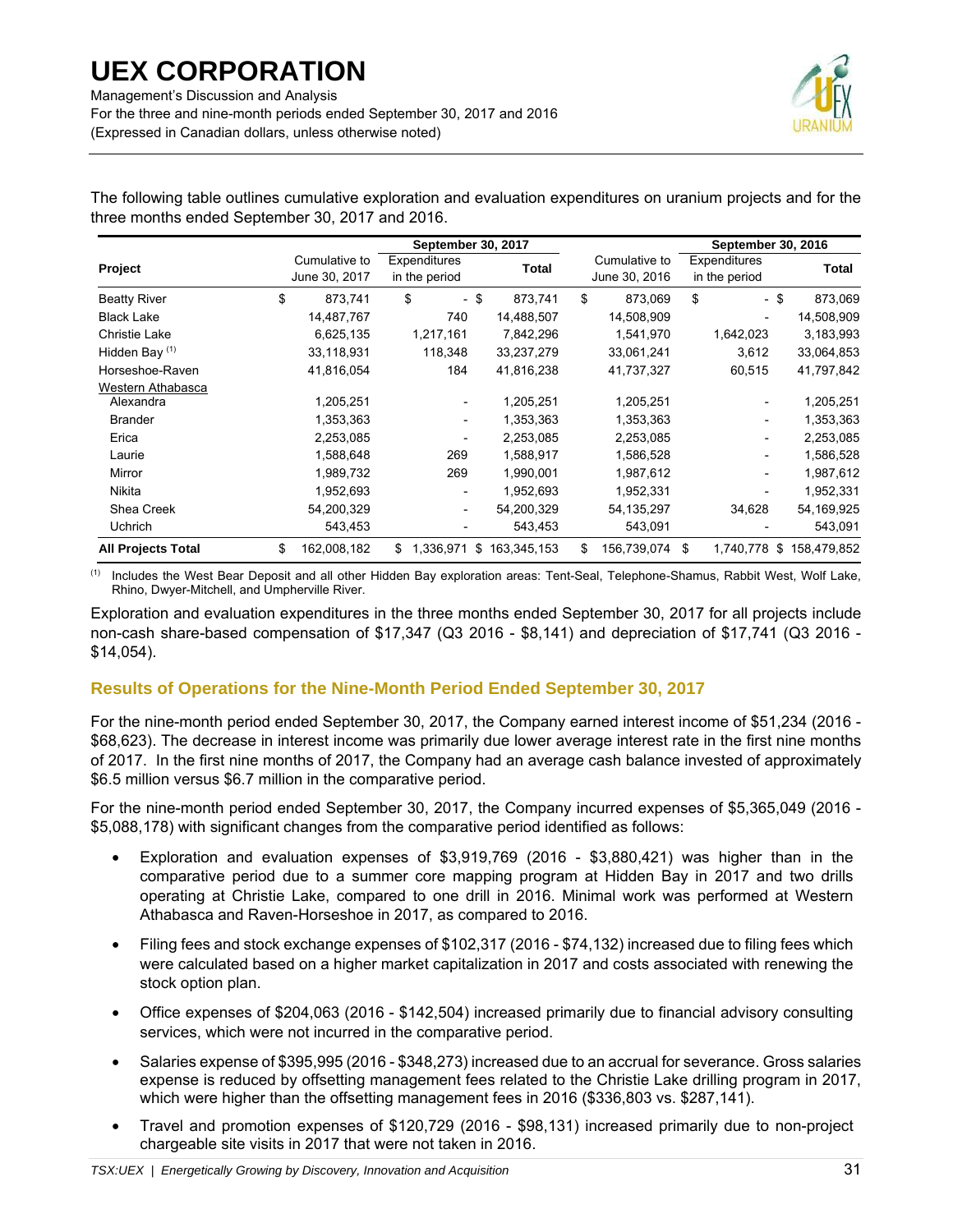Management's Discussion and Analysis For the three and nine-month periods ended September 30, 2017 and 2016 (Expressed in Canadian dollars, unless otherwise noted)



The vesting of share purchase options during the nine-month period ended September 30, 2017 resulted in total share-based compensation of \$460,242 (2016 - \$337,577), of which \$67,831 was allocated to mineral property expenditures (2016 - \$30,349) and the remaining \$392,411 was expensed (2016 - \$307,288). The higher sharebased compensation expense is due primarily to more options being granted in 2017 than in 2016.

The following table outlines cumulative exploration and evaluation expenditures on uranium projects, cumulatively as at and for the nine months ended September 30, 2017 and 2016.

|                           |                                    | September 30, 2017            |             |                                    | September 30, 2016 |                               |      |              |
|---------------------------|------------------------------------|-------------------------------|-------------|------------------------------------|--------------------|-------------------------------|------|--------------|
| Project                   | Cumulative to<br>December 31, 2016 | Expenditures<br>in the period | Total       | Cumulative to<br>December 31, 2015 |                    | Expenditures<br>in the period |      | <b>Total</b> |
| <b>Beatty River</b>       | \$<br>873,069                      | \$<br>672 \$                  | 873,741     | \$<br>873,069                      | \$                 | $\overline{\phantom{0}}$      | - \$ | 873,069      |
| <b>Black Lake</b>         | 14,508,909                         | (20, 402)                     | 14,488,507  | 14,508,893                         |                    | 16                            |      | 14,508,909   |
| Christie Lake             | 4,080,292                          | 3,762,004                     | 7,842,296   | 58,689                             |                    | 3,125,304                     |      | 3,183,993    |
| Hidden Bay <sup>(1)</sup> | 33,069,216                         | 168,063                       | 33,237,279  | 33,026,660                         |                    | 38,193                        |      | 33,064,853   |
| Horseshoe-Raven           | 41,813,458                         | 2,780                         | 41,816,238  | 41,669,712                         |                    | 128,130                       |      | 41,797,842   |
| Western Athabasca         |                                    |                               |             |                                    |                    |                               |      |              |
| Alexandra                 | 1,205,251                          |                               | 1,205,251   | 1,205,251                          |                    |                               |      | 1,205,251    |
| <b>Brander</b>            | 1,353,363                          |                               | 1,353,363   | 1,353,363                          |                    | $\qquad \qquad -$             |      | 1,353,363    |
| Erica                     | 2,253,085                          |                               | 2,253,085   | 2,253,085                          |                    | $\qquad \qquad -$             |      | 2,253,085    |
| Laurie                    | 1,586,528                          | 2,389                         | 1,588,917   | 1,586,528                          |                    | $\qquad \qquad \blacksquare$  |      | 1,586,528    |
| Mirror                    | 1,987,612                          | 2,389                         | 1,990,001   | 1,987,612                          |                    | $\qquad \qquad \blacksquare$  |      | 1,987,612    |
| Nikita                    | 1,952,331                          | 362                           | 1,952,693   | 1,952,331                          |                    | $\qquad \qquad -$             |      | 1,952,331    |
| Shea Creek                | 54,199,179                         | 1,150                         | 54,200,329  | 53,581,147                         |                    | 588,778                       |      | 54,169,925   |
| Uchrich                   | 543,091                            | 362                           | 543,453     | 543,091                            |                    |                               |      | 543,091      |
| <b>All Projects Total</b> | \$<br>159,425,384                  | \$<br>3,919,769<br>\$         | 163,345,153 | \$<br>154,599,431                  | \$                 | 3,880,421                     | \$   | 158,479,852  |

(1) Includes the West Bear Deposit and all other Hidden Bay exploration areas: Tent-Seal, Telephone-Shamus, Rabbit West, Wolf Lake, Rhino, Dwyer-Mitchell, and Umpherville River.

Exploration and evaluation expenditures in the nine months ended September 30, 2017 for all projects include non-cash share-based compensation of \$67,831 (2016 - \$30,349) and depreciation of \$51,795 (2016 - \$39,330).

For further information regarding expenditures on the projects shown in the table above, please refer to *Exploration and Evaluation Activities*. Also please refer to the *Critical Accounting Estimates, Valuation of mineral properties* section.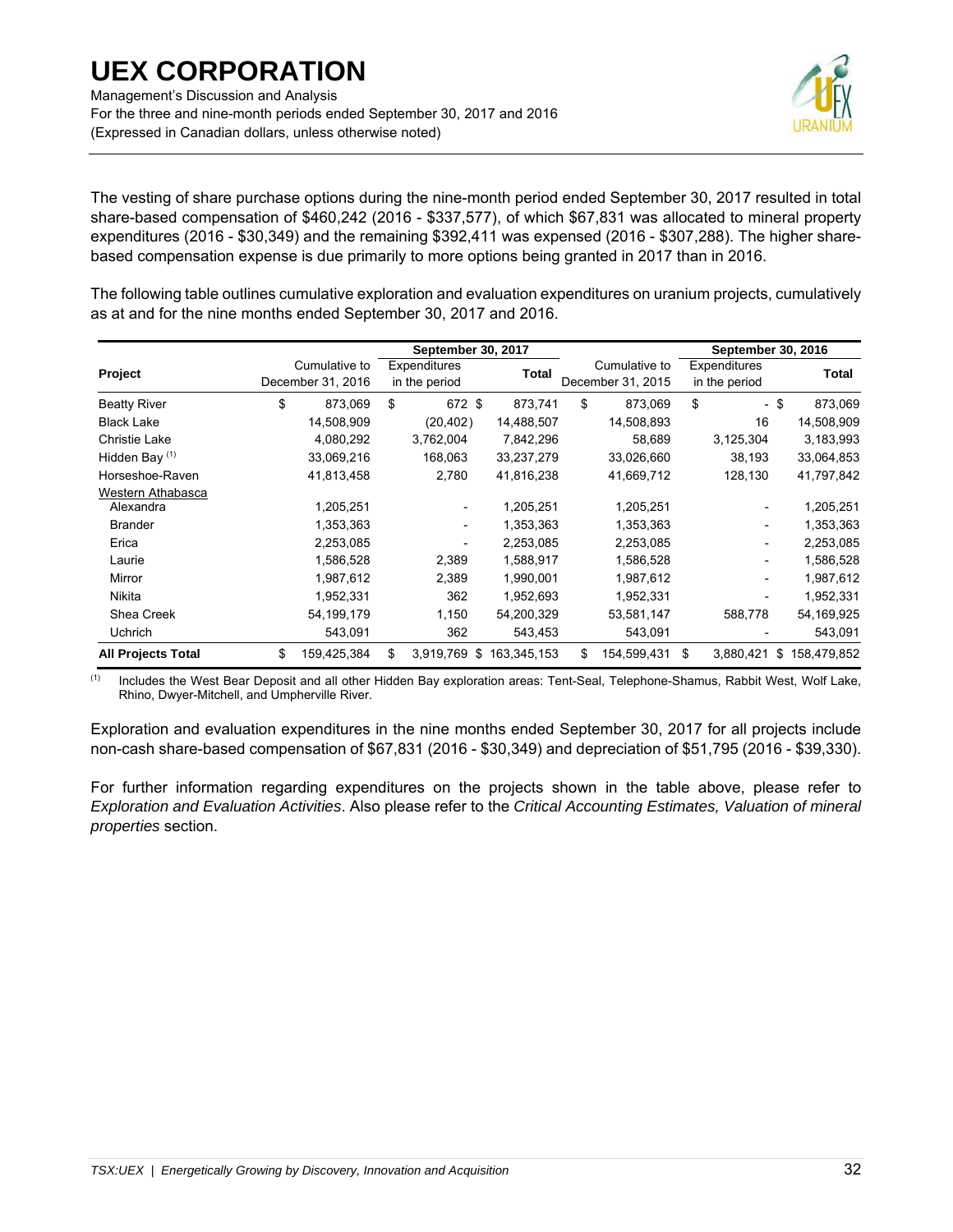Management's Discussion and Analysis For the three and nine-month periods ended September 30, 2017 and 2016 (Expressed in Canadian dollars, unless otherwise noted)



The Company has an interest in several joint operations relating to the exploration and evaluation of various properties in the western, eastern and northern Athabasca Basin. These interests are governed by contractual arrangements but have not been organized into separate legal entities or vehicles. The joint arrangements that the Company is party to in some cases entitle the Company, or its joint venture partner, to a right of first refusal on the projects should one of the partners choose to sell their interest. The joint arrangements are governed by management committees which set the annual exploration budgets for these projects. Should the Company be unable to, or choose not to, fund its required contributions as outlined in the agreements, there is a risk that the Company's ownership interest could be diluted. As a result of decisions to fund exploration programs for the joint arrangements, the Company may choose to complete further equity issuances or fund these amounts through the Company's general working capital.

| <b>Ownership interest (%)</b> | <b>UEX</b> | <b>AREVA</b> | <b>JCU</b>               | <b>Total</b> |
|-------------------------------|------------|--------------|--------------------------|--------------|
| <b>Beatty River</b>           | 25,0000    | 50.7020      | 24.2980                  | 100.0000     |
| <b>Black Lake</b>             | 90.9200    | 9.0800       | -                        | 100.0000     |
| <b>Christie Lake</b>          | 30,0000    | -            | 70.0000                  | 100.0000     |
| Western Athabasca             |            |              |                          |              |
| Laurie Project                | 42.1827    | 57.8173      |                          | 100.0000     |
| <b>Mirror River Project</b>   | 41.9745    | 58.0525      |                          | 100.0000     |
| All other projects            | 49.0975    | 50.9025      | $\overline{\phantom{0}}$ | 100.0000     |

UEX is party to the following joint arrangements as at September 30, 2017 and November 13, 2017:

## **Financing Activities**

As UEX has not begun production on any of its mineral properties, the Company does not generate cash from operations and has historically funded its operations through monies raised in the public equity markets:

• On February 27, 2017, the Company completed a private placement of 15,999,994 units at a price of \$0.25 per unit and 6,700,000 flow-through common shares at a price of \$0.30 per share, for gross proceeds of \$6,009,999. Share issue costs included a cash commission of \$360,600, issuance costs of \$204,939, and the fair value of brokers warrants of \$105,755. Each unit consisted of one common share and one full share purchase warrant exercisable at a price of \$0.42 per share for a period of three years. The 681,000 full share broker warrants issued as part of the placement are exercisable at a price of \$0.30 per share for a period of two years.

The initial fair value of the brokers warrants on February 27, 2017 was determined using the Black-Scholes option-pricing model with the following assumptions: Pre-vest forfeiture rate – 0.00%; Expected volatility – 67.84%; Risk-free interest rate – 0.76%; Dividend yield – 0.00%; and Expected life of warrants – 2.00 years.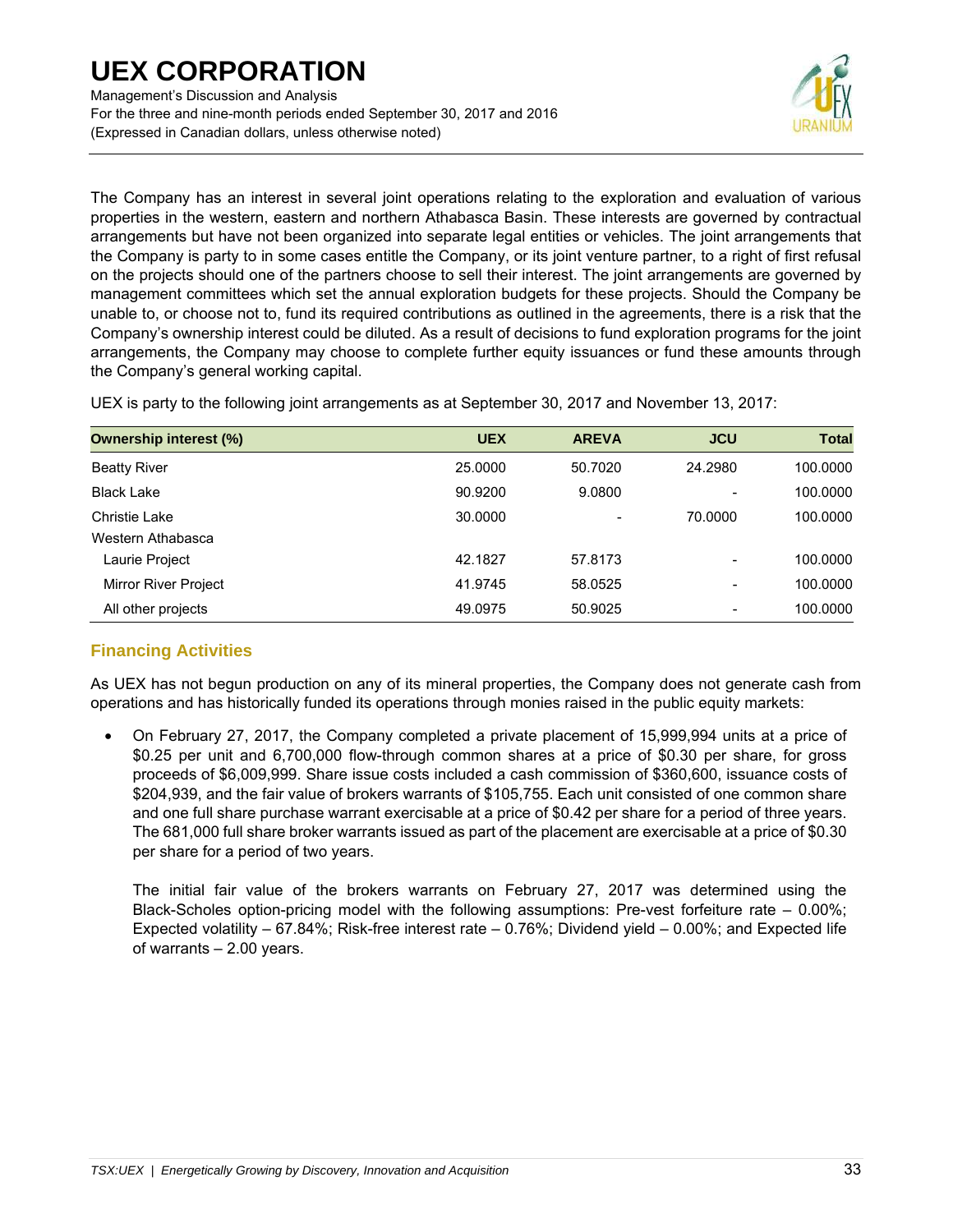For the three and nine-month periods ended September 30, 2017 and 2016 (Expressed in Canadian dollars, unless otherwise noted)



The proposed use of proceeds from the February 27, 2017 flow-through private placement is presented in the table below:

|                           | <b>PROPOSED USE OF PROCEEDS (1)</b> |                          |   | <b>ACTUAL USE OF PROCEEDS</b> |    |                       |  |  |  |  |
|---------------------------|-------------------------------------|--------------------------|---|-------------------------------|----|-----------------------|--|--|--|--|
|                           | Flow-through Private Placement      |                          |   | Use of Proceeds               |    | Remaining to be Spent |  |  |  |  |
| Christie Lake Project     |                                     | 1,510,000                | S | 437.491                       | \$ | 1,072,509             |  |  |  |  |
| <b>Hidden Bay Project</b> |                                     | 500.000                  |   | 84,792                        |    | 415,208               |  |  |  |  |
| Western Athabasca         |                                     | $\overline{\phantom{0}}$ |   | 160                           |    | (160)                 |  |  |  |  |
| <b>TOTAL</b>              |                                     | 2,010,000                |   | 522.443                       | S  | 1,487,557             |  |  |  |  |

 $<sup>(1)</sup>$  Expenses related to the flow-through placement were funded out of the February 27, 2017 unit placement proceeds.</sup>

The proceeds from the February 27, 2017 \$4.0 million unit placement is to be used for general and administrative costs, net of issue costs related to the flow-through and unit placements.

• On May 17, 2016, the Company completed a private placement of 21,000,000 flow-through common shares at a price of \$0.25 per share for gross proceeds of \$5,250,000 and 9,523,810 units at a price of \$0.21 per unit for gross proceeds of \$2,000,000. Total gross proceeds were \$7,250,000 with share issue costs of \$505,882. Each unit consisted of one common share and one-half share purchase warrant exercisable at a price of \$0.30 per share for a period of two years. A flow-through premium related to the sale of the associated tax benefits was determined to be \$420,000.

The use of proceeds from the May 17, 2016 flow-through private placement as at September 30, 2017 is presented in the table below:

|                             | <b>PROPOSED USE OF PROCEEDS (1)</b> | <b>ACTUAL USE OF PROCEEDS</b> |                 |    |                       |  |  |  |
|-----------------------------|-------------------------------------|-------------------------------|-----------------|----|-----------------------|--|--|--|
|                             | Flow-through Private Placement      |                               | Use of Proceeds |    | Remaining to be Spent |  |  |  |
| Christie Lake Project       | 4,400,000<br>\$                     | \$                            | 5,104,650       | \$ | (704,650)             |  |  |  |
| Western Athabasca           | 750,000                             |                               | 72,883          |    | 677,117               |  |  |  |
| Hidden Bay Project          | 100.000                             |                               | 71,061          |    | 28,939                |  |  |  |
| <b>Black Lake Project</b>   |                                     |                               | 956             |    | (956)                 |  |  |  |
| <b>Beatty River Project</b> |                                     |                               | 450             |    | (450)                 |  |  |  |
| TOTAL                       | 5,250,000                           |                               | 5,250,000       | \$ |                       |  |  |  |

 $(1)$  Expenses related to the flow-through placement were funded out of the May 17, 2016 unit placement proceeds.

The net proceeds from the May 17, 2016 unit private placement of \$2.0 million funded approximately \$100,000 of ongoing heap leach evaluation work at the Hidden Bay Project, with the remainder allocated to working capital and general corporate expenses.

The Company renounced the income tax benefit of the May 17, 2016 private placement to its subscribers effective December 31, 2016 and incurred Part XII.6 tax at a rate of Nil% for January 2017 and 1% per month thereafter on unspent amounts. As at September 30, 2017, all of the flow-through placement proceeds have been expended and a Part XII.6 tax expense of approximately \$4,249 has been incurred.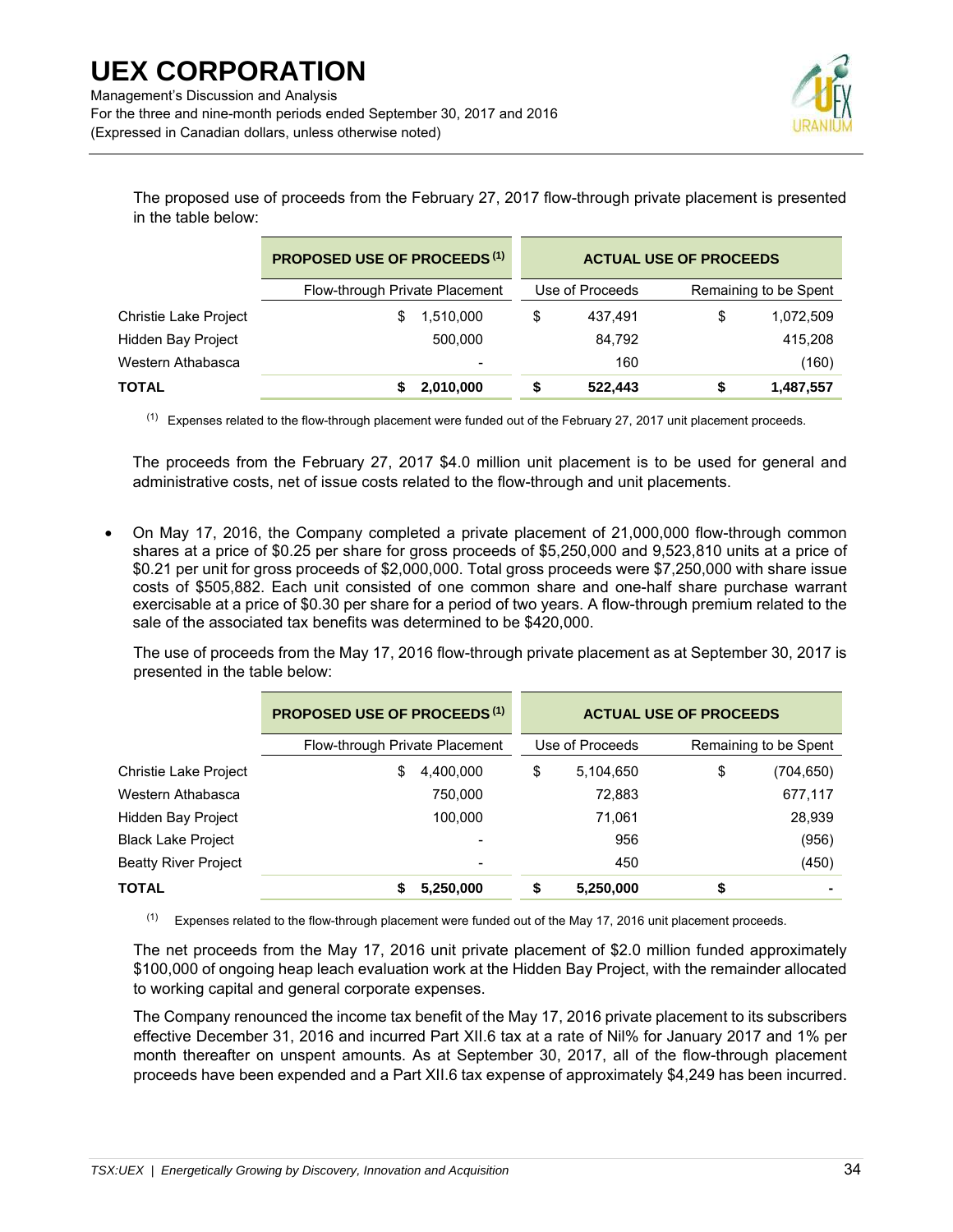

• On January 21, 2016, the Company completed a non-brokered private placement of 20,000,000 units at a price of \$0.10 per unit for gross proceeds of \$2,000,000 with issue costs of \$42,744. Each unit consisted of one common share and one common share purchase warrant exercisable at \$0.20 per share for a period of two years. The placement was fully subscribed by a former CEO of the Company, with no commission payable.

These funds were raised to make the \$1,750,000 cash payment to JCU required to complete the 10% Christie Lake Project earn-in on January 22, 2016. The remaining \$250,000 from the placement was used for general working capital.

No share purchase options were exercised during the nine months ended September 30, 2017 or 2016.

No share purchase warrants were exercised during the nine months ended September 30, 2017 or 2016.

## **Liquidity and Capital Resources**

Working capital as at September 30, 2017 was \$4,671,373 compared to working capital of \$3,852,198 as at December 31, 2016 and includes the following:

- Current assets as at September 30, 2017 and December 31, 2016 were \$5,147,655 and \$4,385,173 respectively, including:
	- o Cash and cash equivalents of \$4,960,676 at September 30, 2017 and \$4,136,636 at December 31, 2016. The Company's cash balances are invested in highly liquid term deposits redeemable within 90 days or less.
- Accounts payable and other liabilities as at September 30, 2017 and December 31, 2016 were \$476,282 and \$532,975, respectively:
	- o The balance at September 30, 2017 was comprised of trade payables and other liabilities. There was no flow-through premium liability related to the February 27, 2017 placement.
	- o The balance at December 31, 2016 was comprised of \$296,295 in trade payables and other liabilities, with the remainder due to the flow-through share premium liability of \$236,680 related to the May 17, 2016 flow-through private placement.

The Company has sufficient financial resources for exploration, evaluation, and administrative costs. The Company will require additional financing and although it has been successful in the past, there is no assurance that it will be able to obtain adequate financing in the future or that such financing will be available on acceptable terms.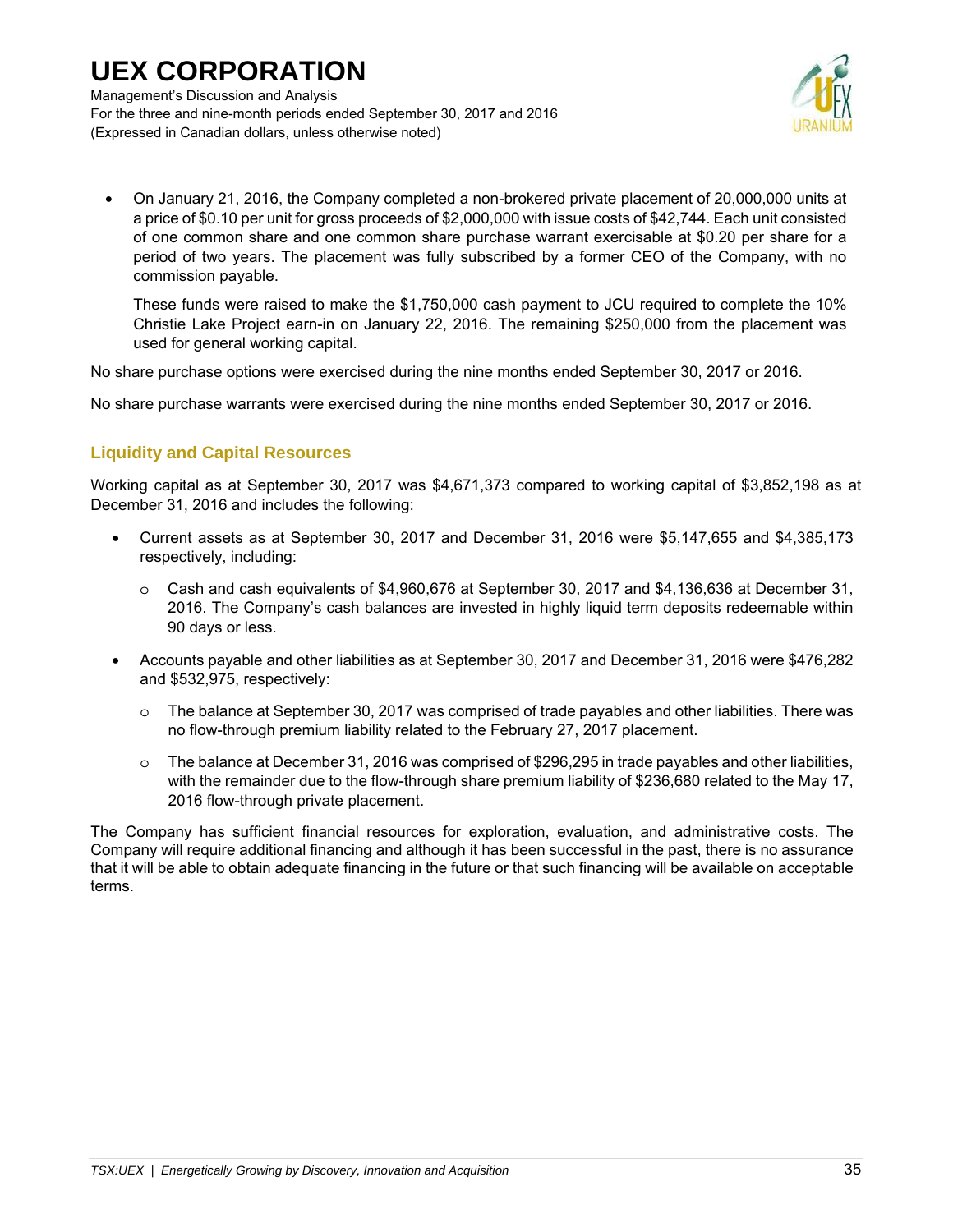

## **Commitments**

In the normal course of business, the Company enters into contracts and performs business activities that give rise to commitments for future minimum payments. The Company has obligations under operating leases for its premises, which expire between July 31, 2018 and February 29, 2024. Future minimum lease payments are as follows:

|                 | <b>September 30</b> |
|-----------------|---------------------|
|                 | 2017                |
| 2017            | 18,222<br>Φ         |
| 2018            | 122,449             |
| 2019            | 116,121             |
| 2020            | 107,805             |
| 2021 and beyond | 220,725             |

UEX has agreements with partners to fund exploration and make acquisition related payments that if not made would result in project dilution or potentially loss of a project in its entirety.

### *Exploration Commitments – Western Athabasca*

UEX has decided not to fund its share of the 2017 Western Athabasca exploration budget (\$0.5 million for geophysics on Nikita, \$0.5 million for geophysics and drilling on Uchrich, \$1.3 million each for drilling on Laurie and Mirror River). UEX's interest in Uchrich and Nikita is anticipated to drop from the current 49.1% interest to approximately 25.9% and 40.1%, respectively, should AREVA complete the approved programs. UEX's interest in Laurie is anticipated to drop from the current 42.2% to 31.0% and UEX's interest in Mirror River is anticipated to drop from the current 41.9% to 31.9%, should AREVA complete the approved programs.

UEX decided not to fund its share of the 2016 geophysical program at the Mirror River Project. As a result, UEX's interest in this project dropped from a 49.1% interest to 41.9% as AREVA completed the approved program. This dilution only applies to UEX's interest in the Mirror River Project.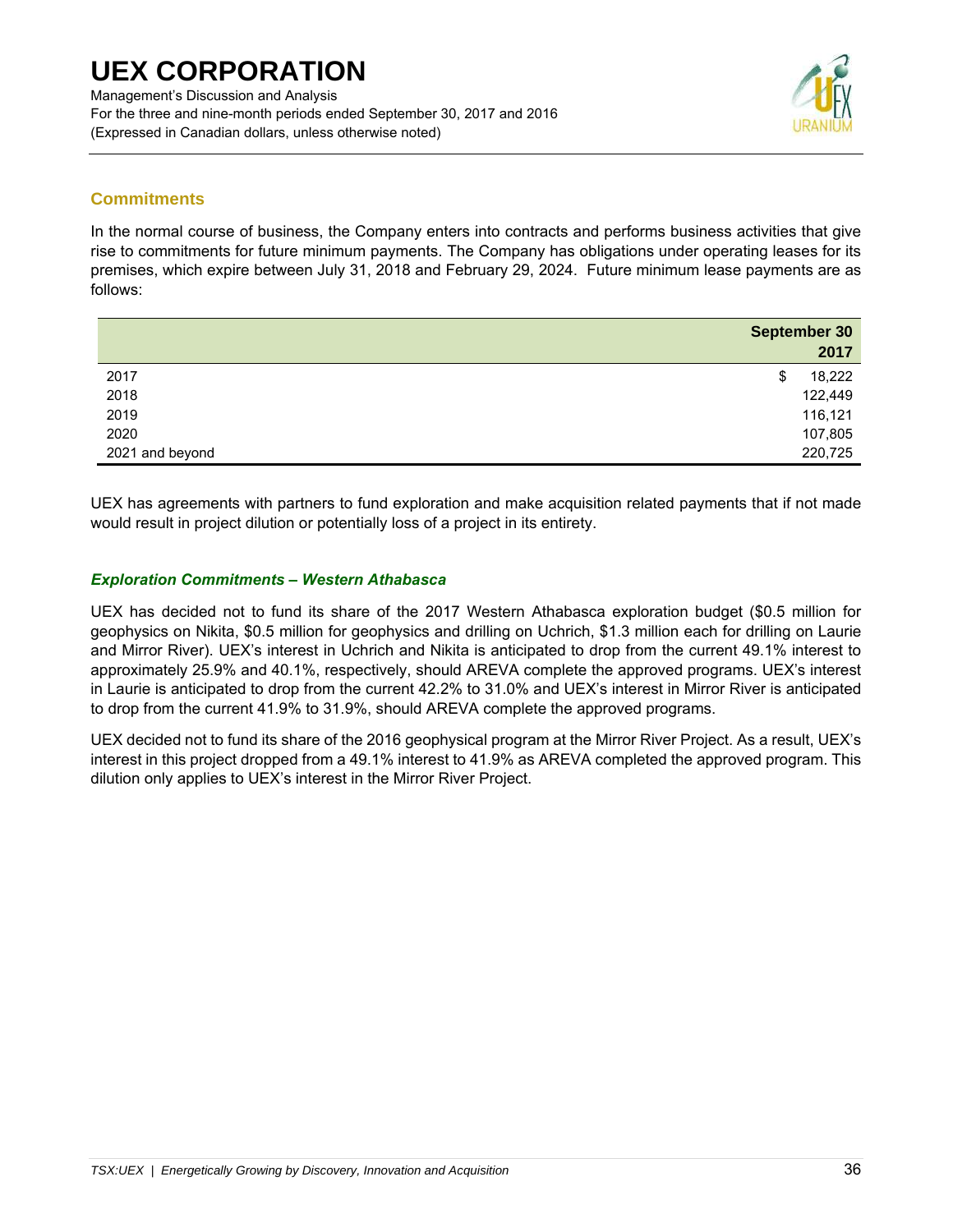

### *Exploration and Earn-in Commitments – Christie Lake*

UEX has currently vested a 30% ownership interest in the Christie Lake Project by making \$4.0 million in cash payments and completing \$2.5 million in exploration work. The Company must complete the remaining cash payments and exploration work outlined in the table below or it risks not achieving its objective of earning a 70% interest in the Christie Lake Project.

|                          | <b>Cash payments</b> | <b>Exploration work</b> |                      | <b>UEX Cumulative</b><br><b>Interest Earned</b> |
|--------------------------|----------------------|-------------------------|----------------------|-------------------------------------------------|
| Completed:               |                      |                         |                      |                                                 |
| As at September 30, 2017 | \$<br>4,000,000      | \$                      | $7,753,512^{(1)(2)}$ | 30.00%                                          |
| To be completed:         |                      |                         |                      |                                                 |
| Before January 1, 2018   | 1,000,000            |                         | (2)                  | 45.00                                           |
| Before January 1, 2019   | 1,000,000            |                         | $2,246,488^{(2)}$    | 60.00                                           |
| Before January 1, 2020   | 1,000,000            |                         | 5,000,000            | 70.00                                           |
|                          | 3,000,000            |                         | 7,246,488            |                                                 |
| <b>Total</b>             | \$<br>7,000,000      | \$                      | 15,000,000           | 70.00%                                          |

(1) Cumulative exploration work completed does not include \$88,784 of share based compensation relating to the Christie Lake Project, which is not an eligible earn-in expenditure.

(2) Exploration work completed in excess of the minimum yearly commitment is applied to future years' commitments. Exploration work commitments remaining per the earn-in agreement are as follows:

• \$2,500,000 before January 1, 2017 (completed),

• \$2,500,000 before January 1, 2018 (completed),

• \$5,000,000 before January 1, 2019 (\$2,753,512 completed), and

• \$5,000,000 before January 1, 2020.

UEX could elect to cease future cash payments and work commitments and instead vest a reduced interest in the property according to the schedule in the table above.

In 2016, UEX incurred approximately \$1.5 million over and above the exploration expenditures required under the agreement for 2016. These amounts have been applied to the 2017 exploration work commitment of \$2.5 million.

In 2017, the Company began a further \$4.0 million exploration program at Christie Lake. As at September 30, 2017, UEX had completed the exploration work component of the 2017 Christie Lake earn-in commitment, with an approximate \$2.7 million carried over to the 2018 exploration work commitment. Any additional exploration work completed in the remainder of 2017 at Christie Lake will also carry over to further reduce the 2018 exploration work commitment.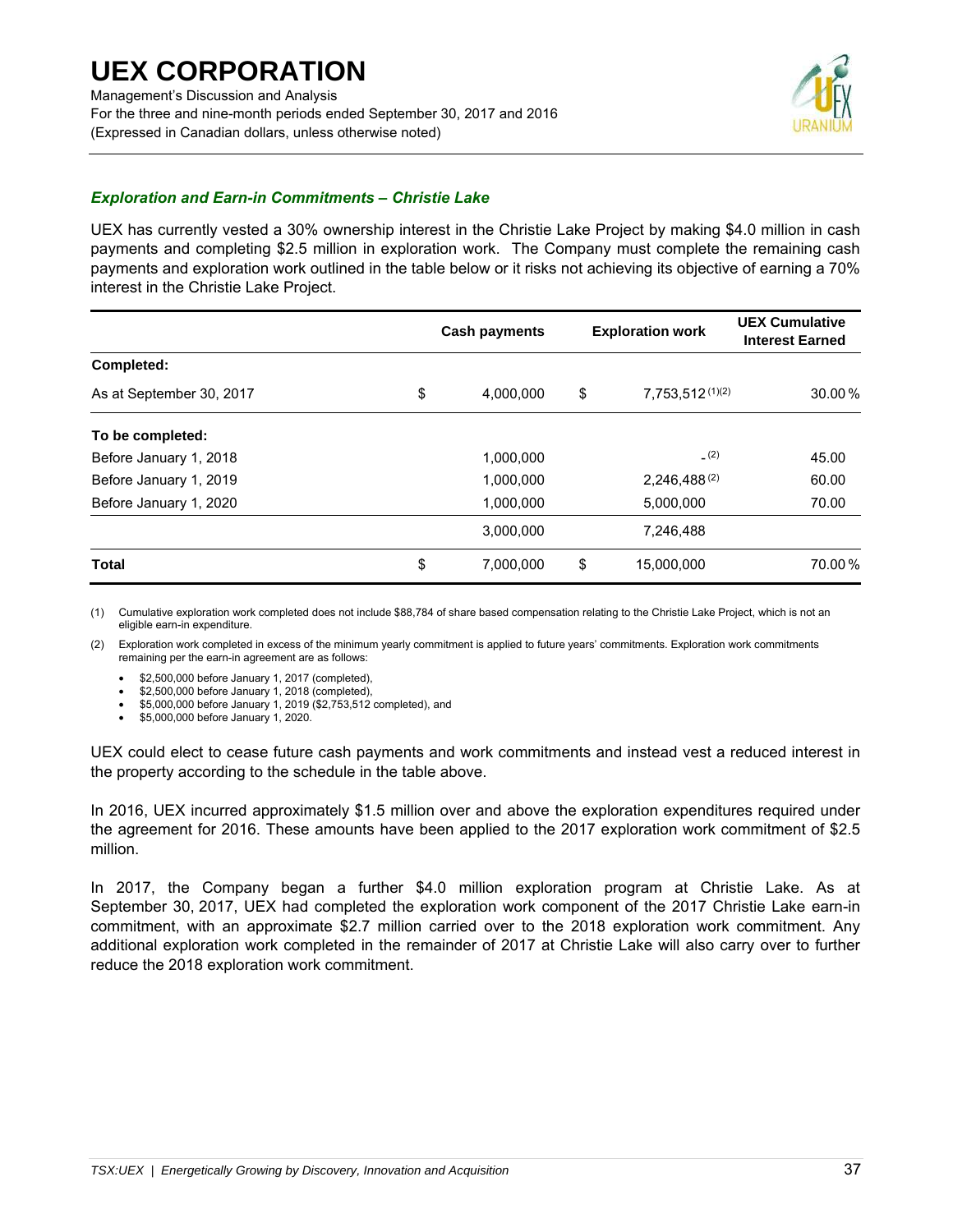Management's Discussion and Analysis For the three and nine-month periods ended September 30, 2017 and 2016 (Expressed in Canadian dollars, unless otherwise noted)



### **Off-Balance Sheet Arrangements**

The Company does not have any off-balance sheet arrangements.

### **Financial Instruments**

The Company's financial instruments consist of cash and cash equivalents, amounts receivable, deposits, investments and accounts payable and other liabilities. Interest income is recorded in the statement of operations and comprehensive loss. Cash and cash equivalents, as well as amounts receivable, are classified as loans and receivables, and accounts payable and other liabilities are classified as other financial liabilities and recorded at amortized cost using the effective interest rate method. In addition, any impairment of loans and receivables is deducted from amortized cost. Investments include warrants which have been classified as *Financial assets at fair value through profit or loss* ("FVTPL") and as such are stated at fair value with any changes in fair value recognized in profit or loss. The investments also include shares which have been classified as *Available-for-sale financial assets* and are carried at fair value with changes in fair value recognized in profit and loss.

The Company operates entirely in Canada and is not subject to any significant foreign currency risk. The Company's financial instruments are exposed to limited liquidity risk, credit risk and market risk.

Liquidity risk is the risk that the Company will not be able to meet its financial obligations as they fall due. The Company manages liquidity risk through the management of its capital structure. The Company's objective when managing capital is to safeguard the Company's ability to continue as a going concern in order to pursue the exploration and development programs on its mineral properties. The Company manages its capital structure, consisting of shareholders' equity, and makes adjustments to it, based on funds available to the Company, in order to support the exploration and development of its mineral properties. Historically, the Company has relied exclusively on the issuance of common shares for its capital requirements. Accounts payable and other liabilities are due within the current operating period.

Credit risk is the risk of an unexpected loss if a third party to a financial instrument fails to meet its contractual obligations. The Company's exposure to credit risk includes cash and cash equivalents and amounts receivable. The Company reduces its credit risk by maintaining its bank accounts at large international financial institutions. The maximum exposure to credit risk is equal to the carrying value of cash and cash equivalents and amounts receivable. The Company's investment policy is to invest its cash in highly liquid short-term interest-bearing investments that are redeemable 90 days or less from the original date of acquisition.

Market risk is the risk that changes in market prices such as foreign exchange rates and interest rates will affect the Company's income. The Company is subject to interest rate risk on its cash and cash equivalents. The Company reduces this risk by investing its cash in highly liquid short-term interest-bearing investments that earn interest on a fixed rate basis.

The carrying values of amounts receivable and accounts payable and other liabilities are a reasonable estimate of their fair values because of the short period to maturity of these instruments.

Cash and cash equivalents are classified as loans and receivables and are initially recorded at fair value and subsequently at amortized cost with accrued interest recorded in accounts receivable.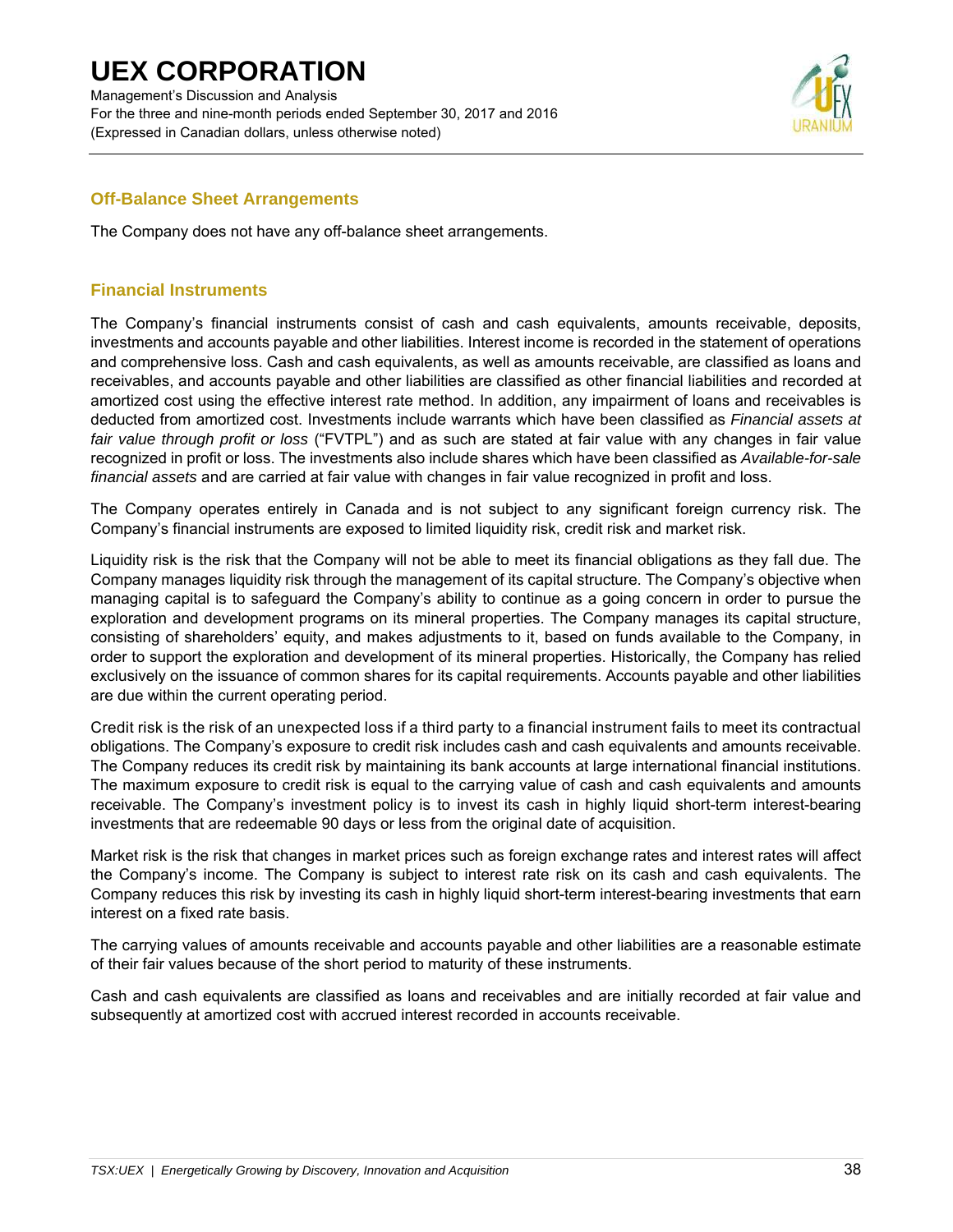Management's Discussion and Analysis For the three and nine-month periods ended September 30, 2017 and 2016 (Expressed in Canadian dollars, unless otherwise noted)



Investments are recorded at fair value. The fair value change for the Uracan shares represents the change to the quoted price of these publicly traded securities from the date they were acquired. These common shares and common share purchase warrants are being held for long-term investment purposes. The fair value change for the common share purchase warrants reflects the changes to the Black-Scholes valuation input assumptions at the December 31, 2016 revaluation date, as compared to December 31, 2015. The February 13, 2013 warrants, which had an exercise price of \$0.15 per share, expired on February 13, 2016 (150,000 warrants). The June 23, 2014 warrants have an exercise price of \$0.12 per share (which is currently above market share price) and expired on June 23, 2017 (25,000 warrants).

The impacts of fair value changes are incidental to the Company as the assets impacted by these changes do not represent significant value in comparison with the core assets of the Company. The Company has not exercised any of the Uracan common share purchase warrants that it holds.

The fair value of the Uracan shares, classified as Level 1, is based on the market price for these actively traded securities at September 30, 2017 and December 31, 2016, the financial statement fair value dates.

The fair value of the warrants received from Uracan, classified as Level 3, has been determined using the Black-Scholes option-pricing model with the following assumptions as at the dates indicated:

|                                             | September 30,<br>2017                                  | December 31,<br>2016                                   |
|---------------------------------------------|--------------------------------------------------------|--------------------------------------------------------|
|                                             | June 23, 2014<br>Agreement<br>Amendment <sup>(1)</sup> | June 23, 2014<br>Agreement<br>Amendment <sup>(1)</sup> |
| Number of warrants - Uracan                 | N/A                                                    | 25,000                                                 |
| Expected forfeiture rate                    |                                                        | $0.00\%$                                               |
| Weighted-average valuation date share price |                                                        | \$0.06                                                 |
| Expected volatility                         | $\overline{\phantom{0}}$                               | 107.45%                                                |
| Risk-free interest rate                     | $\overline{\phantom{0}}$                               | 0.76%                                                  |
| Dividend yield                              |                                                        | $0.00\%$                                               |
| <b>Expected life</b>                        | $\overline{\phantom{0}}$                               | $0.47$ years                                           |
| Weighted-average valuation date fair value  |                                                        | \$0.01                                                 |

 $<sup>(1)</sup>$  The initial fair value of the 25,000 Uracan warrants on June 23, 2014 was determined to be \$889 using the Black-Scholes option-</sup> pricing model with the following assumptions: Pre-vest forfeiture rate – 0.00%; Expected volatility – 132.48%; Risk-free interest rate – 1.23%; Dividend yield – 0.00%; and Expected life of warrants – 3.00 years.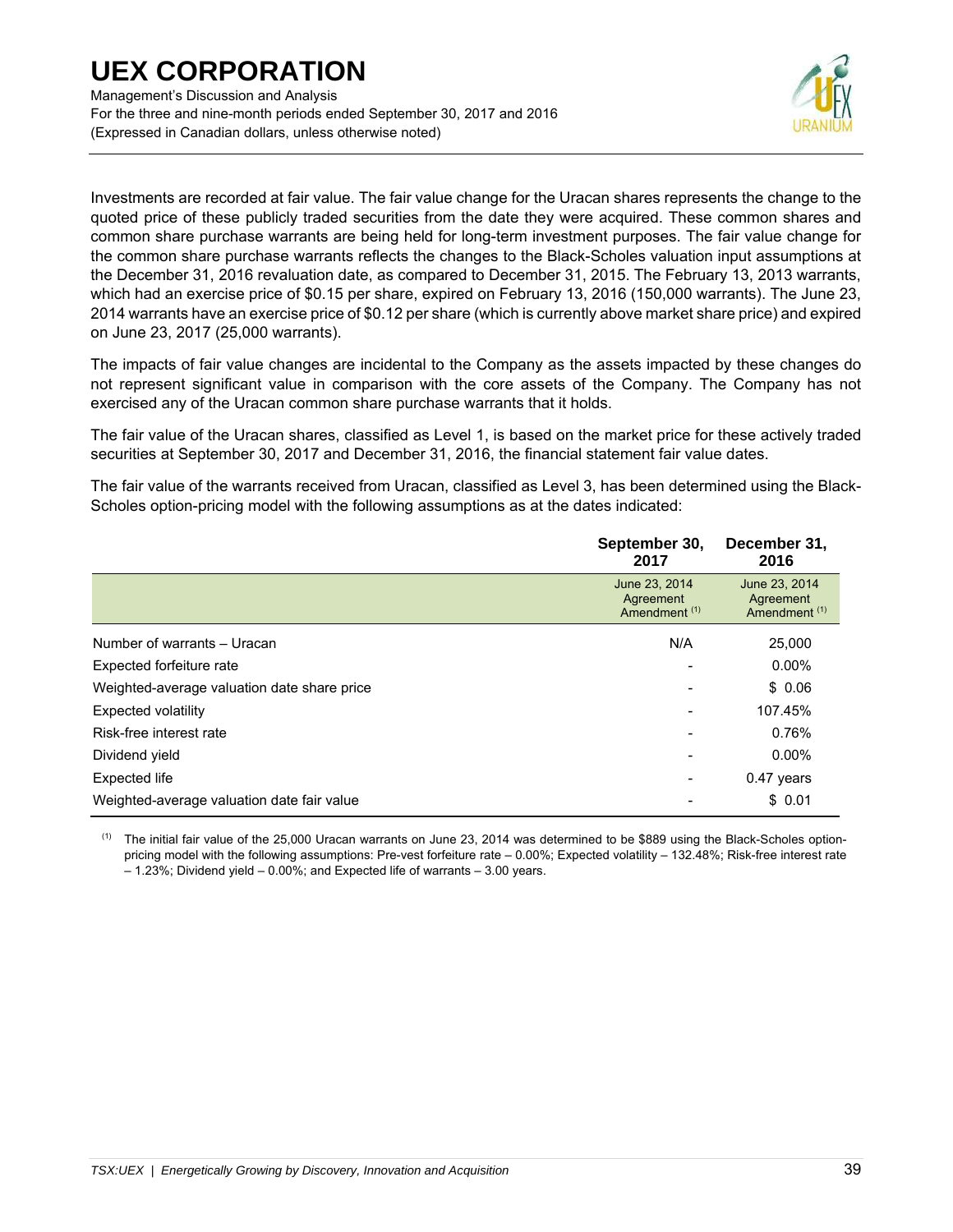

Market factors, such as fluctuations in the trading prices for the marketable securities as well as fluctuations in the risk-free interest rates offered by the Bank of Canada for short-term deposits, are updated each time the Uracan warrants are revalued. The Company expects that these valuation inputs are likely to change at every reporting period which will result in adjustments to the fair value of these warrants in future periods.

The following table shows the valuation techniques used in the determination of fair values within Level 3 of the hierarchy, as well as the key unobservable inputs used in the valuation model:

| Level 3 item      | <b>Valuation approach</b>                                                                           | Key unobservable inputs                                                                                  | Inter-relationship between key<br>unobservable inputs and fair<br>value measurement    |
|-------------------|-----------------------------------------------------------------------------------------------------|----------------------------------------------------------------------------------------------------------|----------------------------------------------------------------------------------------|
| Warrants - Uracan | The fair value has been<br>determined by using the<br><b>Black-Scholes option</b><br>pricing model. | <b>Expected volatility for Uracan</b><br>shares, derived from the shares'<br>historical prices (weekly). | The estimated fair value for the<br>warrants increases as the volatility<br>increases. |

## **Related Party Transactions**

The Company was involved in the following related party transactions for the three and nine-month periods ended September 30, 2017 and 2016.

Related party transactions include the following payments which were made to related parties other than key management personnel:

|                                                               |    | Three months ended<br>September 30 |   |       |    | Nine months ended<br>September 30 |      |       |  |
|---------------------------------------------------------------|----|------------------------------------|---|-------|----|-----------------------------------|------|-------|--|
|                                                               |    | 2017                               |   | 2016  |    | 2017                              |      | 2016  |  |
| Cameco Corporation (1)                                        | S  | 561                                | S | 420   | S. | 1.261                             | - \$ | 420   |  |
| Management advisory board share-based payments <sup>(2)</sup> |    | 1.043                              |   | 1.843 |    | 5.276                             |      | 7,433 |  |
|                                                               | \$ | 1.604                              |   | 2.263 | \$ | 6.537                             |      | 7,853 |  |

 $(1)$  Payments related to fees paid for use of the Cameco airstrip at the McArthur River mine.

 $(2)$  Share-based compensation expense is the fair value of options granted which have been calculated using the Black-Scholes option-pricing model and the assumptions disclosed in Note 12(c) of the interim financial statements.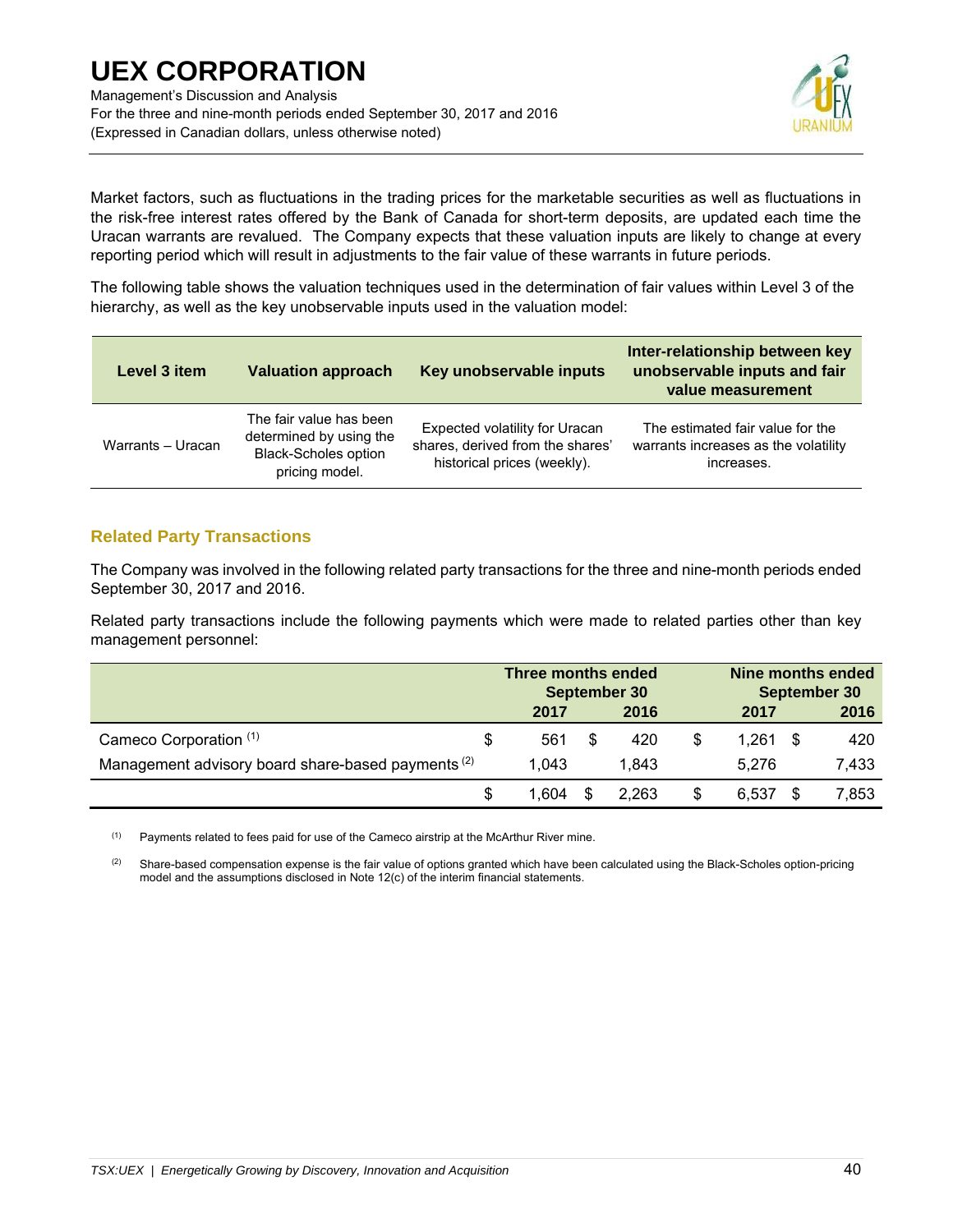For the three and nine-month periods ended September 30, 2017 and 2016 (Expressed in Canadian dollars, unless otherwise noted)



Key management personnel compensation includes management and director compensation, inclusive of any consulting arrangements with directors, as follows:

|                                                  |     | Three months ended<br>September 30 |    |         |    | Nine months ended<br>September 30 |   |         |  |
|--------------------------------------------------|-----|------------------------------------|----|---------|----|-----------------------------------|---|---------|--|
|                                                  |     | 2017                               |    | 2016    |    | 2017                              |   | 2016    |  |
| Salaries and short-term employee benefits (1)(2) | \$. | 98.515                             | -S | 154.108 | S. | 578,242                           | S | 565,728 |  |
| Share-based payments <sup>(3)</sup>              |     | 66.393                             |    | 70.600  |    | 345.816                           |   | 272,980 |  |
|                                                  |     | 164,908                            | -S | 224.708 | S. | 924,058                           | S | 838.708 |  |

<sup>(1)</sup> In the event of a change of control of the Company, certain senior management may elect to terminate their employment agreements and the Company shall pay termination benefits of up to two times their respective annual salaries at that time and all of their share purchase options will become immediately vested with all other employee benefits, if any, continuing for a period of up to two years.

 $(2)$  In the event that Mr. Lemaitre's (UEX's President and CEO) employment is terminated by the Corporation for any reason other than as a result of a change of control, death or termination for cause, the Corporation will pay a termination amount equal to one year's base salary plus any bonus owing. All other employee related benefits will continue for a period of one year following such termination. Mr. Lemaitre may also terminate the employment agreement upon three months' written notice to the Board and receive a lump sum payment equal to his base salary plus benefits for three months.

 $^{(3)}$  Share-based compensation expense is the fair value of options granted which have been calculated using the Black-Scholes option-pricing model and the assumptions disclosed in Note 12(c).

### **Accounting Policies**

The accounting policies and methods employed by the Company determine how it reports its financial condition and results of operations, and may require management to make judgments or rely on assumptions about matters that are inherently uncertain. The Company's results of operations are reported using policies and methods in accordance with IFRS. In preparing financial statements in accordance with IFRS, management is required to make estimates and assumptions that affect the reported amounts of assets, liabilities, revenues and expenses for the period. Management reviews its estimates and assumptions on an ongoing basis using the most current information available.

## **Joint Arrangements**

Joint arrangements are arrangements of which the Company has joint control, established by contracts requiring unanimous consent for decisions about the activities that significantly affect the arrangements' returns. They are classified and accounted for as follows:

- (i) *Joint operation* when the Company has rights to the assets, and obligations for the liabilities, relating to an arrangement, it accounts for each of its assets, liabilities and transactions, including its share of those held or incurred jointly, in relation to the joint operation.
- (ii) *Joint venture* when the Company has rights only to the net assets of the arrangement, it accounts for its interest using the equity method.

The Company has an interest in several joint operations relating to the exploration and evaluation of various properties in the Athabasca Basin. The financial statements include the Company's proportionate share of the joint operations' assets, liabilities, revenue and expenses with items of a similar nature on a line-by-line basis from the date that the joint arrangement commences until the date that the joint arrangement ceases. These interests are governed by contractual arrangements but have not been organized into separate legal entities or vehicles.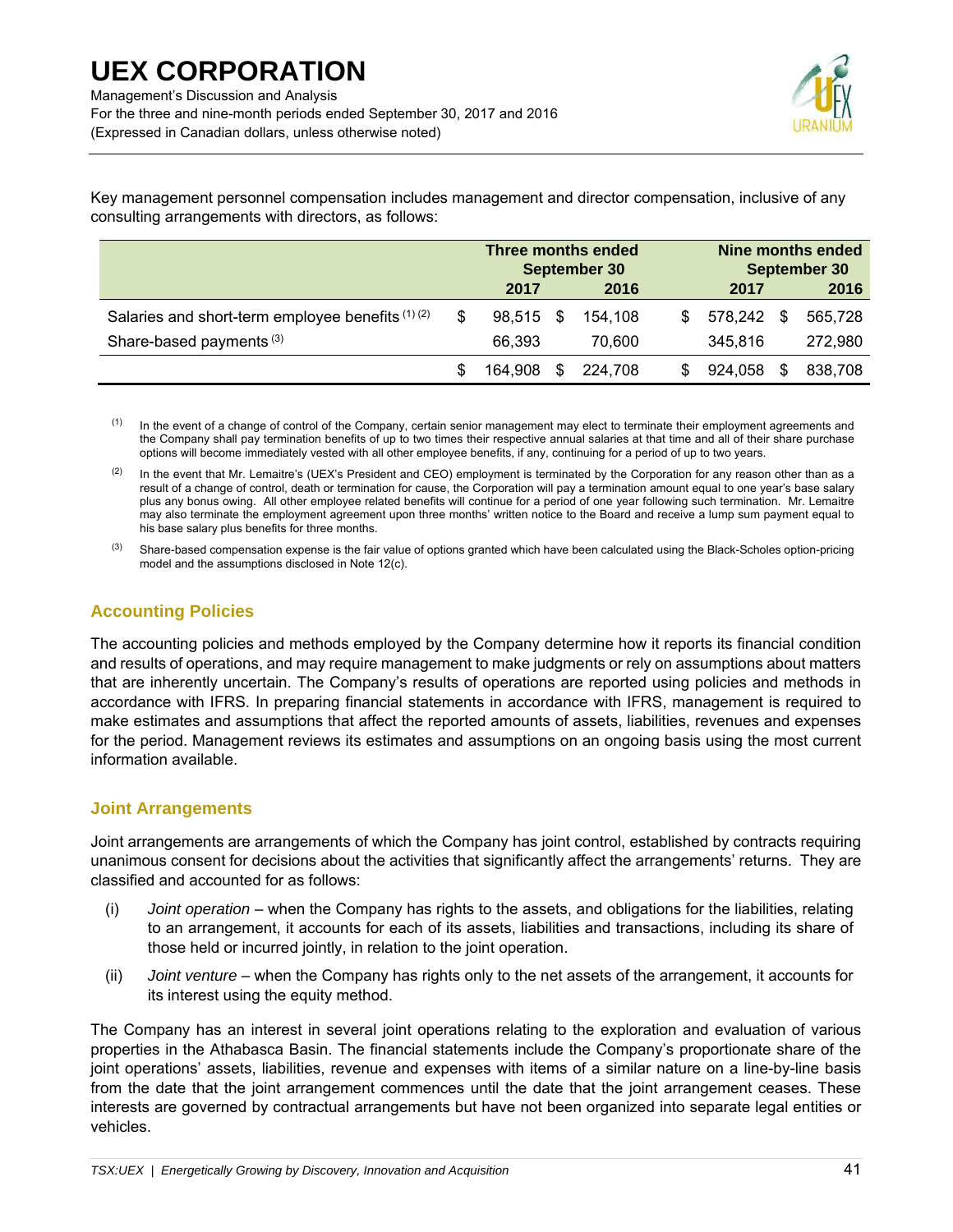Management's Discussion and Analysis For the three and nine-month periods ended September 30, 2017 and 2016 (Expressed in Canadian dollars, unless otherwise noted)



The Company does not have any joint arrangements that are classified under IFRS 11 as joint ventures. However, "joint operations" as defined by IFRS are nevertheless commonly referred to as "joint ventures" by UEX, its operating partners and the general mining industry, and use of the term "joint venture" by UEX in its disclosures for the purposes of describing its operating results is considered consistent with these statements.

The joint arrangements that the Company is party to in some cases entitle the Company to a right of first refusal on the projects should one of the partners choose to sell their interest. The joint arrangements are governed by a management committee which sets the annual exploration budgets for these projects. In certain cases, should the Company choose not to fund the minimum required contributions as outlined in the agreement, there is a risk that the Company's ownership interest could be diluted. As a result of decisions to fund exploration programs for the joint arrangements, the Company may choose to complete further equity issuances or fund these amounts through the Company's general working capital.

## **Critical Accounting Estimates**

The Company prepares its financial statements in accordance with IFRS, which require management to estimate various matters that are inherently uncertain as of the date of the financial statements. Accounting estimates are deemed critical when a different estimate could have reasonably been used or where changes in the estimate are reasonably likely to occur from period to period, and would materially impact the Company's financial statements. The Company's significant accounting policies are discussed in the financial statements. Critical estimates inherent in these accounting policies are discussed below.

### *Valuation of Mineral Properties*

The recovery of amounts capitalized as mineral property assets is dependent upon the discovery of economically recoverable resources, the ability of the Company to obtain financing to complete exploration and development of the properties, and on future profitable production or proceeds of disposition. The Company recognizes in income any costs recovered on mineral properties when amounts received or receivable are in excess of the carrying amount. Upon transfer of exploration and evaluation assets into development properties, all subsequent expenditures on the exploration, construction, installation or completion of infrastructure facilities is capitalized within development properties.

All amounts capitalized in mineral properties are monitored for indications of impairment. Where a potential impairment is indicated, assessments are performed for each area of interest. To the extent that the capitalized acquisitions cost is determined to be impaired, this amount is recorded as a write-down of mineral properties in the statement of operations and comprehensive loss in the period.

The Company performed an evaluation of impairment indicators under IFRS 6(20) for its exploration and evaluation assets (mineral properties) as at September 30, 2017 and has concluded that there are no indicators of impairment.

### *Environmental Rehabilitation Provision*

The Company recognizes the fair value of a liability for environmental rehabilitation in the period in which the Company is legally or constructively required to remediate, if a reasonable estimate of fair value can be made, based on an estimated future cash settlement of the environmental rehabilitation obligation, discounted at a pre-tax rate that reflects the current market assessments of the time value of money and the risks specific to the obligation. The environmental rehabilitation obligation is capitalized as part of the carrying amount of the associated long-lived asset and a liability is recorded. The environmental rehabilitation cost is amortized on the same basis as the related asset. The liability is adjusted for the accretion of the discounted obligation and any changes in the amount or timing of the underlying future cash flows. Significant judgements and estimates are involved in forming expectations of the amounts and timing of environmental rehabilitation cash flows. The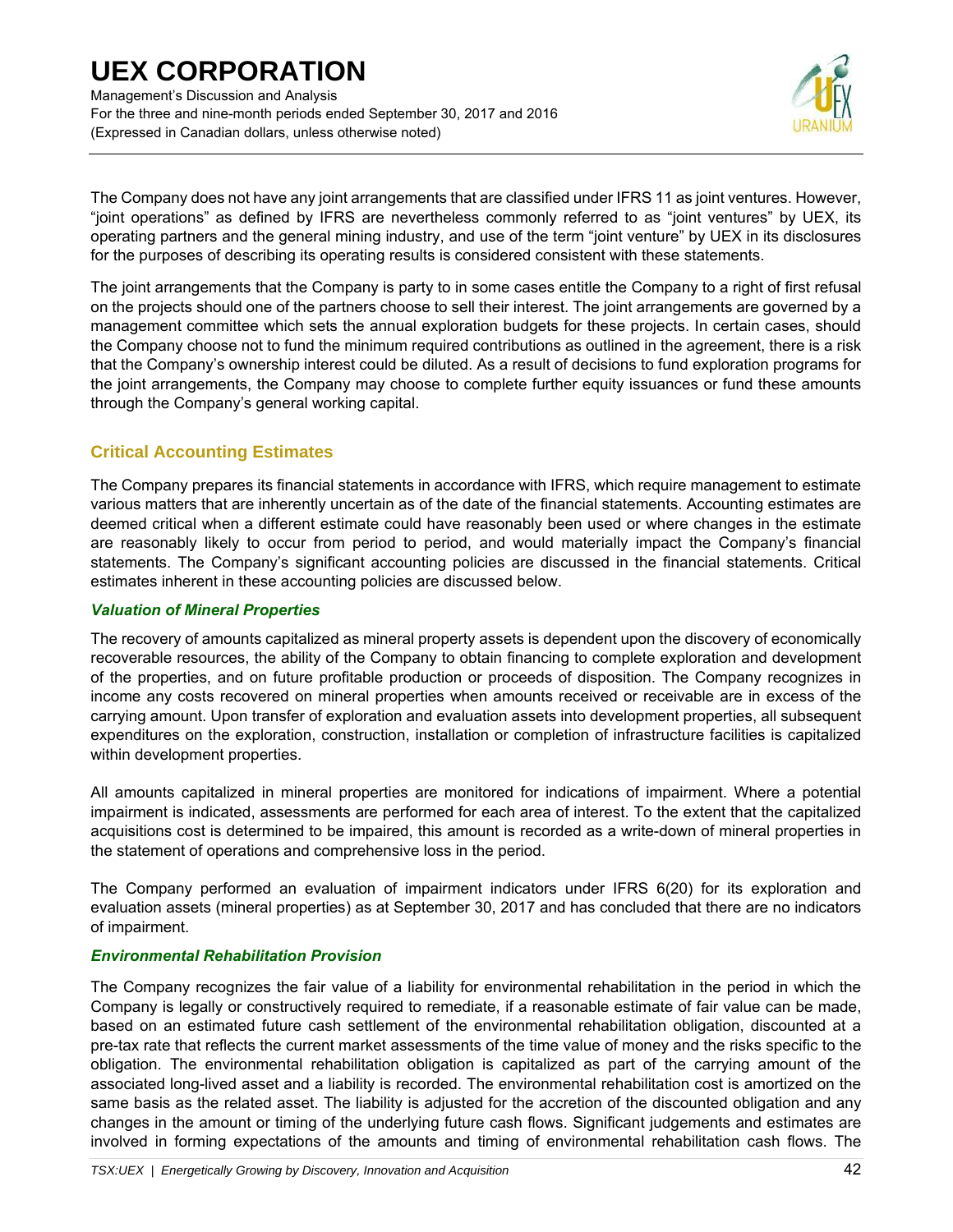Management's Discussion and Analysis For the three and nine-month periods ended September 30, 2017 and 2016 (Expressed in Canadian dollars, unless otherwise noted)



Company has assessed each of its mineral projects and determined that no material environmental rehabilitations exist as the disturbance to date is minimal.

### *Share-based Payments*

The Company has a share option plan which is described in Note 12(c) of the unaudited condensed interim financial statements for the period ended September 30, 2017. The fair value of all share-based awards is estimated using the Black-Scholes option-pricing model at the grant date and amortized over the vesting periods. An individual is classified as an employee when the individual is an employee for legal or tax purposes (direct employee) or provides services similar to those performed by a direct employee, including directors of the Company. Share-based payments to non-employees are measured at the fair value of the goods or services received, or the fair value of the equity instruments issued if it is determined the fair value of the goods or services cannot be reliably measured, and are recorded at the date the goods or services are received. The amount recognized as an expense is adjusted to reflect the number of awards expected to vest.

None of the Company's awards call for settlement in cash or other assets. Upon the exercise of the share purchase options, consideration paid together with the amount previously recognized in the share-based payments reserve is recorded as an increase in share capital. The offset to the recorded cost is to share-based payments reserve. Consideration received on the exercise of share purchase options is recorded as share capital and the related share-based payments value in the reserve is transferred to share capital. Charges for share purchase options that are forfeited before vesting are reversed from share-based payments reserve. For those share purchase options that expire or are forfeited after vesting, the recorded value is transferred to retained earnings (deficit).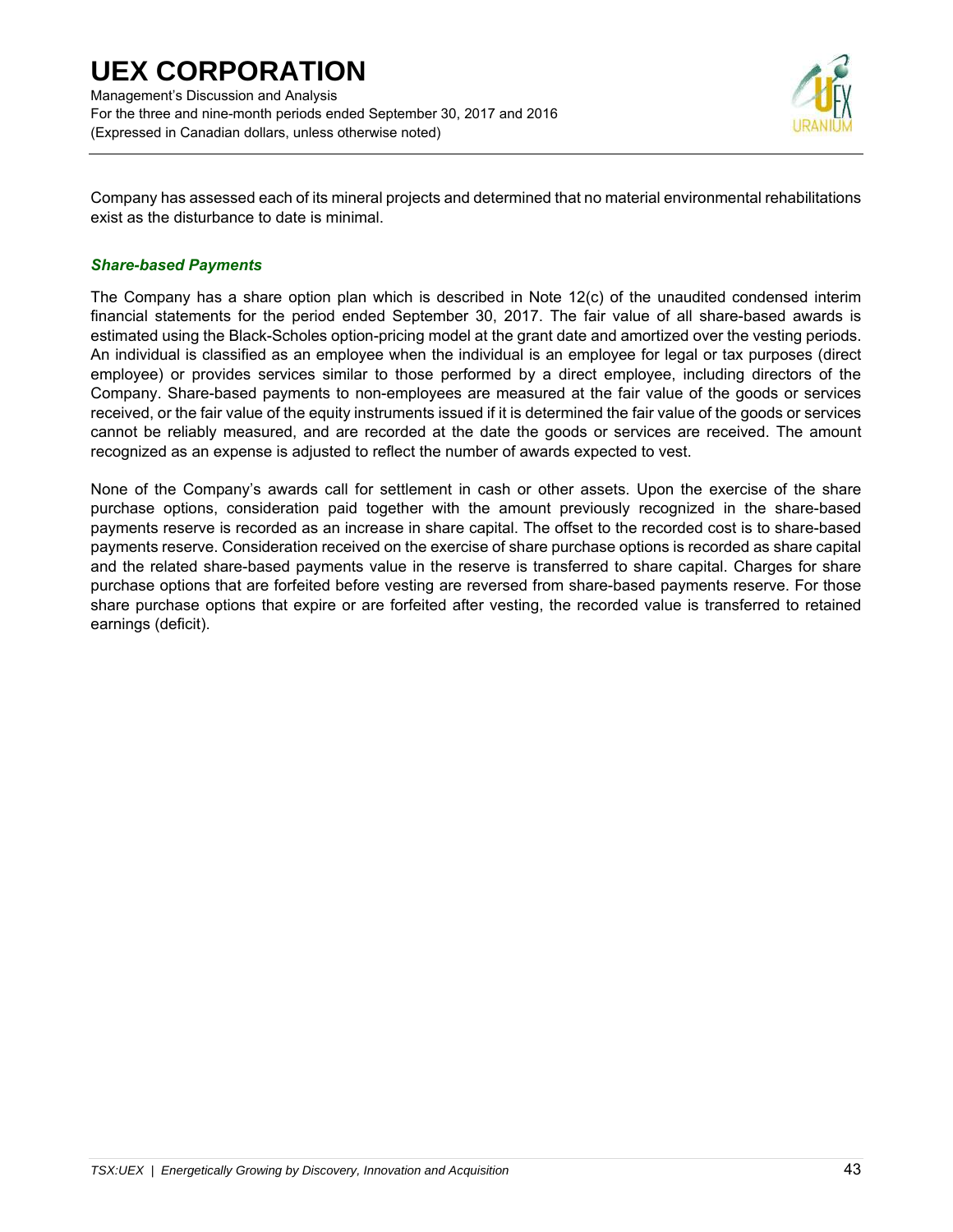Management's Discussion and Analysis For the three and nine-month periods ended September 30, 2017 and 2016 (Expressed in Canadian dollars, unless otherwise noted)



### *Valuation of Warrants*

The Company has adopted the residual value method with respect to the measurement of shares and warrants issued as part of units. The residual value method first allocates value to common shares issued in the private placements at their fair value, as determined by the closing quoted bid price on the announcement date or the price protection date, if applicable. The balance remaining, if any, is allocated to the warrants with the fair value recorded in shareholders' equity under warrant reserve.

### **Recent Accounting Announcements**

The International Accounting Standards Board has issued IFRS 9 *Financial Instruments* ("IFRS 9") to replace IAS 39 *Financial Instruments*, which is intended to reduce the complexity in the measurement and classification of financial instruments. The current version of IFRS 9 has a mandatory effective date of January 1, 2018 and is available for early adoption. The Company does not expect IFRS 9 to have a material impact on the financial statements and does not intend to early adopt. The classification and measurement of the Company's financial assets is not expected to change under IFRS 9 because of the nature of the Company's operations and the types of financial assets that it holds.

In January of 2016 the IASB issued IFRS 16 Leases ("IFRS 16"), which replaces the existing leasing standard, IAS 17 Leases. The new standard effectively eliminates the distinction between operating and finance leases for lessees, while lessor accounting remains largely unchanged with the distinction between operating and finance leases retained. IFRS 16 takes effect on January 1, 2019, with earlier application permitted. The Company has not yet evaluated the impact of adopting this standard and does not intend to early adopt.

## **Risks and Uncertainties**

An investment in UEX common shares is considered speculative due to the nature of UEX's business and the present stage of its development. A prospective investor should carefully consider the risk factors set out below.

### *It is not possible to determine if the exploration programs of UEX will result in profitable commercial mining operations*

The successful exploration and development of mineral properties is speculative. Such activities are subject to a number of uncertainties, which even a combination of careful evaluation, experience and knowledge may not eliminate. Most exploration projects do not result in the discovery of commercially mineable deposits. There is no certainty that the expenditures made or to be made by UEX in the exploration and development of its mineral properties or properties in which it has an interest will result in the discovery of uranium or other mineralized materials in commercial quantities. While discovery of a uranium deposit may result in substantial rewards, few properties that are explored are ultimately developed into producing mines. Major expenses may be required to establish reserves by drilling and to construct mining and processing facilities at a site. There is no assurance that the current exploration programs of UEX will result in profitable commercial uranium mining operations. UEX may abandon an exploration project because of poor results or because UEX feels that it cannot economically mine the mineralization.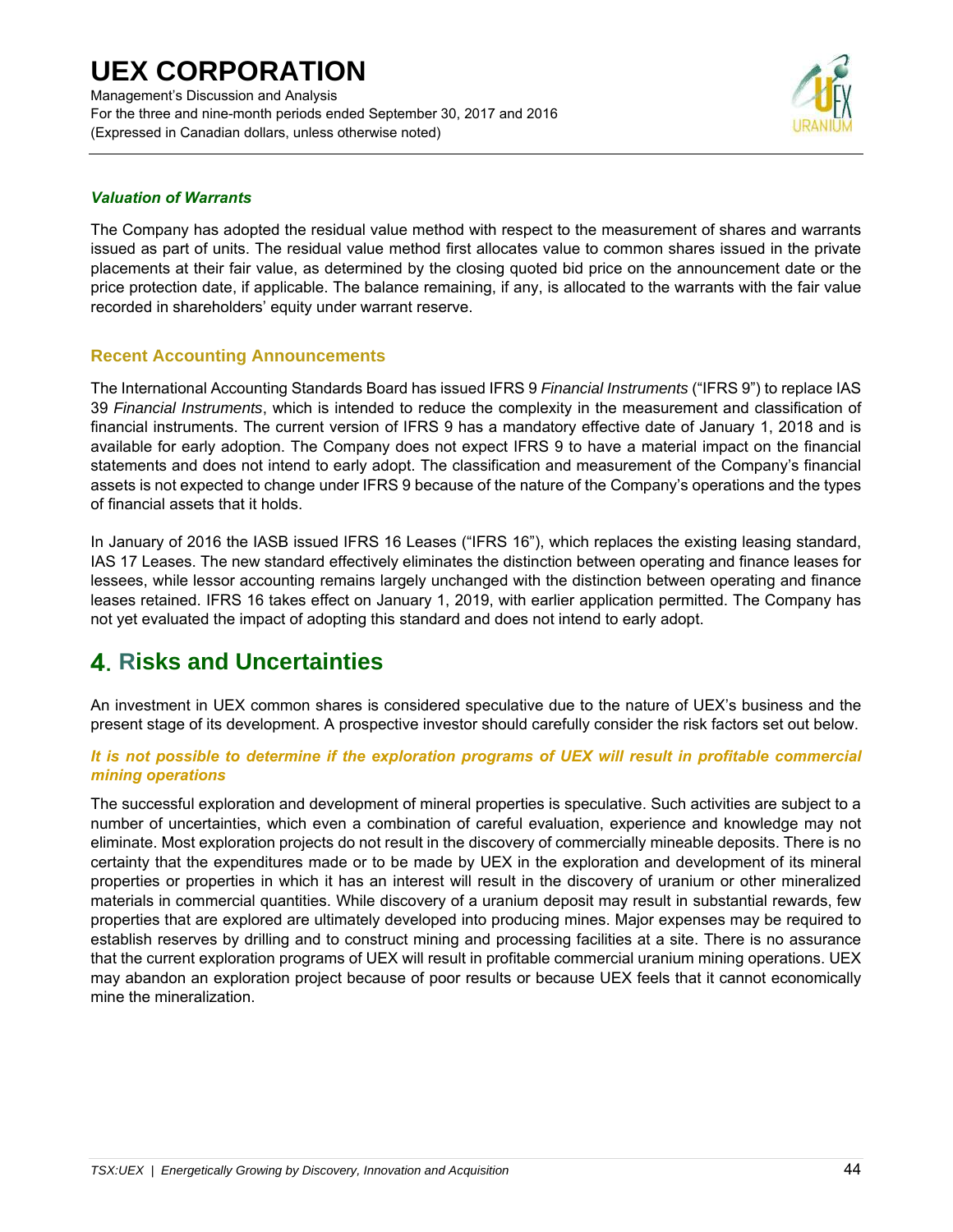Management's Discussion and Analysis For the three and nine-month periods ended September 30, 2017 and 2016 (Expressed in Canadian dollars, unless otherwise noted)



### *Joint ventures*

UEX participates in certain of its projects (such as the Western Athabasca, Black Lake, Beatty River and Christie Lake projects) through joint ventures (referred to as "joint operations" in the financial statements) with third parties. UEX has other joint ventures and may enter into more in the future. There are risks associated with joint ventures, including:

- disagreement with a joint-venture partner about how to develop, operate or finance a project;
- a joint-venture partner not complying with a joint-venture agreement;
- possible litigation between joint-venture partners about joint-venture matters; and
- limited control over decisions related to a joint venture in which UEX does not have a controlling interest.

In particular, UEX is in the process of negotiating joint-venture agreements with AREVA on the Western Athabasca Projects and there is no assurance that the parties will be able to conclude a mutually satisfactory agreement.

#### *Reliance on other companies as operators*

Where another company is the operator and majority owner of a property in which UEX has an interest, UEX is and will be, to a certain extent, dependent on that company for the nature and timing of activities related to those properties and may be unable to direct or control such activities.

### *Uranium price fluctuations could adversely affect UEX*

The market price of uranium is the most significant market risk for companies exploring for and producing uranium. The marketability of uranium is subject to numerous factors beyond the control of UEX. The price of uranium has recently experienced and may continue to experience volatile and significant price movements over short periods of time. Factors impacting price include demand for nuclear power, political and economic conditions in uranium producing and consuming countries, natural disasters such as those that struck Japan in March 2011, reprocessing of spent fuel and the re-enrichment of depleted uranium tails or waste, sales of excess civilian and military inventories (including from the dismantling of nuclear weapons) by governments and industry participants and production levels and costs of production in countries such as Kazakhstan, Russia, Africa and Australia.

### *Reliance on the economics of the Preliminary Assessment Technical Report*

The market price of  $U_3O_8$  has decreased since the date of the Hidden Bay PA. The uranium industry has been adversely affected by the natural disasters that struck Japan on March 11, 2011 and the resulting damage to the Fukushima nuclear facility. These events resulted in many countries, which presently rely on nuclear power for a portion of their electrical generation, stating that they will review their commitment to this source of clean energy. These reviews resulted in downward pressure on the price of uranium and may have a significant effect on the country-by-country demand for uranium. The current long-term U<sub>3</sub>O<sub>8</sub> market price, as reported by Ux Consulting on November 6, 2017, is US\$31.00/lb. Given that the PA presented three economic scenarios using prices ranging from US\$60 to US\$80 /lb of U<sub>3</sub>O<sub>8</sub>, the economic analysis which uses U<sub>3</sub>O<sub>8</sub> prices higher than the prevailing market price may no longer be accurate and readers of the PA are therefore cautioned when reading or relying on the PA.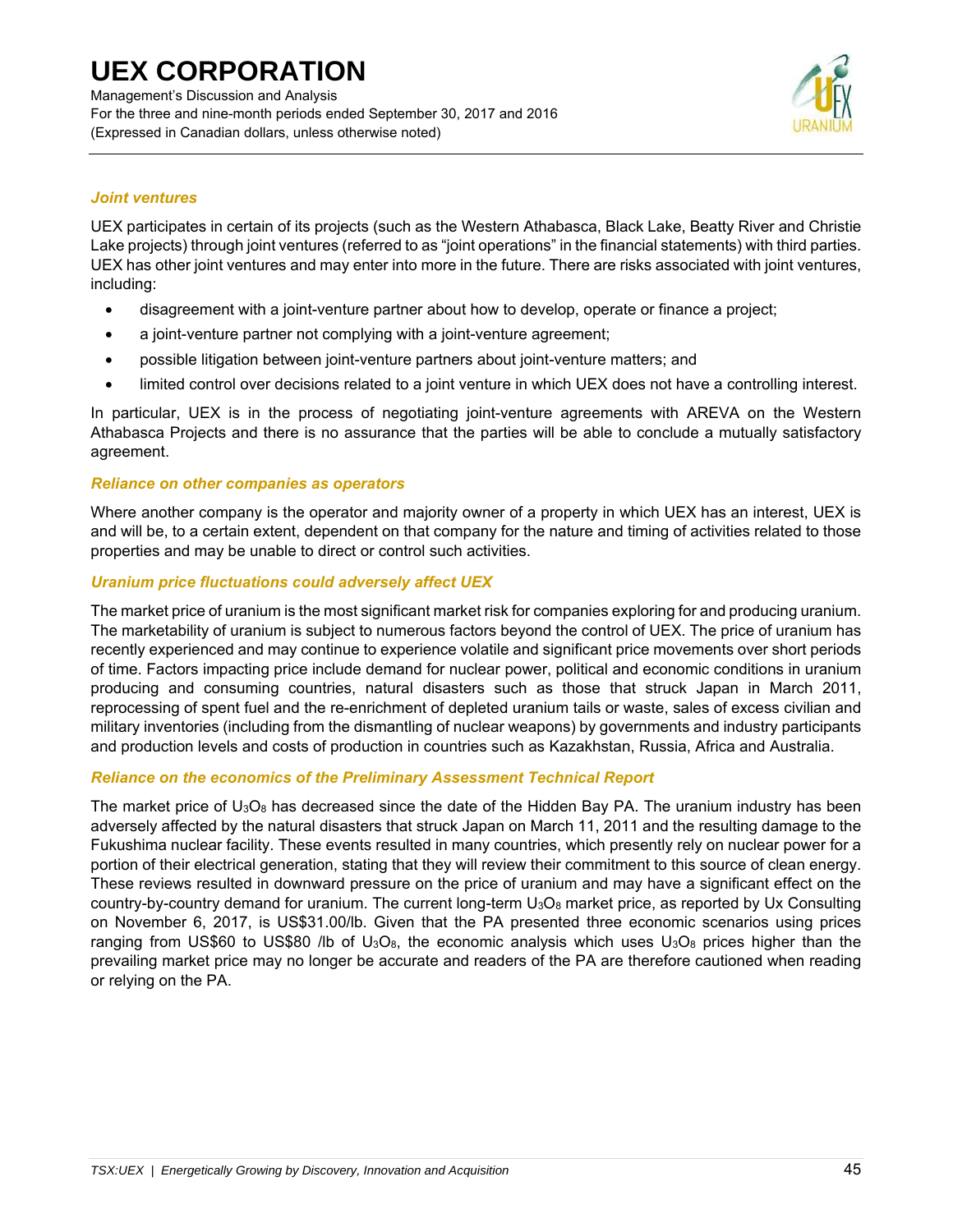Management's Discussion and Analysis For the three and nine-month periods ended September 30, 2017 and 2016 (Expressed in Canadian dollars, unless otherwise noted)



### *Competition for properties could adversely affect UEX*

The international uranium industry is highly competitive and significant competition exists for the limited supply of mineral lands available for acquisition. Many participants in the mining business include large, established companies with long operating histories. UEX may be at a disadvantage in acquiring new properties as many mining companies have greater financial resources and more technical staff. Accordingly, there can be no assurance that UEX will be able to compete successfully to acquire new properties or that any such acquired assets would yield reserves or result in commercial mining operations.

### *Resource estimates are based on interpretation and assumptions*

Mineral resource estimates presented in this document and in UEX's filings with securities regulatory authorities, news releases and other public statements that may be made from time to time are based upon estimates. These estimates are imprecise and depend upon geological interpretation and statistical inferences drawn from drilling and sampling analysis, which may prove to be unreliable. There can be no assurance that these estimates will be accurate or that this mineralization could be extracted or processed profitably.

Mineral resource estimates for UEX's properties may require adjustments or downward revisions based upon further exploration or development work, actual production experience, or future changes in uranium price. In addition, the grade of mineralization ultimately mined, if any, may differ from that indicated by drilling results. There can be no assurance that minerals recovered in small-scale tests will be duplicated in large-scale tests under on-site conditions or in production scale.

### *Failure to obtain additional financing on a timely basis could cause UEX to reduce its interest in its properties*

The Company currently has sufficient financial resources to carry out the majority of its anticipated short-term planned exploration and development on all of its projects and to fund its short-term general administrative costs; however, there are no revenues from operations and no assurances that sufficient funding will be available to conduct further exploration and development of its projects or to fund exploration expenditures under the terms of any joint-venture or option agreements after that time. If the Company's exploration and development programs are successful, additional funds will be required for development of one or more projects. Failure to obtain additional funding could result in the delay or indefinite postponement of further exploration and development or the possible loss of the Company's properties or inability to earn further interests in the Christie Lake Project. It is intended that such funding will be obtained primarily from future equity issues. If additional funds are raised from the issuance of equity or equity-linked securities, the percentage ownership of the current shareholders of UEX will be reduced, and the newly issued securities may have rights, preferences or privileges senior to or equal to those of the existing holders of UEX's common shares. The ability of UEX to raise the additional capital and the cost of such capital will depend upon market conditions from time to time. There can be no assurances that such funds will be available at reasonable cost or at all.

#### *Competition from other energy sources and public acceptance of nuclear energy*

Nuclear energy competes with other sources of energy, including oil, natural gas, coal and hydro-electricity. These other energy sources are to some extent interchangeable with nuclear energy, particularly over the longer term. Lower prices of oil, natural gas, coal and hydro-electricity may result in lower demand for uranium concentrate and uranium conversion services. Furthermore, the growth of the uranium and nuclear power industry beyond its current level will depend upon continued and increased acceptance of nuclear technology as a means of generating electricity. Because of unique political, technological and environmental factors that affect the nuclear industry, the industry is subject to public opinion risks which could have an adverse impact on the demand for nuclear power and increase the regulation of the nuclear power industry.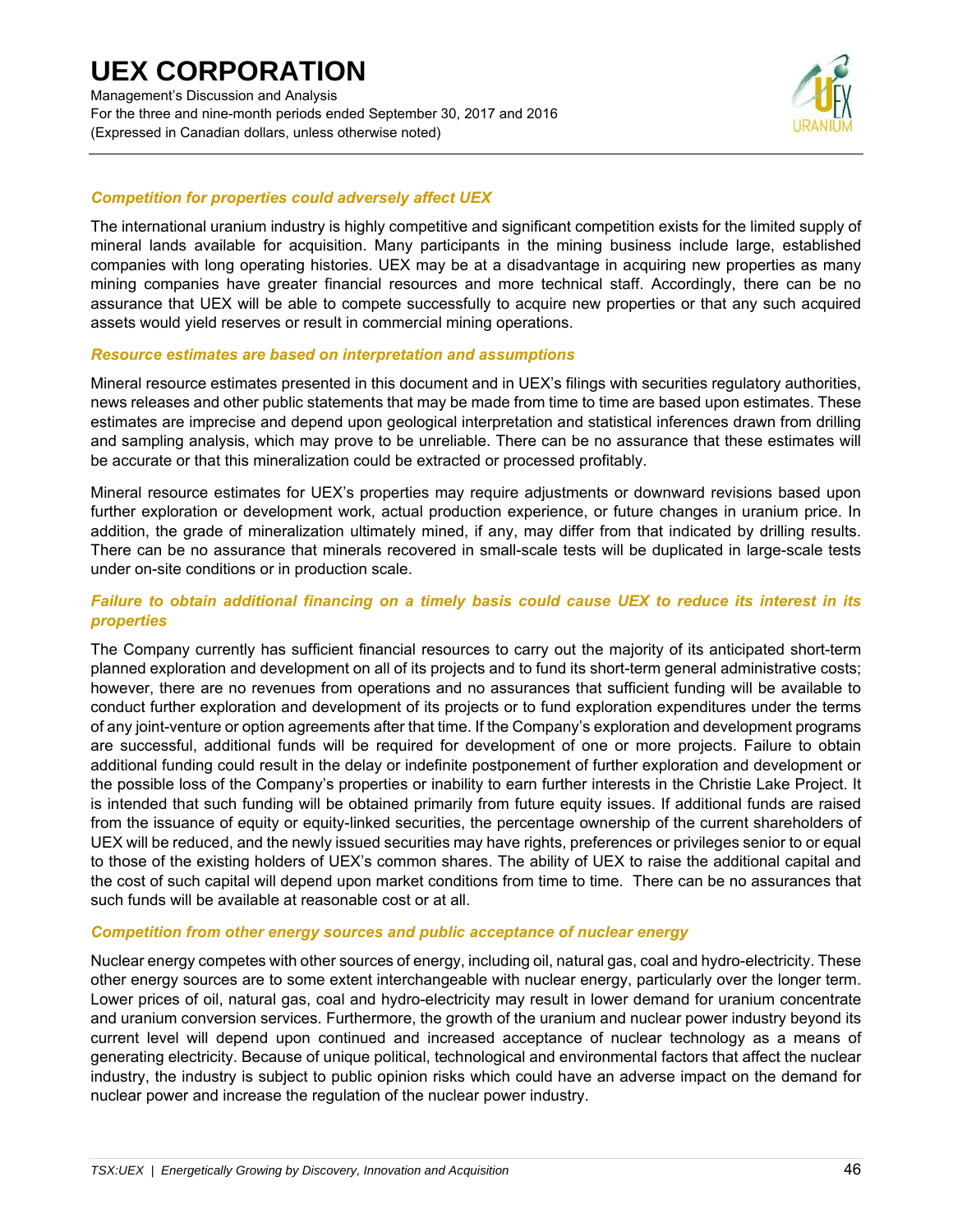

### *Dependence on key management employees*

UEX's development to date has depended, and in the future will continue to depend, on the efforts of key management employees. UEX will need additional financial, administrative, technical and operations staff to fill key positions as the business grows. If UEX cannot attract and train qualified people, the Company's growth could be restricted.

### *Compliance with and changes to current environmental and other regulatory laws, regulations and permits governing operations and activities of uranium exploration companies, or more stringent interpretation, implementation, application or enforcement thereof, could have a material adverse impact on UEX*

Mining and refining operations and exploration activities, particularly uranium mining, refining and conversion in Canada, are subject to extensive regulation by provincial, municipal and federal governments. Such regulations relate to production, development, exploration, exports, taxes and royalties, labour standards, occupational health, waste disposal, protection and remediation of the environment, mines decommissioning and reclamation, mine safety, toxic substances and other matters. Compliance with such laws and regulations has increased the costs of exploring, drilling, developing and constructing. It is possible that, in the future, the costs, delays and other effects associated with such laws and regulations may impact UEX's decision to proceed with exploration or development or that such laws or regulations may result in UEX incurring significant costs to remediate or decommission properties which do not comply with applicable environmental standards at such time. UEX believes it is in substantial compliance with all material laws and regulations that currently apply to its operations. However, there can be no assurance that all permits which UEX may require for the conduct of uranium exploration operations will be obtainable or can be maintained on reasonable terms or that such laws and regulations would not have an adverse effect on any uranium exploration project which UEX might undertake. World-wide demand for uranium is directly tied to the demand for electricity produced by the nuclear power industry, which is also subject to extensive government regulation and policies.

Failure to comply with applicable laws, regulations and permitting requirements may result in enforcement actions. These actions may result in orders issued by regulatory or judicial authorities causing operations to cease or be curtailed, and may include corrective measures requiring capital expenditures, installation of additional equipment or remedial actions. Companies engaged in uranium exploration operations may be required to compensate others who suffer loss or damage by reason of such activities and may have civil or criminal fines or penalties imposed for violations of applicable laws or regulations.

### *Conflicts of interest*

Some of the directors of UEX are also directors of other companies that are similarly engaged in the business of acquiring, exploring and developing natural resource properties. Such associations may give rise to conflicts of interest from time to time. In particular, one of those consequences may be that corporate opportunities presented to a director of UEX may be offered to another company or companies with which the director is associated, and may not be presented or made available to UEX. The directors of UEX are required by law to act honestly and in good faith with a view to the best interests of UEX, to disclose any interest which they may have in any project or opportunity of UEX, and to abstain from voting on such matter. Conflicts of interest that arise will be subject to and governed by procedures prescribed in the Company's by-laws and Code of Ethics and by the *Canada Business Corporations Act.*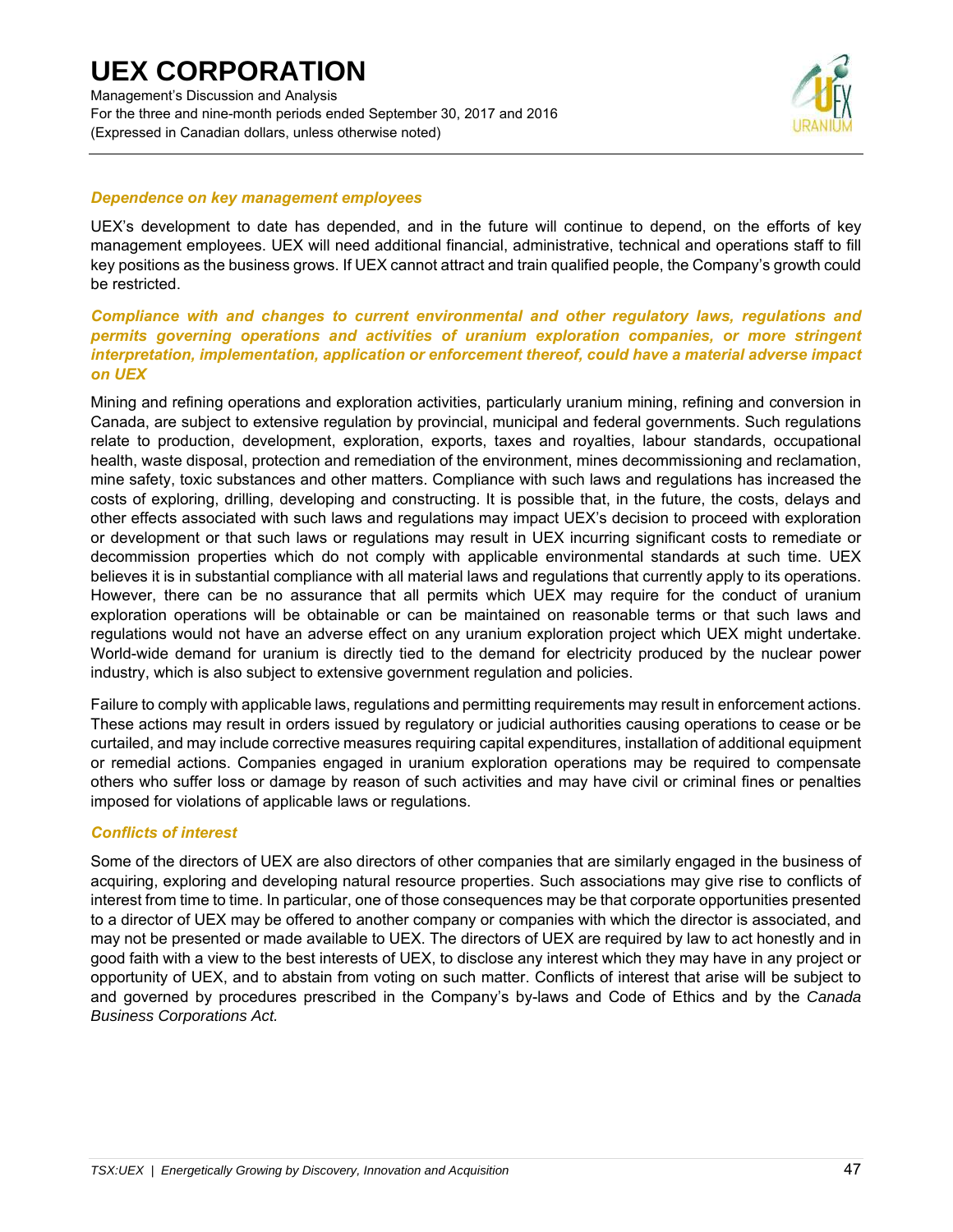Management's Discussion and Analysis For the three and nine-month periods ended September 30, 2017 and 2016 (Expressed in Canadian dollars, unless otherwise noted)



### *Internal controls*

Internal controls over financial reporting are procedures designed to provide reasonable assurance that transactions are properly authorized, assets are safeguarded against unauthorized or improper use, and transactions are properly recorded and reported. A control system, no matter how well designed and operated, can provide only reasonable, not absolute, assurance with respect to the reliability of financial reporting and financial statement preparation.

### *Market price of shares*

Securities of mining companies have experienced substantial volatility in the past often based on factors unrelated to the financial performance or prospects of the companies involved. These factors include macroeconomic conditions in North America and globally, and market perceptions of the attractiveness of particular industries. The price of UEX's securities is also likely to be significantly affected by short-term changes in uranium or other commodity prices, currency exchange fluctuation, or in its financial condition or results of operations as reflected in its periodic reports. Other factors unrelated to the performance of UEX that may have an effect on the price of the securities of UEX include the following: the extent of analytical coverage available to investors concerning the business of UEX may be limited if investment banks with research capabilities do not follow UEX's securities; lessening in trading volume and general market interest in UEX's securities may affect an investor's ability to trade significant numbers of securities of UEX; and the size of UEX's public float and its inclusion in market indices may limit the ability of some institutions to invest in UEX's securities. If an active market for the securities of UEX does not continue, the liquidity of an investor's investment may be limited and the price of the securities of the Corporation may decline. If an active market does not exist, investors may lose their entire investment in the Company. As a result of any of these factors, the market price of the securities of UEX at any given point in time may not accurately reflect the long-term value of UEX. Securities class-action litigation has been brought against companies following periods of volatility in the market price of their securities. UEX may in the future be the target of similar litigation. Securities litigation could result in substantial costs and damages and divert management's attention and resources.

### *The potential costs which could be associated with any liabilities not covered by insurance or in excess of insurance coverage may cause substantial delays and require significant capital outlays, adversely affecting UEX's financial position*

The nature of the risks UEX faces in the conduct of its operations are such that liabilities could exceed policy limits in any insurance policy or could be excluded from coverage under an insurance policy. The potential costs that could be associated with any liabilities not covered by insurance or in excess of insurance coverage or compliance with applicable laws and regulations may cause substantial delays and require significant capital outlays, adversely affecting UEX's financial position.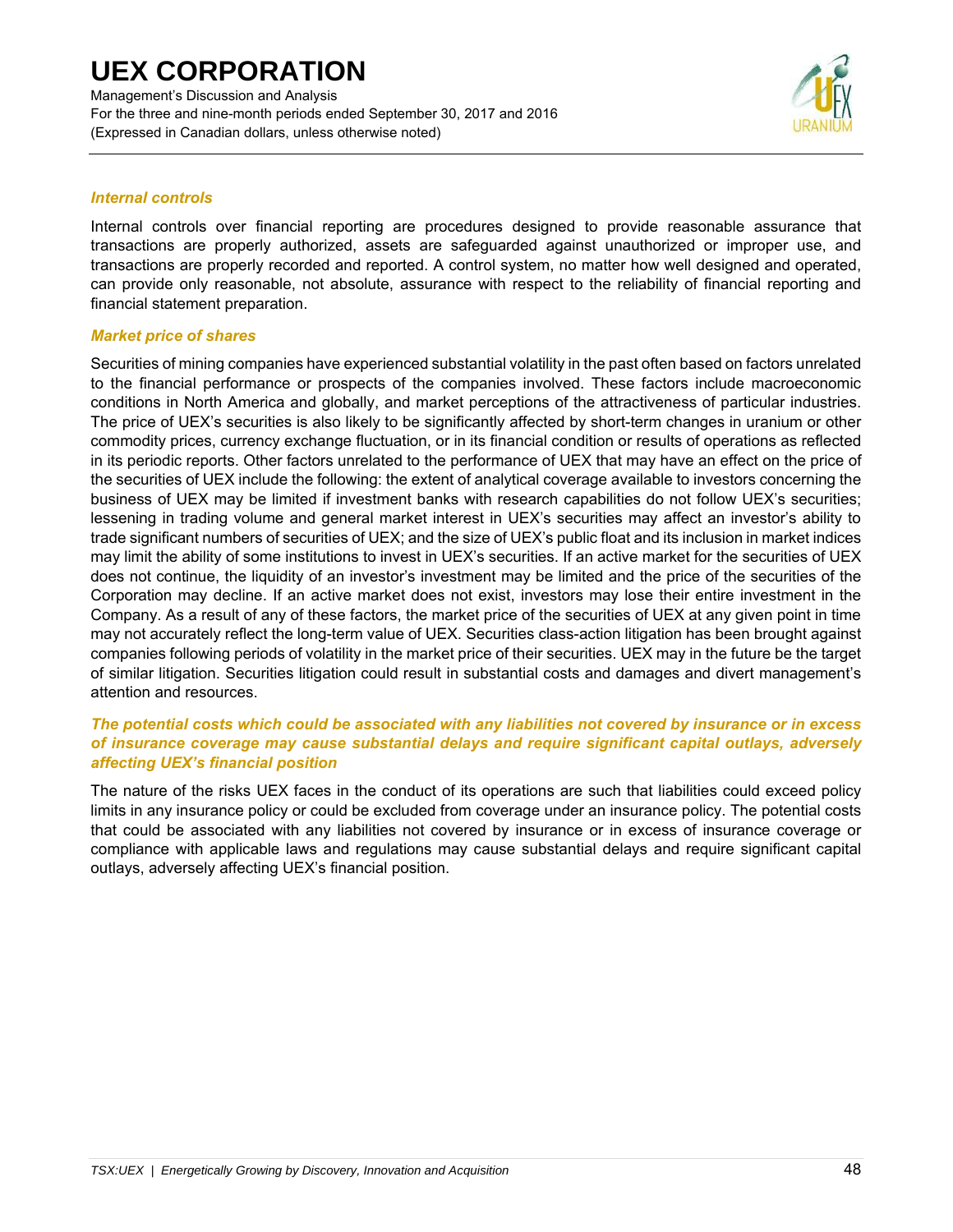Management's Discussion and Analysis For the three and nine-month periods ended September 30, 2017 and 2016 (Expressed in Canadian dollars, unless otherwise noted)



## **Disclosure Controls and Procedures**

The Company has established disclosure controls and procedures to ensure that information disclosed in this MD&A and the related unaudited condensed interim financial statements was properly recorded, processed, summarized and reported to the Company's Board and Audit Committee.

The Company's certifying officers conducted or caused to be conducted under their supervision an evaluation of the disclosure controls and procedures as required under applicable Canadian securities laws as at December 31, 2016. Based on the evaluation, the Company's certifying officers concluded that the disclosure controls and procedures were effective to provide a reasonable level of assurance that information required to be disclosed by the Company in its annual filings and other reports that it files or submits under applicable Canadian securities laws is recorded, processed, summarized and reported within the time period specified and that such information is accumulated and communicated to the Company's management, including the certifying officers, as appropriate to allow for timely decisions regarding required disclosure.

It should be noted that while the Company's certifying officers believe that the Company's disclosure controls and procedures provide a reasonable level of assurance and that they are effective, they do not expect that the disclosure controls and procedures will prevent all errors and fraud. A control system, no matter how well conceived or operated, can provide only reasonable, not absolute, assurance that the objectives of the control system are met.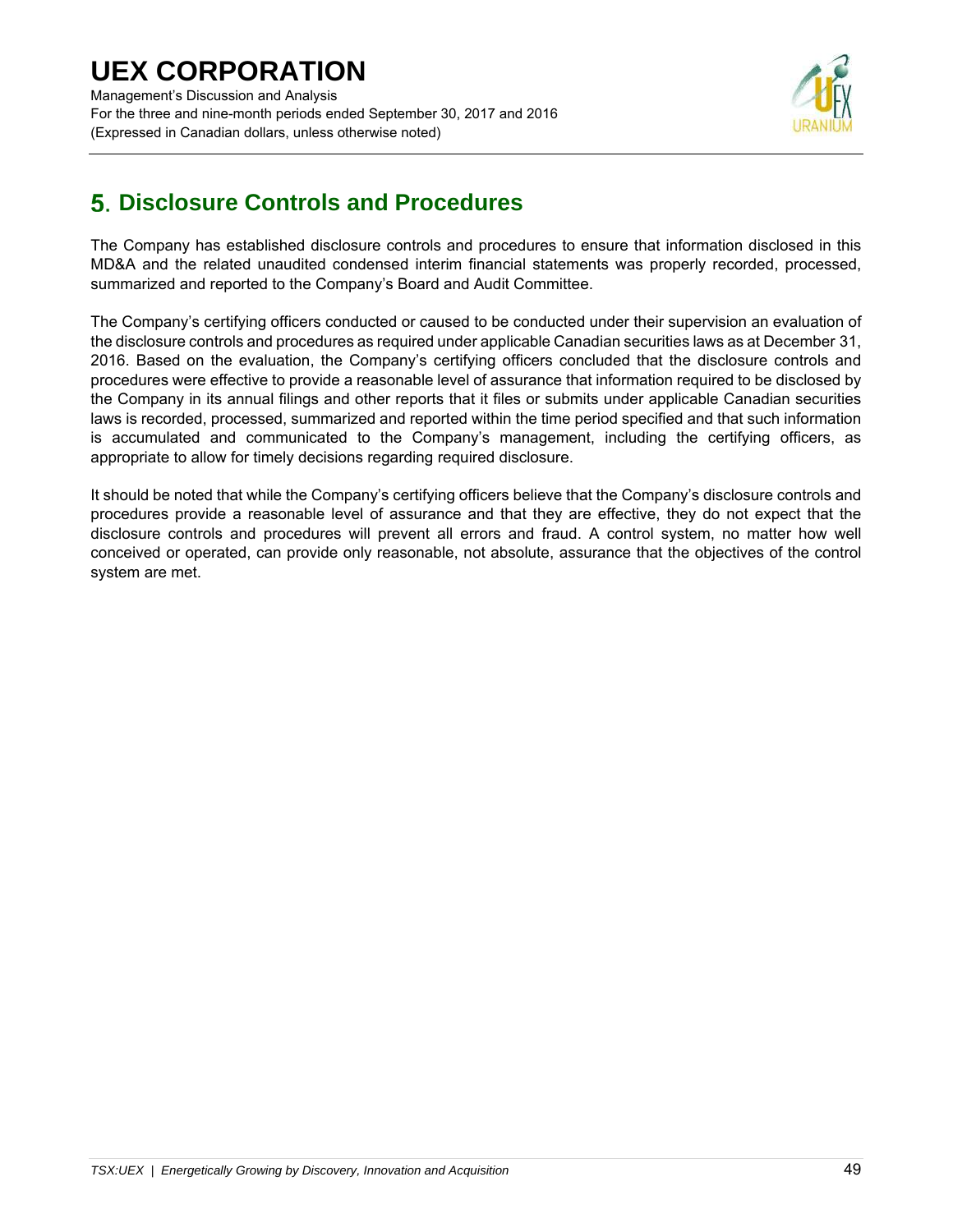## **UEX CORPORATION**  Management's Discussion and Analysis For the three and nine-month periods ended September 30, 2017 and 2016 (Expressed in Canadian dollars, unless otherwise noted)



## **Internal Controls over Financial Reporting**

The Company's certifying officers acknowledge that they are responsible for designing internal controls over financial reporting, or causing them to be designed under their supervision in order to provide reasonable assurance regarding the reliability of financial reporting and the preparation of financial statements for external purposes in accordance with IFRS.

Based upon the 2013 COSO Framework, the Company's certifying officers evaluated or caused to be evaluated under their supervision the effectiveness of the Company's internal controls over financial reporting. Based upon this assessment, management concluded that as at December 31, 2016 the Company's internal control over financial reporting was effective to provide reasonable assurance regarding the preparation of the Company's financial statements in accordance with IFRS.

The internal controls over financial reporting were designed to ensure that testing and reliance could be achieved. Management and the Board of Directors work to mitigate the risk of material misstatement in financial reporting; however, there can be no assurance that this risk can be reduced to less than a remote likelihood of material misstatement.

There were no changes in these controls during the most recent interim period ending September 30, 2017 that materially affected, or are reasonably likely to materially affect, such controls.